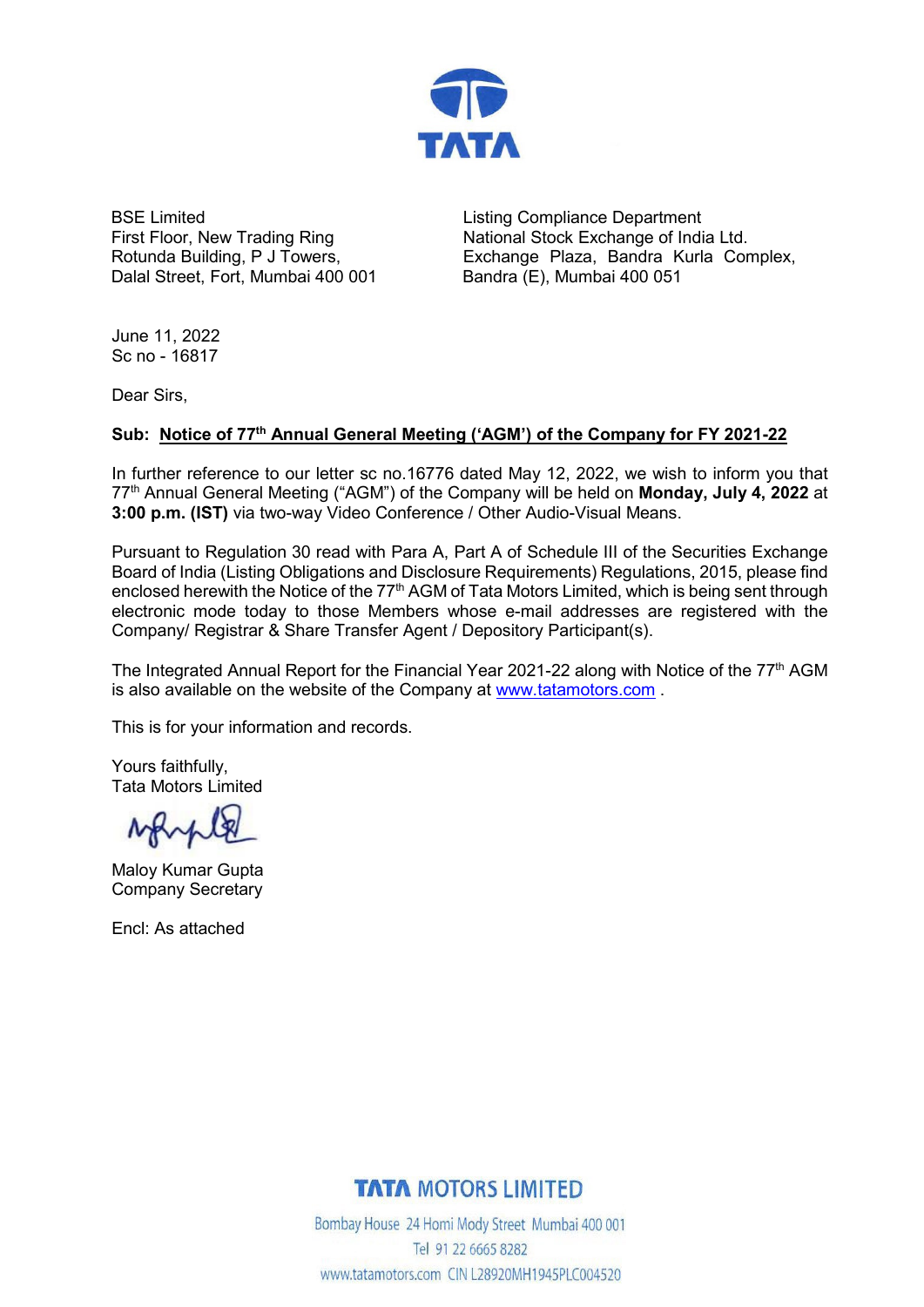

# **Notice**

(PURSUANT TO SECTION 101 OF THE COMPANIES ACT, 2013)

Dear Member,

NOTICE is hereby given that the Seventy Seventh Annual General Meeting of Tata Motors Limited will be held on Monday, July 4, 2022 at 3:00 p.m. IST through video conferencing / other audio visual means to transact the following business:

#### **ORDINARY BUSINESS**

- To receive, consider and adopt the Audited Standalone Financial Statements of the Company for the financial year ended March 31, 2022 together with the Reports of the Board of Directors and the Auditors thereon.
- 2. To receive, consider and adopt the Audited Consolidated Financial Statements of the Company for the financial year ended March 31, 2022 together with the Report of the Auditors thereon.
- 3. To appoint a Director in place of Mr Mitsuhiko Yamashita (DIN: 08871753), who retires by rotation and being eligible, offers himself for re-appointment.

#### **4. Re-appointment of the Statutory Auditors**

To consider and, if thought fit, to pass the following Resolution as an **Ordinary Resolution:**

"RESOLVED THAT pursuant to Sections 139, 142 and other applicable provisions, if any, of the Companies Act, 2013 read with the Companies (Audit and Auditors) Rules, 2014 [including any statutory modification(s) or re-enactment(s) thereof for the time being in force] and pursuant to the recommendation of the Audit Committee, M/s. B S R & Co. LLP, Chartered Accountants, having Firm Registration No. 101248W/W-100022 be and are hereby reappointed as the Statutory Auditors of the Company for the second consecutive term of five years, from the conclusion of this 77<sup>th</sup> Annual General Meeting till the conclusion of the 82<sup>nd</sup> Annual General Meeting to be held in the year 2027, to examine and audit the accounts of the Company at such remuneration as may be decided by the Board of Directors in consultation with the Statutory Auditors of the Company."

#### **SPECIAL BUSINESS**

#### **5. Appointment of Mr Al-Noor Ramji (DIN: 00230865) as a Director and as an Independent Director**

To consider and, if thought fit, to pass the following Resolution as a **Special Resolution:**

"RESOLVED THAT Mr Al-Noor Ramji (DIN: 00230865), who was appointed as an Additional Director of the Company with effect from May 1, 2022 by the Board of Directors, based on the recommendation of the Nomination and Remuneration Committee, and who holds office upto the date of this Annual General Meeting of the Company under Section 161(1) of the Companies Act, 2013 ('Act') [including any statutory modification(s) or re-enactment(s) thereof for the time being in force] and Article 132 of the Articles of Association of the Company, and who is eligible for appointment and in respect of whom the Company has received a notice in writing under Section 160(1) of the Act from a Member proposing his candidature for the office of Director, be and is hereby appointed as a Director of the Company.

RESOLVED FURTHER THAT pursuant to the provisions of Sections 149, 150, 152 and other applicable provisions, if any, of the Act read with Schedule IV to the Act and the Companies (Appointment and Qualification of Directors) Rules, 2014, Regulation 17 and other applicable regulations of the Securities and Exchange Board of India (Listing Obligations and Disclosure Requirements) Regulations, 2015 ('SEBI Listing Regulations'), as amended from time to time, the appointment of Mr Al-Noor Ramji, that meets the criteria for independence as provided in Section 149(6) of the Act and Regulation 16(1)(b) of the SEBI Listing Regulations and who has submitted a declaration to that effect, and who is eligible for appointment as an Independent Director of the Company, for a term of five years, i.e., from May 1, 2022 to April 30, 2027 (both days inclusive) and who would not be liable to retire by rotation, be and is hereby approved."

**6. Appointment of Mr Om Prakash Bhatt (DIN: 00548091) as a Director and his re-appointment as an Independent Director for the second term**

To consider and, if thought fit, to pass the following Resolution as a **Special Resolution**:

"RESOLVED THAT Mr Om Prakash Bhatt (DIN: 00548091), who was appointed as an Additional Director of the Company effective May 9, 2022 by the Board of Directors, based on the recommendation of the Nomination and Remuneration Committee, and who holds office upto the date of this Annual General Meeting of the Company under Section 161(1) of the Companies Act, 2013 ('Act') [including any statutory modification(s) or re-enactment(s) thereof for the time being in force] and Article 132 of the Articles of Association of the Company, and who is eligible for appointment and in respect of whom the Company has received a notice in writing under Section 160(1) of the Act from a Member proposing his candidature for the office of Director, be and is hereby appointed as a Director of the Company.

RESOLVED FURTHER THAT pursuant to the provisions of Sections 149, 150, 152 and other applicable provisions, if any, of the Act read with Schedule IV to the Act and the Companies (Appointment and Qualification of Directors) Rules, 2014, Regulation 17 and other applicable regulations of the Securities and Exchange Board of India (Listing Obligations and Disclosure Requirements) Regulations, 2015 ('SEBI Listing Regulations'), as amended from time to time, the re-appointment of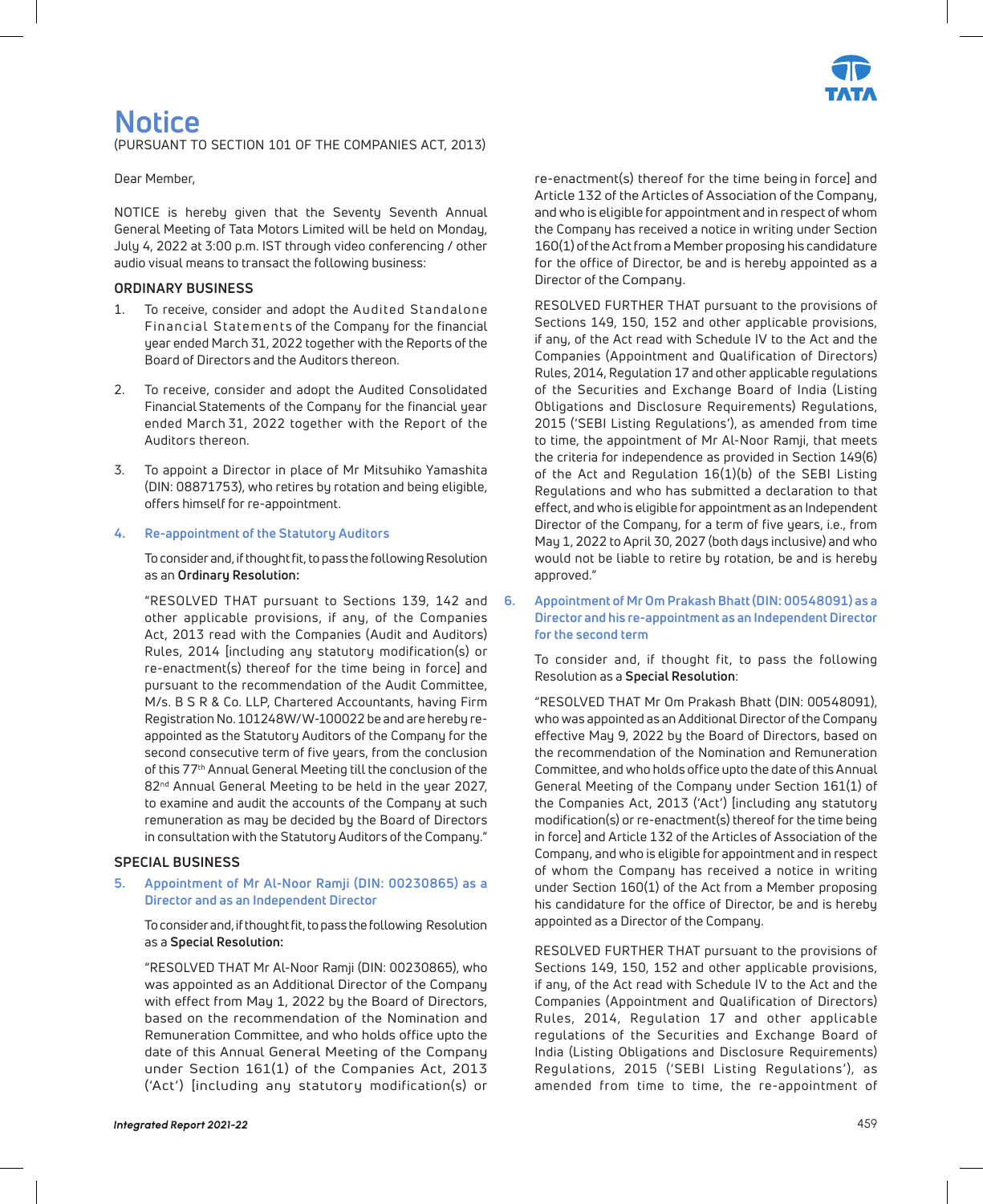Mr Om Prakash Bhatt, that meets the criteria for independence as provided in Section 149(6) of the Act and Regulation 16(1)(b) of the SEBI Listing Regulations and who has submitted a declaration to that effect, and who is eligible for re-appointment as an Independent Director of the Company, for the second consecutive term, i.e., from May 9, 2022 to March 7, 2026 (both days inclusive) and who would not be liable to retire by rotation, be and is hereby approved."

#### **7. Re-appointment of Ms Hanne Birgitte Sorensen (DIN: 08035439) as an Independent Director for the second term**

To consider and, if thought fit, to pass the following Resolution as a **Special Resolution:**

"RESOLVED THAT pursuant to the provisions of Sections 149, 152 and other applicable provisions of the Companies Act, 2013 ('Act'), if any, read with Schedule IV to the Act and the Companies (Appointment and Qualification of Directors), Rules, 2014 [including any statutory modification(s) or re-enactment(s) thereof for the time being in force], Regulation 17 and any other applicable provisions of the Securities and Exchange Board of India (Listing Obligations and Disclosure Requirements) Regulations, 2015 ('SEBI Listing Regulations'), as amended from time to time, and the Articles of Association of the Company, as well as based on the recommendation of the Nomination and Remuneration Committee, Ms Hanne Birgitte Sorensen (DIN: 08035439), who was appointed as an Independent Director of the Company at the 73rd Annual General Meeting of the Company for a period of five years, i.e., from January 3, 2018 to January 2, 2023, and who is eligible for re-appointment and who meets the criteria for independence as provided in Section 149(6) of the Act and Regulation 16(1) (b) of the SEBI Listing Regulations and who has submitted a declaration to that effect and in respect of whom the Company has received a Notice in writing from a Member under Section 160(1) of the Act proposing her candidature for the office of Director, be and is hereby re-appointed as an Independent Director of the Company, not liable to retire by rotation, to hold office for the second consecutive term of five years, i.e., from January 3, 2023 to January 2, 2028 (both days inclusive)."

#### **8. Material Related Party Transaction(s) between the Company and Tata Marcopolo Motors Limited, a subsidiary**

To consider and, if thought fit, to pass the following Resolution as an **Ordinary Resolution:**

"RESOLVED THAT pursuant to the provisions of Regulations 2(1)(zc), 23(4) and other applicable Regulations, if any, of the Securities and Exchange Board of India (Listing Obligations and Disclosure Requirements) Regulations, 2015 ('SEBI Listing Regulations'), as amended from time to time, Section 2(76) and other applicable provisions of the Companies Act, 2013 ('Act') read with the Rules framed thereunder [including any statutory modification(s) or re-enactment(s) thereof for the time being in force] and other applicable laws / statutory provisions, if any, the Company's Policy on Related Party Transactions as well as subject to such approval(s), consent(s) and/or permission(s), as may be required and based on the recommendation of the Audit Committee, consent of the Members of the Company be and is hereby accorded to the Board of Directors of the Company (hereinafter referred to as the 'Board', which term shall be deemed to include the Audit Committee or any other Committee constituted / empowered / to be constituted by the Board from time to time to exercise its powers conferred by this Resolution) to the Material Related Party Transaction(s) / Contract(s)/ Arrangement(s) / Agreement(s) entered into / proposed to be entered into (whether by way of an individual transaction or transactions taken together or a series of transactions or otherwise), as mentioned in detail in the Explanatory Statement annexed herewith, between the Company and Tata Marcopolo Motors Limited ('TMML'), a subsidiary of the Company and accordingly a 'Related Party' of the Company, on such terms and conditions as may be mutually agreed between the Company and TMML, for an aggregate value not exceeding  $\bar{z}1,400$ crore during the financial year 2022-23, provided that such transaction(s) / contract(s) / arrangement(s) / agreement(s) is being carried out at an arm's length pricing basis and in the ordinary course of business.

RESOLVED FURTHER THAT the Board be and is hereby authorized to do and perform all such acts, deeds, matters and things, as may be necessary, including but not limited to, finalizing the terms and conditions, methods and modes in respect of executing necessary documents, including contract(s) / arrangement(s) / agreement(s) and other ancillary documents; seeking necessary approvals from the authorities; settling all such issues, questions, difficulties or doubts whatsoever that may arise and to take all such decisions from powers herein conferred; and delegate all or any of the powers herein conferred to any Director, Chief Financial Officer, Company Secretary or any other Officer / Authorised Representative of the Company, without being required to seek further consent from the Members and that the Members shall be deemed to have accorded their consent thereto expressly by the authority of this Resolution.

RESOLVED FURTHER THAT all actions taken by the Board in connection with any matter referred to or contemplated in this Resolution, be and is hereby approved, ratified and confirmed in all respect."

**9. Material Related Party Transaction(s) between the Company and Tata Technologies Limited, a subsidiary**

To consider and, if thought fit, to pass the following Resolution as an **Ordinary Resolution:**

"RESOLVED THAT pursuant to the provisions of Regulations 2(1)(zc), 23(4) and other applicable Regulations, if any, of the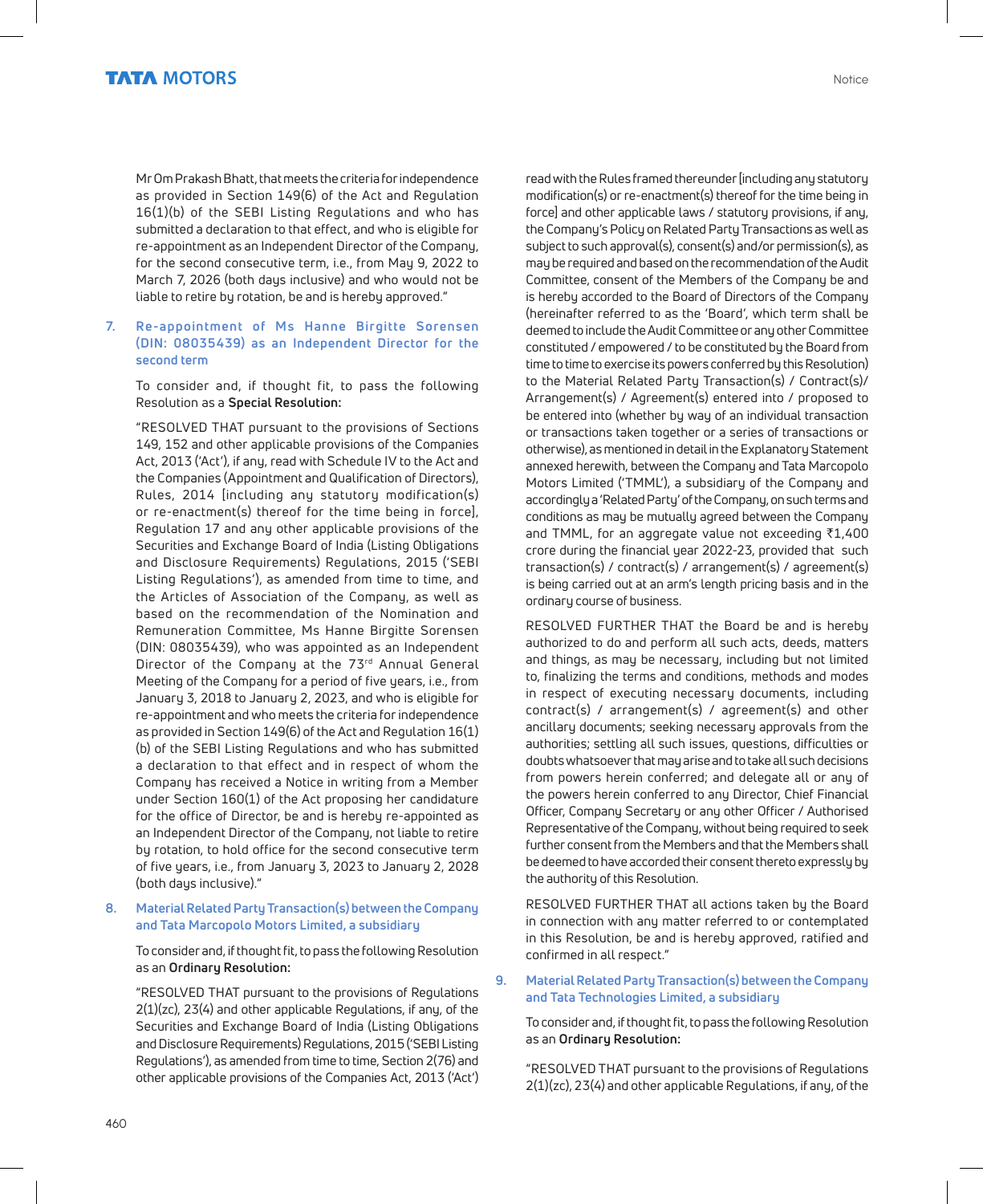

Securities and Exchange Board of India (Listing Obligations and Disclosure Requirements) Regulations, 2015 ('SEBI Listing Regulations'), as amended from time to time, Section 2(76) and other applicable provisions of the Companies Act, 2013 ('Act') read with the Rules framed thereunder [including any statutory modification(s) or re-enactment(s) thereof for the time being in force] and other applicable laws / statutory provisions, if any, the Company's Policy on Related Party Transactions as well as subject to such approval(s), consent(s) and/or permission(s), as may be required and based on the recommendation of the Audit Committee, consent of the Members of the Company be and is hereby accorded to the Board of Directors of the Company (hereinafter referred to as the 'Board', which term shall be deemed to include the Audit Committee or any other Committee constituted / empowered / to be constituted by the Board from time to time to exercise its powers conferred by this Resolution) to the Material Related Party Transaction(s) / Contract(s) / Arrangement(s) / Agreement(s) entered into / proposed to be entered into (whether by way of an individual transaction or transactions taken together or a series of transactions or otherwise), as mentioned in detail in the Explanatory Statement annexed herewith, between the Company and Tata Technologies Limited ('TTL'), a subsidiary of the Company and accordingly a 'Related Party' of the Company, on such terms and conditions as may be mutually agreed between the Company and TTL, for an aggregate value not exceeding  $\bar{z}$ 2,950 crore during the financial year 2022-23, provided that such transaction(s) / contract(s) / arrangement(s) / agreement(s) is being carried out at an arm's length pricing basis and in the ordinary course of business.

RESOLVED FURTHER THAT the Board be and is hereby authorized to do and perform all such acts, deeds, matters and things, as may be necessary, including but not limited to, finalizing the terms and conditions, methods and modes in respect of executing necessary documents, including contract(s) / arrangement(s) / agreement(s) and other ancillary documents; seeking necessary approvals from the authorities; settling all such issues, questions, difficulties or doubts whatsoever that may arise and to take all such decisions from powers herein conferred; and delegate all or any of the powers herein conferred to any Director, Chief Financial Officer, Company Secretary or any other Officer / Authorised Representative of the Company, without being required to seek further consent from the Members and that the Members shall be deemed to have accorded their consent thereto expressly by the authority of this Resolution.

RESOLVED FURTHER THAT all actions taken by the Board in connection with any matter referred to or contemplated in this Resolution, be and is hereby approved, ratified and confirmed in all respect."

**10. Material Related Party Transaction(s) between the Company and Tata Motors Passenger Vehicles Limited, a subsidiary**

To consider and, if thought fit, to pass the following Resolution as an **Ordinary Resolution:**

"RESOLVED THAT pursuant to the provisions of Regulations 2(1)(zc), 23(4) and other applicable Regulations, if any, of the Securities and Exchange Board of India (Listing Obligations and Disclosure Requirements) Regulations, 2015 ('SEBI Listing Regulations'), as amended from time to time, Section 2(76) and other applicable provisions of the Companies Act, 2013 ('Act') read with the Rules framed thereunder [including any statutory modification(s) or re-enactment(s) thereof for the time being in force] and other applicable laws / statutory provisions, if any, the Company's Policy on Related Party Transactions as well as subject to such approval(s), consent(s) and/or permission(s), as may be required and based on the recommendation of the Audit Committee, consent of the Members of the Company be and is hereby accorded to the Board of Directors of the Company (hereinafter referred to as the 'Board', which term shall be deemed to include the Audit Committee or any other Committee constituted / empowered / to be constituted by the Board from time to time to exercise its powers conferred by this Resolution) to the Material Related Party Transaction(s) / Contract(s) / Arrangement(s) / Agreement(s) entered into / proposed to be entered into (whether by way of an individual transaction or transactions taken together or a series of transactions or otherwise), as mentioned in detail in the Explanatory Statement annexed herewith, between the Company and Tata Motors Passenger Vehicles Limited ('TMPVL'), a subsidiary of the Company and accordingly a 'Related Party' of the Company, on such terms and conditions as may be mutually agreed between the Company and TMPVL, for an aggregate value not exceeding ₹12,500 crore during the financial year 2022-23, provided that such transaction(s) / contract(s) / arrangement(s) / agreement(s) is being carried out at an arm's length pricing basis and in the ordinary course of business.

RESOLVED FURTHER THAT the Board be and is hereby authorized to do and perform all such acts, deeds, matters and things, as may be necessary, including but not limited to, finalizing the terms and conditions, methods and modes in respect of executing necessary documents, including contract(s) / arrangement(s) / agreement(s) and other ancillary documents; seeking necessary approvals from the authorities; settling all such issues, questions, difficulties or doubts whatsoever that may arise and to take all such decisions from powers herein conferred; and delegate all or any of the powers herein conferred to any Director, Chief Financial Officer, Company Secretary or any other Officer / Authorised Representative of the Company, without being required to seek further consent from the Members and that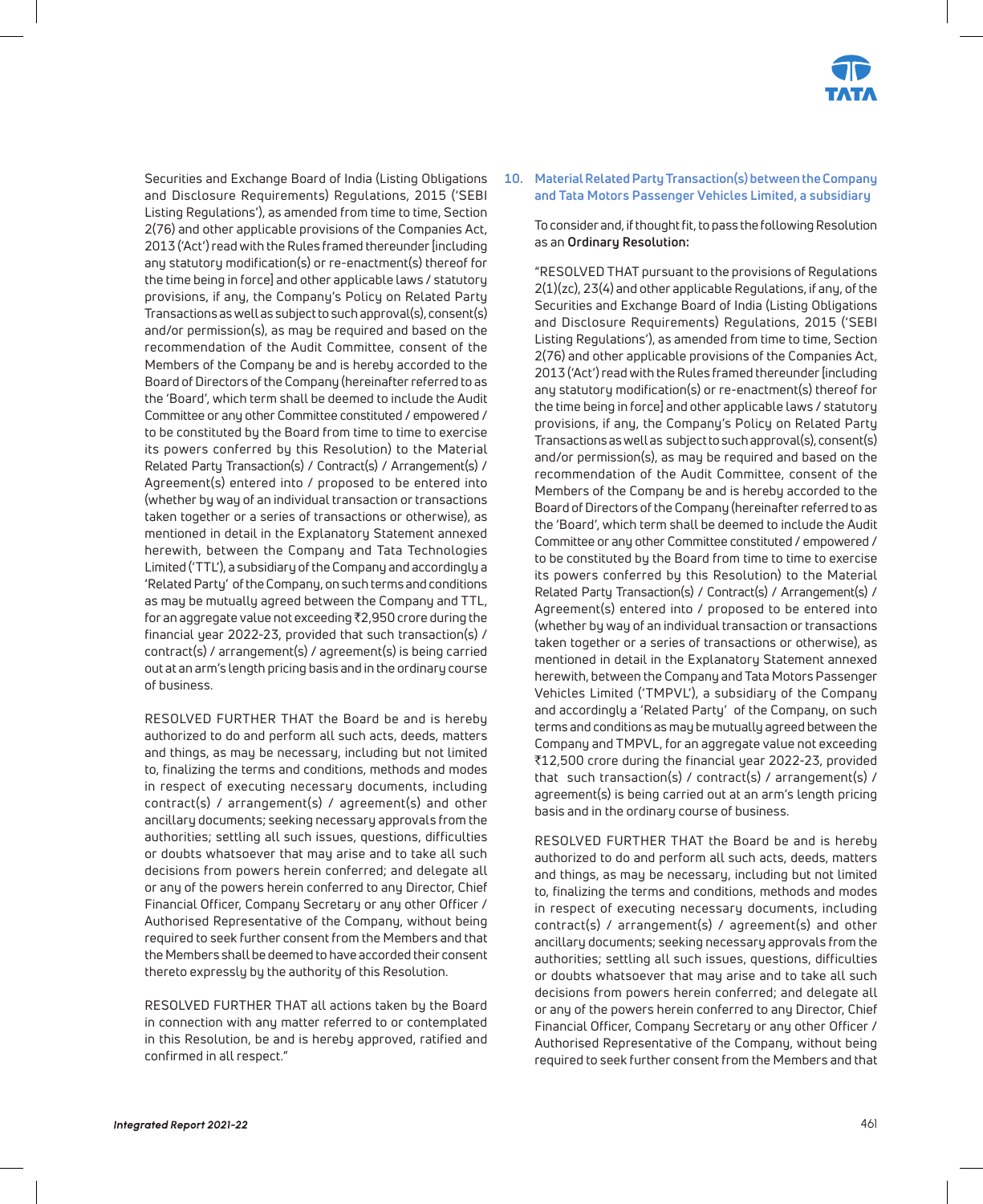the Members shall be deemed to have accorded their consent thereto expressly by the authority of this Resolution.

RESOLVED FURTHER THAT all actions taken by the Board in connection with any matter referred to or contemplated in this Resolution, be and is hereby approved, ratified and confirmed in all respect."

#### **11. Material Related Party Transaction(s) between the Company and Tata Cummins Private Limited, a Joint Operations Company**

To consider and, if thought fit, to pass the following Resolution as an **Ordinary Resolution:**

"RESOLVED THAT pursuant to the provisions of Regulations 2(1)(zc), 23(4) and other applicable Regulations, if any, of the Securities and Exchange Board of India (Listing Obligations and Disclosure Requirements) Regulations, 2015 ('SEBI Listing Regulations'), as amended from time to time, Section 2(76) and other applicable provisions of the Companies Act, 2013 ('Act') read with the Rules framed thereunder [including any statutory modification(s) or re-enactment(s) thereof for the time being in force] and other applicable laws / statutory provisions, if any, the Company's Policy on Related Party Transactions as well as subject to such approval(s), consent(s) and/or permission(s), as may be required and based on the recommendation of the Audit Committee, consent of the Members of the Company be and is hereby accorded to the Board of Directors of the Company (hereinafter referred to as the 'Board', which term shall be deemed to include the Audit Committee or any other Committee constituted / empowered / to be constituted by the Board from time to time to exercise its powers conferred by this Resolution) to the Material Related Party Transaction(s) / Contract(s) / Arrangement(s) / Agreement(s) entered into / proposed to be entered into (whether by way of an individual transaction or transactions taken together or a series of transactions or otherwise), as mentioned in detail in the Explanatory Statement annexed herewith, between the Company and Tata Cummins Private Limited ('TCPL'), a joint operations of the Company and accordingly a 'Related Party' of the Company, on such terms and conditions as may be mutually agreed between the Company and TCPL, for an aggregate value not exceeding  $\bar{\tau}$ 6,550 crore during the financial year 2022-23, provided that such transaction(s) / contract(s) / arrangement(s) / agreement(s) is being carried out at an arm's length pricing basis and in the ordinary course of business.

RESOLVED FURTHER THAT the Board be and is hereby authorized to do and perform all such acts, deeds, matters and things, as may be necessary, including but not limited to, finalizing the terms and conditions, methods and modes in respect of executing necessary documents, including contract(s) / arrangement(s) / agreement(s) and other ancillary documents; seeking necessary approvals from the authorities; settling all such issues, questions, difficulties

or doubts whatsoever that may arise and to take all such decisions from powers herein conferred; and delegate all or any of the powers herein conferred to any Director, Chief Financial Officer, Company Secretary or any other Officer / Authorised Representative of the Company, without being required to seek further consent from the Members and that the Members shall be deemed to have accorded their consent thereto expressly by the authority of this Resolution.

RESOLVED FURTHER THAT all actions taken by the Board in connection with any matter referred to or contemplated in this Resolution, be and is hereby approved, ratified and confirmed in all respect."

**12. Material Related Party Transaction(s) between the Company and Tata Capital Financial Services Limited, a subsidiary of Tata Sons Private Limited, the Promoter** 

To consider and, if thought fit, to pass the following Resolution as an **Ordinary Resolution:**

"RESOLVED THAT pursuant to the provisions of Regulations 2(1)(zc), 23(4) and other applicable Regulations, if any, of the Securities and Exchange Board of India (Listing Obligations and Disclosure Requirements) Regulations, 2015 ('SEBI Listing Regulations'), as amended from time to time, Section 2(76) and other applicable provisions of the Companies Act, 2013 ('Act') read with the Rules framed thereunder [including any statutory modification(s) or re-enactment(s) thereof for the time being in force] and other applicable laws / statutory provisions, if any, the Company's Policy on Related Party Transactions as well as subject to such approval(s), consent(s) and/or permission(s), as may be required and based on the recommendation of the Audit Committee, consent of the Members of the Company be and is hereby accorded to the Board of Directors of the Company (hereinafter referred to as the 'Board', which term shall be deemed to include the Audit Committee or any other Committee constituted / empowered / to be constituted by the Board from time to time to exercise its powers conferred by this Resolution) to the Material Related Party Transaction(s) / Contract(s) / Arrangement(s) / Agreement(s) entered into / proposed to be entered into (whether by way of an individual transaction or transactions taken together or a series of transactions or otherwise), as mentioned in detail in the Explanatory Statement annexed herewith, between the Company and Tata Capital Financial Services Limited ('TCFSL'), a subsidiary of Tata Sons Private Limited, the Promoter of the Company and accordingly a 'Related Party' of the Company, on such terms and conditions as may be mutually agreed between the Company and TCFSL, for an aggregate value not exceeding  $\bar{\tau}$ 6,500 crore during the financial year 2022-23, provided that such transaction(s) / contract(s) / arrangement(s) / agreement(s) is being carried out at an arm's length pricing basis and in the ordinary course of business.

RESOLVED FURTHER THAT the Board be and is hereby authorized to do and perform all such acts, deeds, matters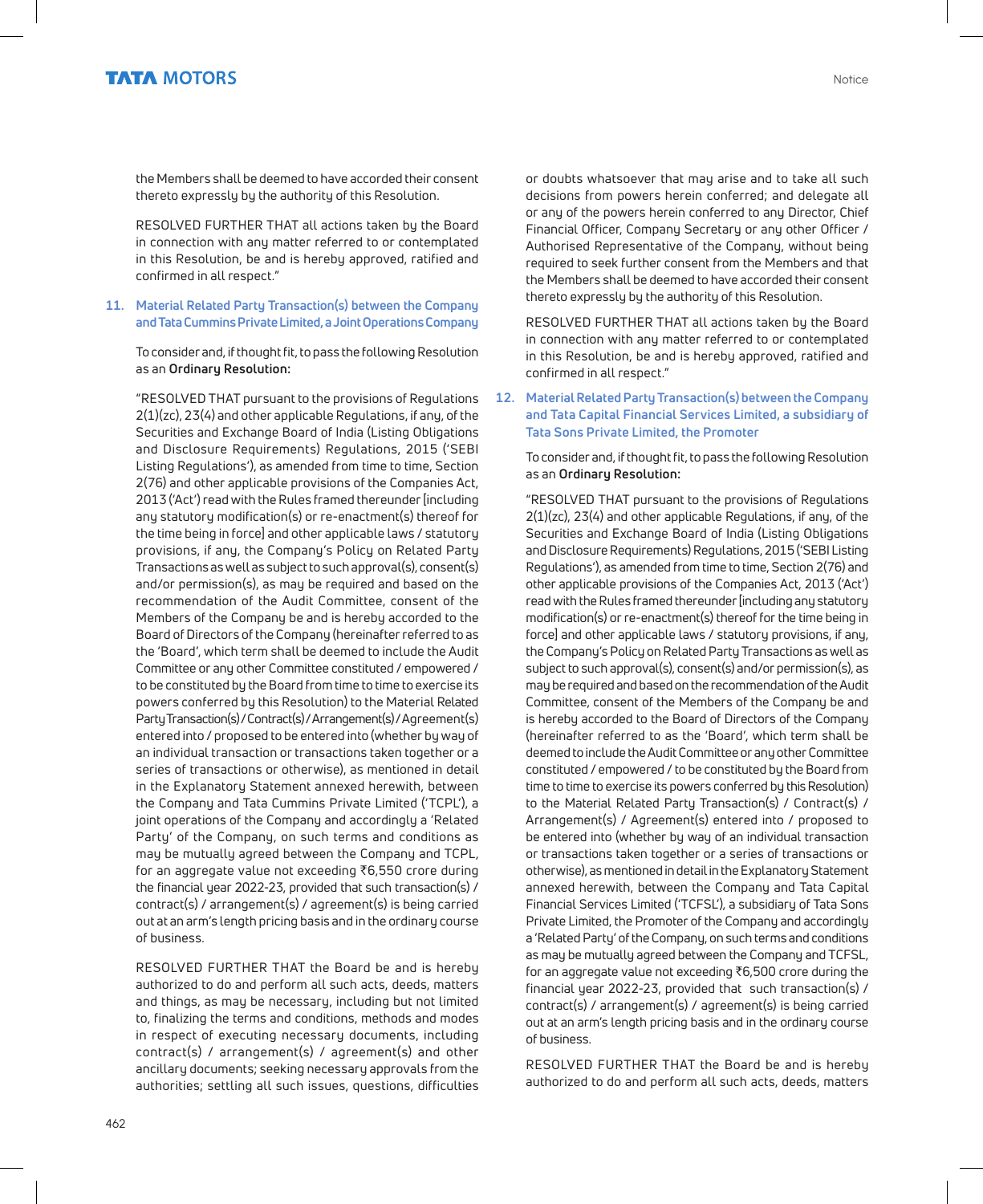

and things, as may be necessary, including but not limited to, finalizing the terms and conditions, methods and modes in respect of executing necessary documents, including contract(s) / arrangement(s) / agreement(s) and other ancillary documents; seeking necessary approvals from the authorities; settling all such issues, questions, difficulties or doubts whatsoever that may arise and to take all such decisions from powers herein conferred; and delegate all or any of the powers herein conferred to any Director, Chief Financial Officer, Company Secretary or any other Officer / Authorised Representative of the Company, without being required to seek further consent from the Members and that the Members shall be deemed to have accorded their consent thereto expressly by the authority of this Resolution.

RESOLVED FURTHER THAT all actions taken by the Board in connection with any matter referred to or contemplated in this Resolution, be and is hereby approved, ratified and confirmed in all respect."

#### **13. Material Related Party Transaction(s) of Tata Motors Passenger Vehicles Limited, a subsidiary with certain identified Related Parties of the Company**

To consider and, if thought fit, to pass the following Resolution as an **Ordinary Resolution:**

"RESOLVED THAT pursuant to the provisions of Regulations 2(1)(zc), 23(4) and other applicable Regulations, if any, of the Securities and Exchange Board of India (Listing Obligations and Disclosure Requirements) Regulations, 2015 ('SEBI Listing Regulations'), as amended from time to time, Section 2(76) and other applicable provisions of the Companies Act, 2013 ('Act') read with the Rules framed thereunder [including any statutory modification(s) or re-enactment(s) thereof for the time being in force], other applicable laws/statutory provisions, if any, the Company's Policy on Related Party Transactions as well as subject to such approval(s), consent(s) and/or permission(s), as may be required and based on the recommendation of the Audit Committee, consent of the Members of the Company be and is hereby accorded to the Material Related Party Transaction(s) / Contract(s) / Arrangement(s) / Agreement(s) entered into / proposed to be entered into (whether by way of an individual transaction or transactions taken together or a series of transactions or otherwise), as mentioned in detail in the Explanatory Statement annexed herewith, between two 'Related Parties' of the Company, i.e., of Tata Motors Passenger Vehicles Limited ('TMPVL'), a subsidiary of the Company with certain identified Related Parties of the Company, viz., Fiat India Automobiles Private Limited, TACO Prestolite Electric Private Limited, Tata AutoComp Systems Limited, Tata Capital Financial Services Limited, Tata Motors Finance Limited and Tata Motors Finance Solutions Limited, on such terms and conditions as may be mutually agreed between TMPVL and the aforementioned Related Parties of the Company for an aggregate value not exceeding ₹37,000 crore, ₹1,500 crore,

₹5,500 crore, ₹3,400 crore, ₹4,200 crore and ₹4,200 crore respectively, during the financial year 2022-23, provided that such transaction(s) / contract(s) / arrangement(s) / agreement(s) is being carried out at an arm's length pricing basis and in the ordinary course of business."

**14. Material Related Party Transaction(s) of Tata Passenger Electric Mobility Limited, a wholly-owned subsidiary with certain identified Related Parties of the Company**

 To consider and, if thought fit, to pass the following Resolution as an **Ordinary Resolution**:

"RESOLVED THAT pursuant to the provisions of Regulations 2(1)(zc), 23(4) and other applicable Regulations, if any, of the Securities and Exchange Board of India (Listing Obligations and Disclosure Requirements) Regulations, 2015 ('SEBI Listing Regulations'), as amended from time to time, Section 2(76) and other applicable provisions of the Companies Act, 2013 ('Act') read with the Rules framed thereunder [including any statutory modification(s) or re-enactment(s) thereof for the time being in force], other applicable laws/statutory provisions, if any, the Company's Policy on Related Party Transactions as well as subject to such approval(s), consent(s) and/or permission(s), as may be required and based on the recommendation of the Audit Committee, consent of the Members of the Company be and is hereby accorded to the Material Related Party Transaction(s) / Contract(s) / Arrangement(s) / Agreement(s) entered into / proposed to be entered into (whether by way of an individual transaction or transactions taken together or a series of transactions or otherwise), as mentioned in detail in the Explanatory Statement annexed herewith, between two 'Related Parties' of the Company, i.e., of Tata Passenger Electric Mobility Limited ('TPEML'), a wholly-owned subsidiary of the Company with certain identified Related Parties of the Company, viz., Fiat India Automobiles Private Limited, TACO Prestolite Electric Private Limited, Tata Motors Passenger Vehicles Limited and Tata AutoComp Systems Limited, on such terms and conditions as may be mutually agreed between TPEML and the aforementioned Related Parties of the Company for an aggregate value not exceeding  $\overline{3,500}$  crore,  $\overline{31,000}$ crore, ₹5,600 crore and ₹2,500 crore respectively, during the financial year 2022-23, provided that such transaction(s) / contract(s) / arrangement(s) / agreement(s) is being carried out at an arm's length pricing basis and in the ordinary course of business."

#### **15. Material Related Party Transaction(s) of Tata Motors Finance Group of Companies, as subsidiaries with certain identified Related Parties of the Company**

To consider and, if thought fit, to pass the following Resolution as an **Ordinary Resolution:**

"RESOLVED THAT pursuant to the provisions of Regulations 2(1)(zc), 23(4) and other applicable Regulations, if any, of the Securities and Exchange Board of India (Listing Obligations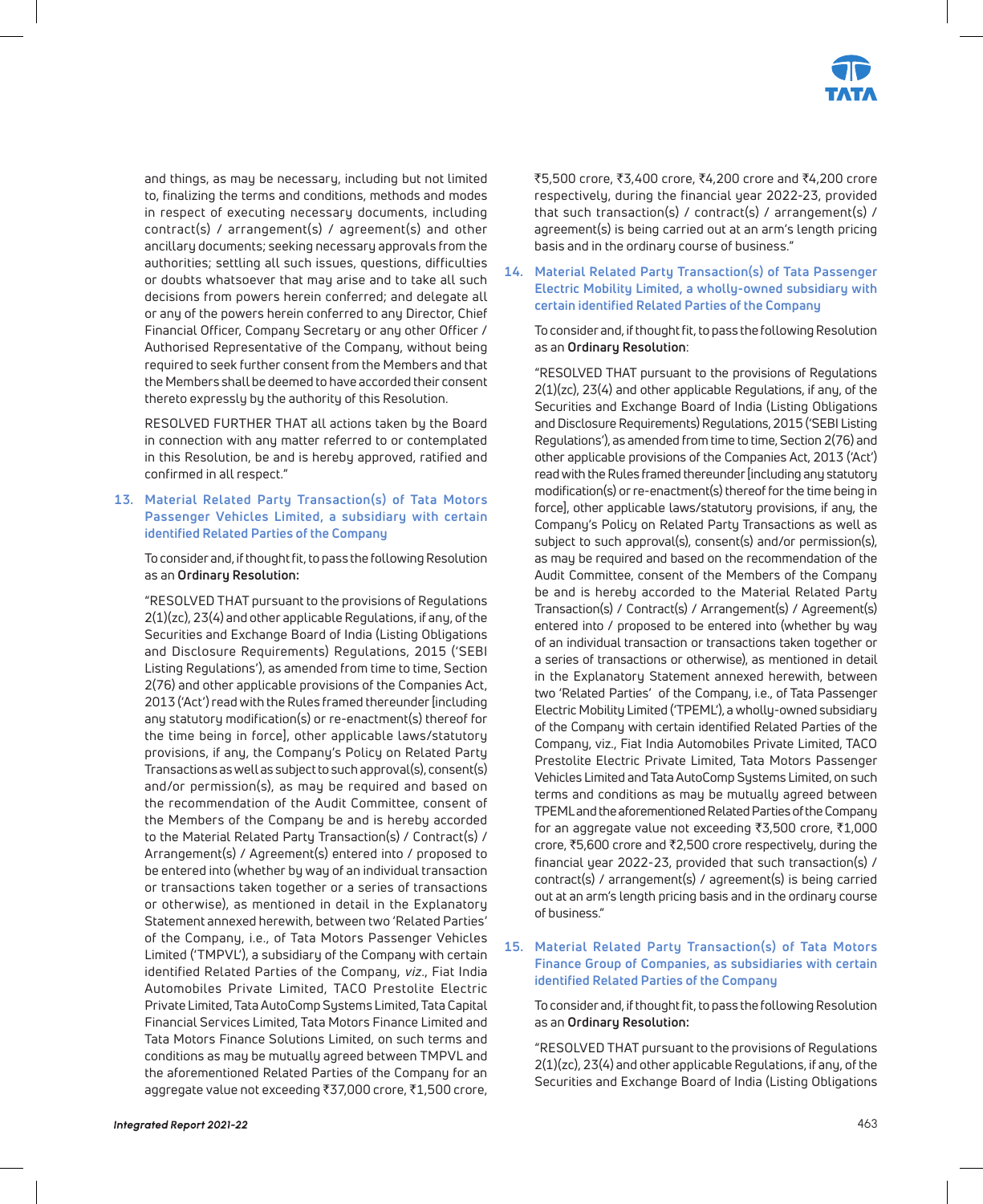and Disclosure Requirements) Regulations, 2015 ('SEBI Listing Regulations'), as amended from time to time, Section 2(76) and other applicable provisions of the Companies Act, 2013 ('Act') read with the Rules framed thereunder [including any statutory modification(s) or re-enactment(s) thereof for the time being in force], other applicable laws/ statutory provisions, if any, the Company's Policy on Related Party Transactions as well as subject to such approval(s), consent(s) and/or permission(s), as may be required and based on the recommendation of the Audit Committee, consent of the Members of the Company be and is hereby accorded to the Material Related Party Transaction(s) / Contract(s) / Arrangement(s) / Agreement(s) entered into / proposed to be entered into (whether by way of an individual transaction or transactions taken together or a series of transactions or otherwise), as mentioned in detail in the Explanatory Statement annexed herewith, between two 'Related Parties' of the Company, i.e., of Tata Motors Finance Limited ('TMFL'), Tata Motors Finance Solutions Limited ('TMFSL') and TMF Holding Limited ('TMFHL') [TMFL, TMFSL and TMFHL collectively referred to as Tata Motors Finance Group of Companies ('TMFG')] with certain identified Related Parties of the Company, viz., Tata Asset Management Private Limited and Tata Cummins Private Limited, on such terms and conditions as may be mutually agreed upon between TMFG and the aforementioned Related Parties of the Company, for an aggregate value not exceeding  $\bar{\tau}$ 10,360 crore, ₹7,113 crore, ₹7113 crore and ₹4,200 crore, during the financial year 2022-23, provided that such transaction(s) / contract(s) / arrangement(s) / agreement(s) is being carried out at an arm's length pricing basis and in the ordinary course of business."

#### **16. Material Related Party Transaction(s) of the Jaguar Land Rover Group of Companies, as subsidiaries with certain identified Related Parties of the Company**

To consider and, if thought fit, to pass the following Resolution as an Ordinary Resolution:

"RESOLVED THAT pursuant to the provisions of Regulations 2(1)(zc), 23(4) and other applicable Regulations, if any, of the Securities and Exchange Board of India (Listing Obligations and Disclosure Requirements) Regulations, 2015 ('SEBI Listing Regulations'), as amended from time to time, Section 2(76) and other applicable provisions of the Companies Act, 2013 ('Act') read with the Rules framed thereunder [including any statutory modification(s) or re-enactment(s) thereof for the time being in force] and other applicable laws / statutory provisions, if any, the Company's Policy on Related Party Transactions as well as subject to such approval(s), consent(s) and/or permission(s), as may be required and based on the recommendation of the Audit Committee, consent of the Members of the Company be and is hereby accorded to the Board of Directors of the Company (hereinafter referred to as the 'Board', which term

shall be deemed to include the Audit Committee or any other Committee constituted / empowered / to be constituted by the Board from time to time to exercise its powers conferred by this Resolution) to the Material Related Party Transaction(s) / Contract(s) / Arrangement(s) / Agreement(s) entered into / proposed to be entered into (whether by way of an individual transaction or transactions taken together or a series of transactions or otherwise), as mentioned in detail in the Explanatory Statement annexed herewith, between two 'Related Parties' of the Company, i.e., of the Jaguar Land Rover Group of Companies ('JLR Group'), being subsidiaries of the Company with certain identified Related Parties of the Company, viz., Chery Jaguar Land Rover Automotive Company Limited, Tata Consultancy Services Limited & its subsidiaries and Tata Motors Passenger Vehicles Limited, on such terms and conditions as may be mutually agreed between the JLR Group and the aforementioned Related Parties of the Company, for an aggregate value not exceeding  $\bar{x}$ 4,200 crore,  $\bar{x}$ 2,500 crore,  $\bar{x}$ 1,500 crore and  $\bar{x}$ 1,100 crore, during the financial year 2022-23, provided that such transaction(s) / contract(s) / arrangement(s) / agreement(s) is being carried out at an arm's length pricing basis and in the ordinary course of business."

**17. Material Related Party Transaction(s) between Tata Cummins Private Limited, a Joint Operations Company and it's Related Parties** 

To consider and, if thought fit, to pass the following Resolution as an **Ordinary Resolution:**

"RESOLVED THAT pursuant to the provisions of Regulations 2(1)(zc), 23(4) and other applicable Regulations, if any, of the Securities and Exchange Board of India (Listing Obligations and Disclosure Requirements) Regulations, 2015 ('SEBI Listing Regulations'), as amended from time to time, Section 2(76) and other applicable provisions of the Companies Act, 2013 ('Act') read with the Rules framed thereunder [including any statutory modification(s) or re-enactment(s) thereof for the time being in force] and other applicable laws / statutory provisions, if any, the Company's Policy on Related Party Transactions as well as subject to such approval(s), consent(s) and/or permission(s), as may be required and based on the recommendation of the Audit Committee, consent of the Members of the Company be and is hereby accorded to the Board of Directors of the Company (hereinafter referred to as the 'Board', which term shall be deemed to include the Audit Committee or any other Committee constituted / empowered / to be constituted by the Board from time to time to exercise its powers conferred by this Resolution) to the Material Related Party Transaction(s) / Contract(s) / Arrangement(s) / Agreement(s) entered into / proposed to be entered into (whether by way of an individual transaction or transactions taken together or a series of transactions or otherwise), as mentioned in detail in the Explanatory Statement annexed herewith, between two 'Related Parties' of the Company,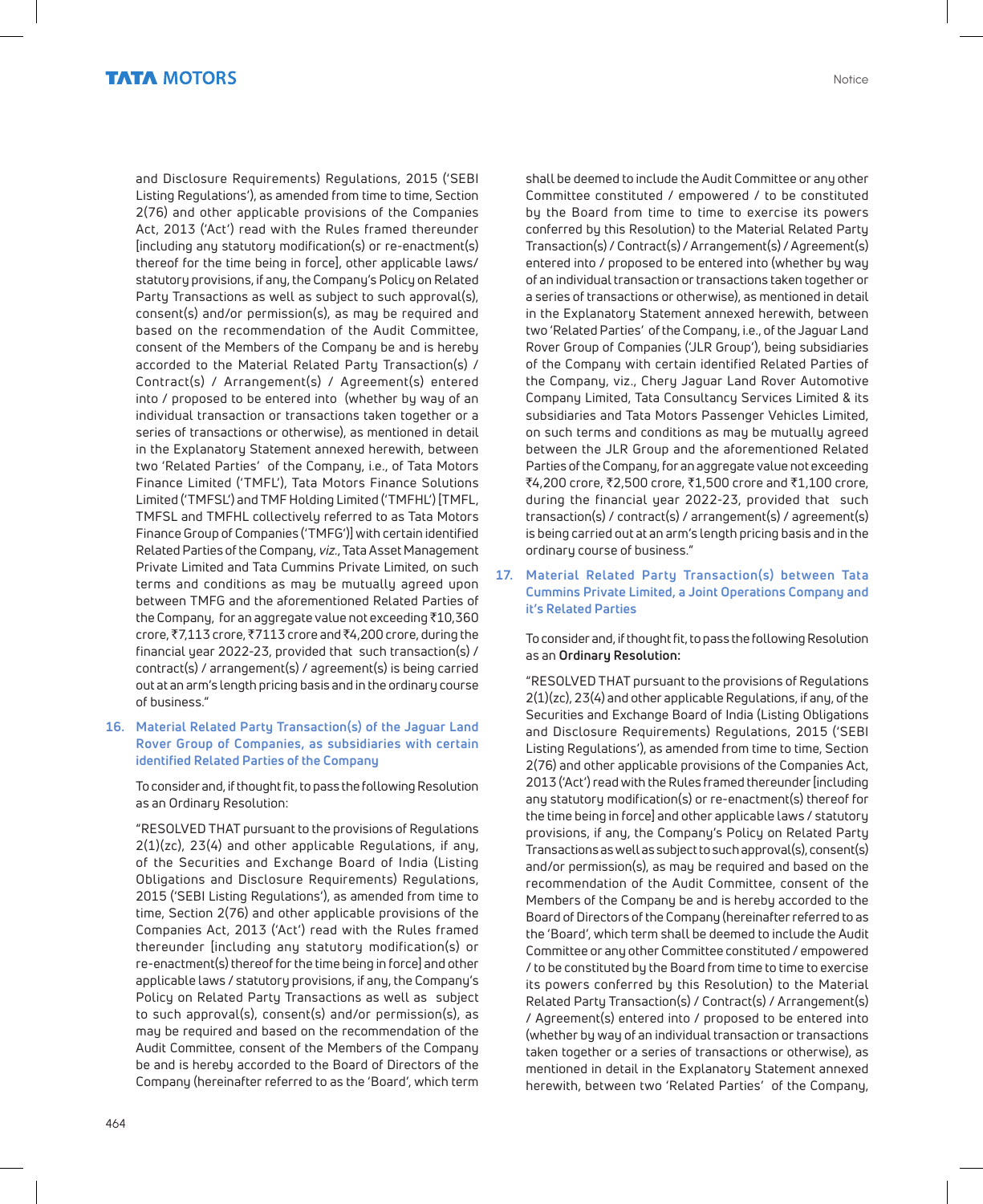

i.e., between Tata Cummins Private Limited ('TCPL'), a joint operations of the Company and its Related Parties, such terms and conditions as may be mutually agreed between TCPL and its Related Parties, for an aggregate value not exceeding ₹4,300 crore during the financial year 2022-23, provided that such transaction(s) / contract(s) / arrangement(s) / agreement(s) is being carried out at an arm's length pricing basis and in the ordinary course of business."

#### **18. Amendment in Tata Motors Limited Employees Stock Option Scheme, 2018**

To consider and if thought fit to pass with or without modification(s) the following Resolution as a **Special Resolution:** 

"RESOLVED THAT pursuant to the applicable provisions of the Companies Act, 2013 read with the applicable Rule(s), Circular(s) and Notification(s) issued thereunder; the Articles of Association of the Company; the Foreign Exchange Management Act, 1999, the Rule(s) and Regulation(s) framed thereunder and any Rule(s), Circular(s), Notification(s), Guideline(s) and Regulation(s) issued by the Reserve Bank of India; the Securities and Exchange Board of India (Listing Obligations and Disclosure Requirements) Regulations, 2015 ('SEBI Listing Regulations'); the Securities and Exchange Board of India (Share Based Employee Benefits and Sweat Equity) Regulations, 2021; and other applicable laws, rules and regulations [including any statutory amendment(s), modification(s) or re-enactment(s) to the Act or the Regulations for the time being in force] and such other approval(s), consent(s), permission(s) and sanction(s) as may be necessary from the appropriate authorities or bodies and subject to such condition(s) and modification(s) as may be prescribed or imposed by the above authorities or bodies while granting such approval(s), consent(s), permission(s) and sanction(s), consent of the Members of the Company be and is hereby accorded for amendment to the 'Tata Motors Limited Employee Stock Option Scheme 2018 ('TML ESOP Scheme 2018'/ 'the Scheme') adopted by the Company, as detailed in the Explanatory Statement annexed to this Notice.

RESOLVED FURTHER THAT the Board of Directors of the Company (hereinafter referred to as 'the Board', which term shall be deemed to include the Nomination and Remuneration Committee or any other Committee constituted / empowered / to be constituted by the Board from time to time to exercise its powers conferred by this Resolution) be and is hereby authorized to do and perform all such acts, deeds, matters and things, as may be necessary, including but not limited to, obtaining requisite approval(s), statutory, contractual or otherwise in relation to the above and settle all matters arising out of and incidental thereto; to execute all deed(s),

application(s), document(s) and writing(s) that may be required, on behalf of the Company and generally to do all such acts, deeds, matters and things and to give from time to time such directions as may be necessary, proper, expedient or incidental for the purpose of giving effect to the aforesaid Resolution; and delegate all or any of the powers herein conferred to any Director, Chief Financial Officer, Company Secretary or any other Officer / Authorised Representative of the Company, without being required to seek further consent from the Members and that the Members shall be deemed to have accorded their consent thereto expressly by the authority of this Resolution."

#### **19. Change in place of keeping registers and records of the Company**

To consider and, if thought fit, to pass the following Resolution as a **Special Resolution:**

"RESOLVED THAT in supersession of Resolution No. 9 passed by the Members at the Sixty Second Annual General Meeting of the Company held on July 9, 2007 and pursuant to the provisions of Section 94 and other applicable provisions, if any, of the Companies Act, 2013 ('the Act') read with the Companies (Management and Administration) Rules, 2014 [including any statutory modification(s) or re-enactment(s) thereof for the time being in force], consent of the Members of the Company be and is hereby accorded to keep and maintain the Registers as prescribed under Section 88 of the Act and copies of Annual Returns as required under Section 92 of the Act, together with the copies of certificates and documents required to be annexed thereto or any other documents as may be required, at the Registered Office of the Company and/or at the office of TSR Consultants Private Limited (formerly known as TSR Darashaw Consultants Private Limited), Registrar and Transfer Agent of the Company, at C-101, 1st Floor, 247 Park, Lal Bahadur Shastri Marg, Vikhroli (West), Mumbai - 400083, Maharashtra, India and / or at such other place within Mumbai, where the Registrar and Share Transfer Agent may shift its office from time to time."

RESOLVED FURTHER THAT the Board of Directors of the Company or any Committee thereof be and is hereby authorized to do all such things and take all such actions as may be required from time to time for giving effect to the above Resolution and matters related thereto.

#### **20. Appointment of Branch Auditors**

To consider and, if thought fit, to pass the following Resolution as an **Ordinary Resolution**:

"RESOLVED that pursuant to the provisions of Section 143(8) and other applicable provisions, if any, of the Companies Act, 2013 ('Act') read with the Companies (Audit and Auditors) Rules, 2014 [including any statutory modification(s) or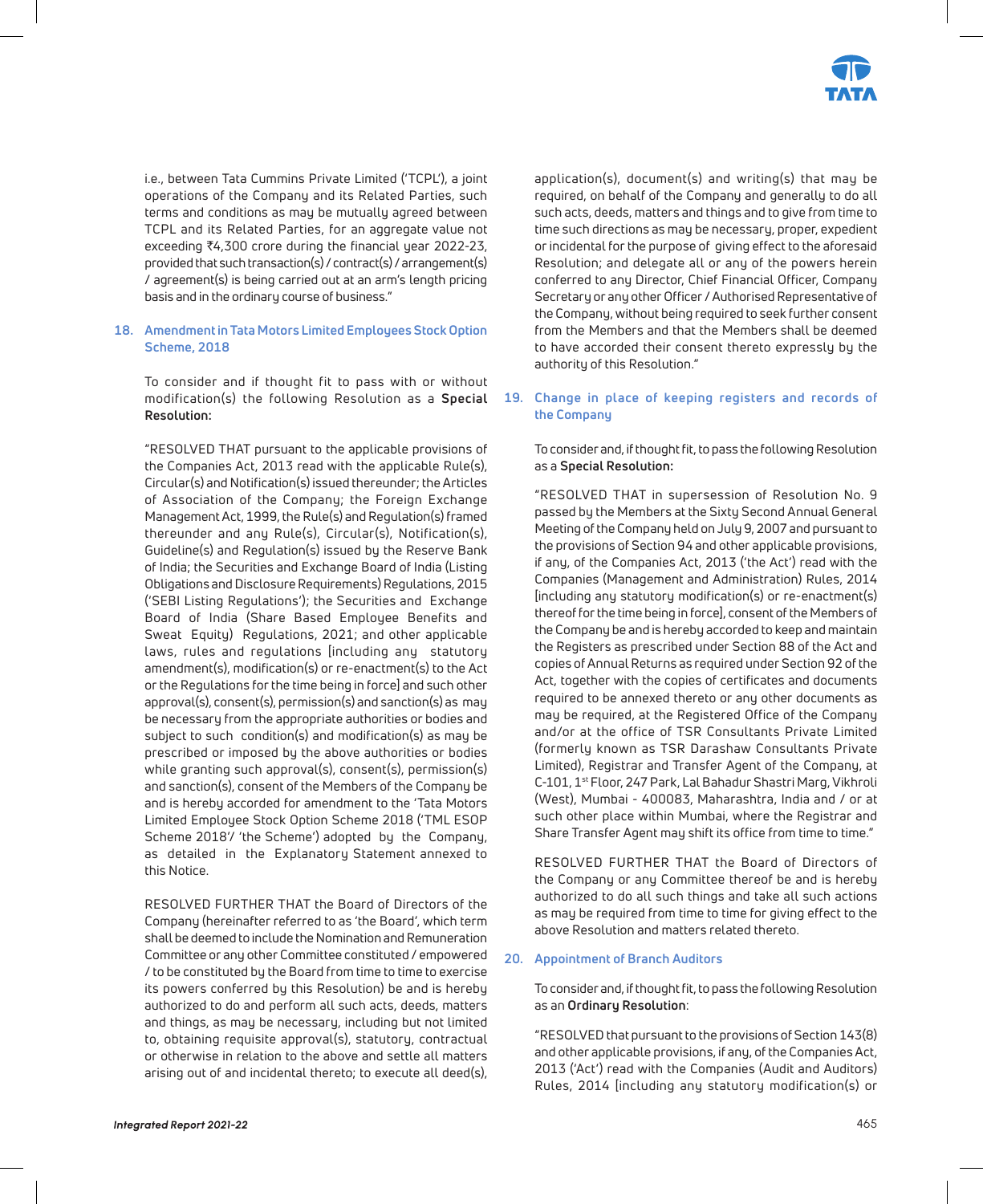re-enactment(s) thereof for the time being in force], the Board of Directors be and is hereby authorised to appoint Branch Auditor(s) of any Branch Office of the Company, whether existing or which may be opened/acquired hereafter, outside India, any firm(s) and/or person(s) qualified to act as Branch Auditors within the provisions of Section 143(8) of the Act and to fix their remuneration, in consultation with the Statutory Auditors of the Company."

#### **21. Ratification of Cost Auditor's Remuneration**

To consider and, if thought fit, to pass the following Resolution as **an Ordinary Resolution:**

"RESOLVED that pursuant to the provisions of Section 148(3) and other applicable provisions, if any, of the Companies Act, 2013 read with the Companies (Audit and Auditors) Rules, 2014 [including any statutory modification(s) or re-enactment(s) thereof for the time being in force], the Company hereby ratifies the remuneration of  $\overline{3,50,000}$ /-(Rupees Three Lakh and Fifty Thousand Only) plus applicable taxes, travel and out-of-pocket expenses incurred in connection with the audit, as approved by the Board of

Directors, payable to M/s Mani & Co., Cost Accountants (Firm Registration No. 000004) who are appointed as Cost Auditors to conduct the audit of the cost records maintained by the Company for the financial year ending March 31, 2023."

By Order of the Board of Directors

Maloy Kumar Gupta Company Secretary Mumbai, and a material control of the ACS No: 24123

May 31, 2022

#### **Registered Office:**

Bombay House, 24, Homi Mody Street, Mumbai 400 001 Tel: +91 22 6665 8282 Email: inv\_rel@tatamotors.com Website: www.tatamotors.com CIN: L28920MH1945PLC004520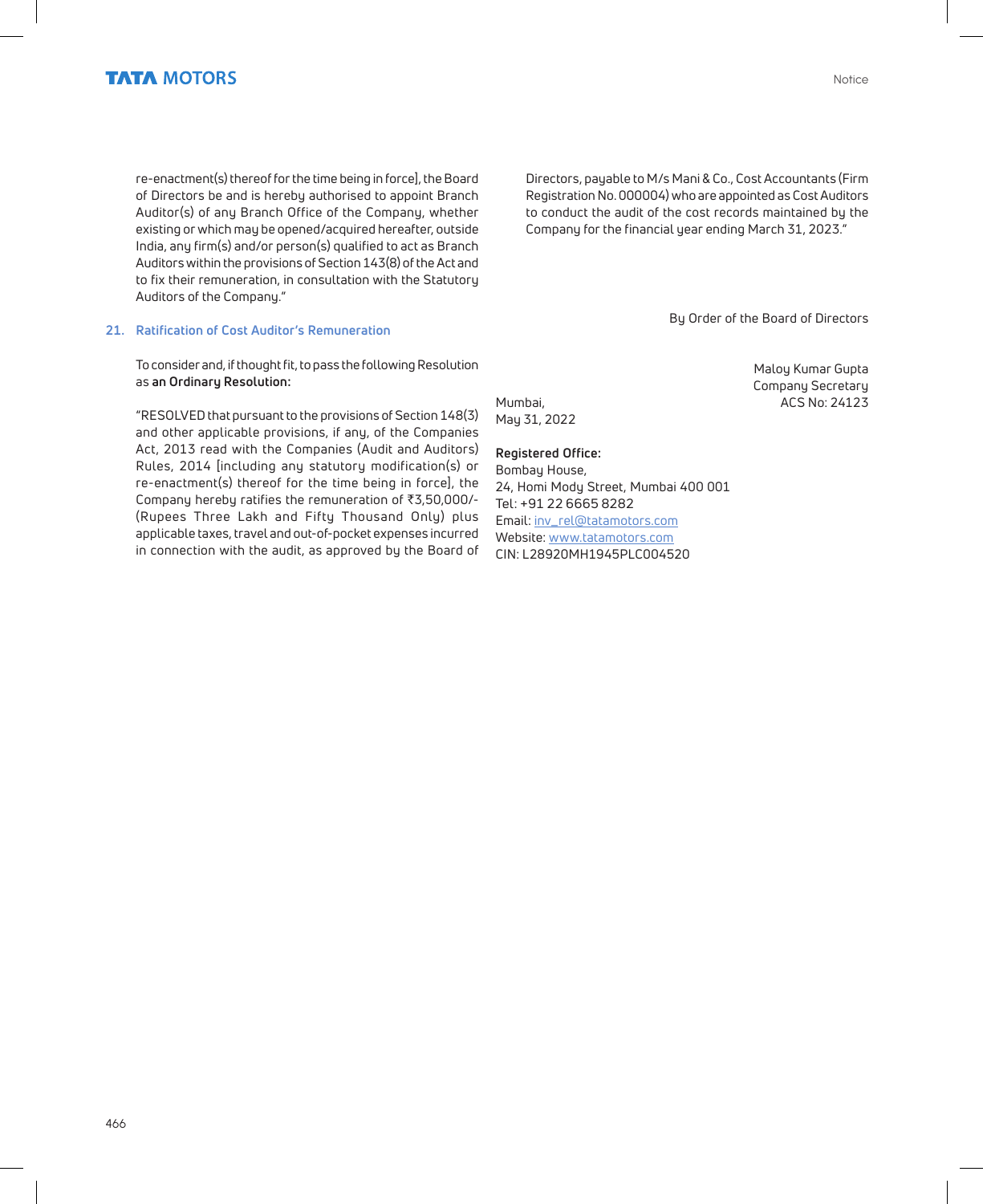

NOTES:

- 1. In view of the COVID-19 pandemic, the Ministry of Corporate Affairs ('MCA') has vide its General Circular No. 20/2020 dated May 5, 2020 in relation to clarification on holding of Annual General Meeting ('AGM') through video conferencing ('VC') or other audio visual means ('OAVM') read with General Circulars Nos. 14/2020 dated April 8, 2020, 17/2020 dated April 13, 2020, 22/2020 dated June 15, 2020, 33/2020 dated September 28, 2020, 39/2020 dated December 31, 2020, 10/2021 dated June 23, 2021, 19/2021 dated December 8, 2021 and Circular No. 2/2022 dated May 5, 2022 in relation to 'Clarification on passing of ordinary and special resolutions by companies under the Companies Act, 2013 and the rules made thereunder on account of the threat posed by COVID-19' and General Circular No.02/2021 dated January 13, 2021 (collectively referred to as 'MCA Circulars') and the Securities and Exchange Board of India ('SEBI') vide its circular No. SEBI/HO/CFD/CMD1/CIR/P/2020/79 dated May 12, 2020 in relation to 'Additional relaxation in relation to compliance with certain provisions of SEBI (Listing Obligations and Disclosure Requirements) Regulations 2015-COVID-19 pandemic' and Circular Nos. SEBI/HO/ CFD/CMD2/CIR/P/2021/11 dated January 15, 2021 and SEBI/HO/CFD/CMD2/CIR/P/2022/62 dated May 13, 2022 (collectively referred to as 'SEBI Circulars') permitted the holding of the Annual General Meeting ('AGM'/'the Meeting') through VC/ OAVM, without the physical presence of the Members at a common venue. In compliance with the provisions of the Companies Act, 2013 ('Act'), the SEBI (Listing Obligations and Disclosure Requirements) Regulations, 2015 ('SEBI Listing Regulations') and MCA Circulars, the **77<sup>th</sup>AGM of the Company is being held through VC/OAVM on Monday, July 4, 2022 at 3:00 p.m. IST.** The deemed venue for the AGM will be the Registered Office of the Company-Bombay House, 24 Homi Mody Street, Mumbai 400 001.
- 2. As per the provisions of clause 3.A.II. of the General Circular No. 20/2020 dated May 5, 2020, issued by the MCA, the matters of Special Business as appearing at Item Nos. 5 to 21 of the accompanying Notice, are considered to be unavoidable by the Board and hence, form part of this Notice.
- 3. The Explanatory Statement pursuant to Section 102 of the Act in respect of the business under Item Nos. 4 to 21 set out above and the relevant details of the Directors seeking appointment/ re-appointment at this AGM as required under Regulation 36(3) of the SEBI Listing Regulations and Secretarial Standard on General Meetings issued by The Institute of Company Secretaries of India ('Secretarial Standard') are annexed hereto. Requisite declarations have been received from the Directors seeking appointment/ re-appointment.
- 4. **PURSUANT TO THE PROVISIONS OF THE ACT, A MEMBER ENTITLED TO ATTEND AND VOTE AT THE AGM IS ENTITLED**

**TO APPOINT A PROXY TO ATTEND AND VOTE ON HIS/HER BEHALF AND THE PROXY NEED NOT BE A MEMBER OF THE COMPANY. SINCE THIS AGM IS BEING HELD PURSUANT TO THE MCA CIRCULARS THROUGH VC/OAVM, THE REQUIREMENT OF PHYSICAL ATTENDANCE OF MEMBERS HAS BEEN DISPENSED WITH. ACCORDINGLY, IN TERMS OF THE MCA CIRCULARS AND THE SEBI CIRCULARS, THE FACILITY FOR APPOINTMENT OF PROXIES BY THE MEMBERS WILL NOT BE AVAILABLE FOR THIS AGM AND HENCE THE PROXY FORM, ATTENDANCE SLIP AND ROUTE MAP OF AGM ARE NOT ANNEXED TO THIS NOTICE.**

- 5. Institutional investors and corporate Members are encouraged to attend and vote at the  $77<sup>th</sup>$  AGM through VC/ OAVM facility. Institutional investors and corporate Members (i.e other than individuals, HUF's, NRI's etc.) intending to appoint their authorized representatives pursuant to Sections 112 and 113 of the Act, as the case maybe, to attend the AGM through VC/ OAVM or to vote through remote e-voting are requested to send a certified copy of the Board Resolution to the Scrutinizer by email at tml.scrutinizer@gmail.com with a copy marked to evoting@nsdl.co.in. Institutional shareholders (i.e other than individuals, HUF's, NRI's etc.) can also upload their Board Resolution /Power of Attorney/Authority Letter etc. by clicking on 'Upload Board Resolution/Authority Letter' displayed under 'e-Voting' tab in their login .
- 6. Only registered Members (including the holders of 'A' Ordinary Shares) of the Company may attend and vote at the AGM through VC/OAVM facility. The holders of the American Depositary Receipts ('ADR') of the Company shall not be entitled to attend the said AGM. However, the ADR holders are entitled to give instructions for exercise of voting rights at the said Meeting through the Depositary, to give or withhold such consent, to receive such notice or to otherwise take action to exercise their rights with respect to such underlying shares represented by each such ADR. A brief statement, as to the manner in which such voting instructions may be given, is being sent to the ADR holders by the Depositary.
- 7. In case of joint holders, the Member whose name appears as the first holder in the order of names as per the Register of Members of the Company will be entitled to vote at the AGM.
- 8. Members attending the AGM through VC/OAVM shall be counted for the purpose of reckoning the quorum under Section 103 of the Act.
- 9. The Members can join the AGM in the VC/OAVM mode 15 minutes before and after the scheduled time of the commencement of the Meeting by following the procedure mentioned in the Notice. The facility of participation at the AGM through VC/OAVM will be made available to at least 1,000 Members on a first come first served basis as per the MCA Circulars. This will not include large shareholders (shareholders holding 2% or more shareholding), Promoter/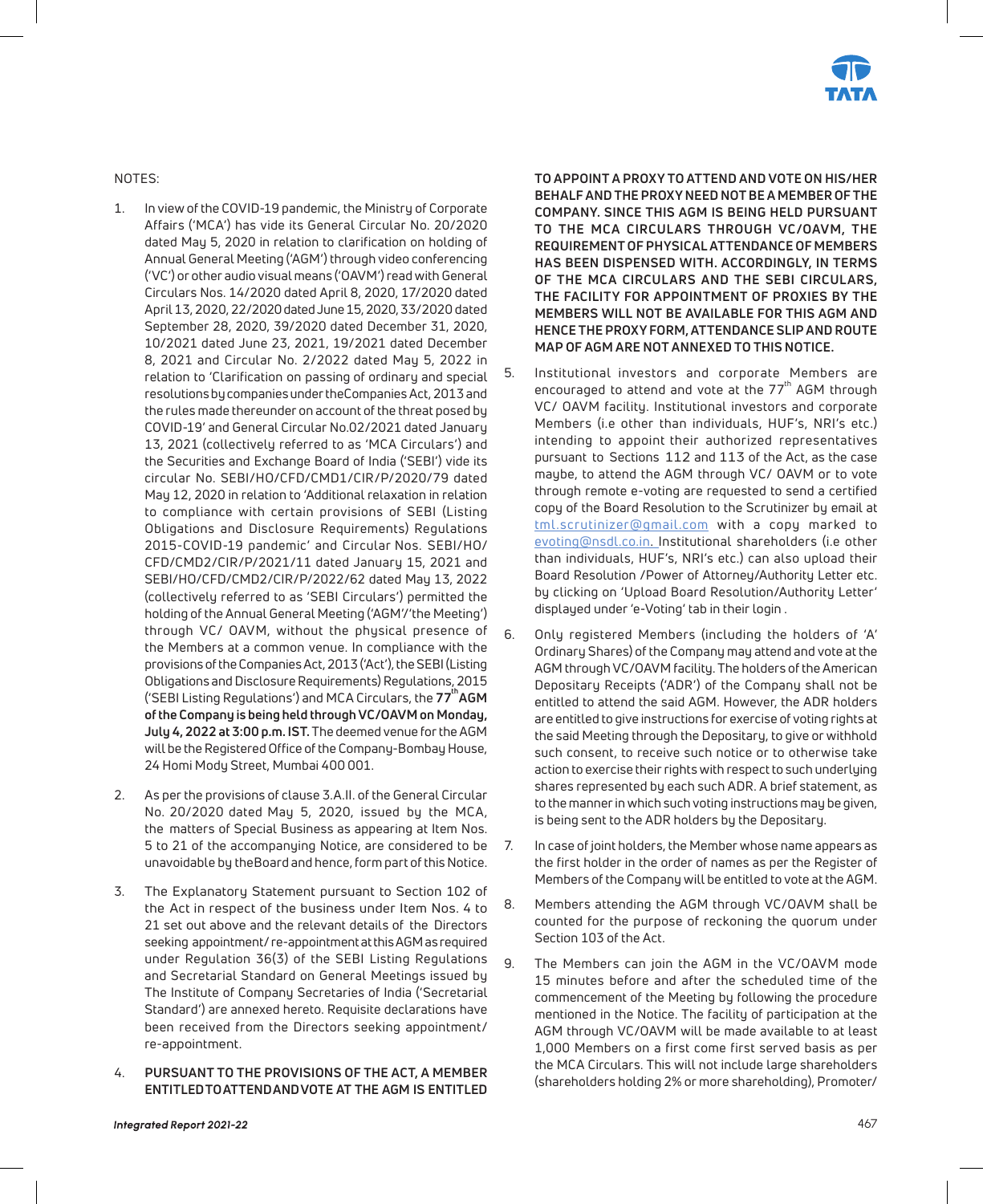Promoter Group, Institutional Investors, Directors, Key Managerial Personnel, the Chairpersons of the Audit Committee, Nomination and Remuneration Committee and Stakeholders Relationship Committee, Auditors etc. who are allowed to attend the AGM without restriction on account of first come first served basis.

- 10. In line with the General Circulars No. 20/2020 dated May 5, 2020 and No. 02/2021 dated January 13, 2021, issued by the MCA and the SEBI Circulars, Notice of the AGM along with the Integrated Annual Report 2021-22 is being sent only through electronic mode to those Members whose e-mail addresses are registered with the Company/ Depositories/RTA, unless any Member has requested for a physical copy of the same. The Notice of AGM and Annual Report 2021-22 are available on the Company's website viz. www.tatamotors.com and may also be accessed from the relevant section of the websites of the Stock Exchanges i.e. BSE Limited and National Stock Exchange of India Limited at www.bseindia.com and www.nseindia.com respectively. The AGM Notice is also available on the website of NSDL at www.evoting.nsdl.com.
- 11. Electronic copies of all the documents referred to in the accompanying Notice of the AGM and the Explanatory Statement shall be made available for inspection. During the  $77<sup>th</sup>$  AGM, Members may access the scanned copy of Register of Directors and Key Managerial Personnel and their shareholding maintained under Section 170 of the Act; the Register of Contracts and Arrangements in which Directors are interested maintained under Section 189 of the Act; the certificate from the Statutory Auditors of the Company stating that the Company has implemented the Tata Motors Limited Employees Stock Option Scheme 2018 and Tata Motors Limited Share-based Long Term Incentive Scheme 2021 ('Schemes') in accordance with the Securities and Exchange Board of India (Share Based Employee Benefits) Regulations, 2014; and the Special Resolution passed by the Members of the Company approving the Schemes on August 3, 2018 and July 30, 2021 respectively. Members desiring inspection of statutory registers and other relevant documents may send their request in writing to the Company at inv\_rel@tatamotors.com.
- 12. As per the provisions of Section 72 of the Act and SEBI Circular, the facility for making nomination is available for the Members in respect of the shares held by them. Members who have not yet registered their nomination are requested to register the same by submitting Form No. SH-13. If a Member desires to opt out or cancel the earlier nomination and record a fresh nomination, he/she may submit the same in ISR-3 or SH-14 as the case may be. The said forms can be downloaded from the Members' Referencer available on the Company's website under Investor resources and is also available on the website of the RTA at https://www.tcplindia.co.in/kyc-download.html

Members are requested to submit the said details to their Depository Participants in case the shares are held by them in dematerialized form and to the Company's Registrar and Transfer Agent ('RTA') in case the shares are held by them in physical form, quoting their folio number.

- 13. Members holding shares in physical form, in identical order of names, in more than one folio are requested to send to the Company's RTA, the details of such folios together with the share certificates alongwith the requisite KYC documents for consolidating their holdings in one folio. Requests for consolidation of share certificates shall be processed in dematerialized form.
- 14. To prevent fraudulent transactions, Members are advised to exercise due diligence and notify the Company of any change in address or demise of any Member as soon as possible. Members are also advised to not leave their demat account(s) dormant for long. Periodic statement of holdings should be obtained from the concerned Depository Participant and holdings should be verified from time to time.
- 15. Non-Resident Indian Members are requested to inform the Company's RTA immediately of:
	- a) Change in their residential status on return to India for permanent settlement.
	- b) Particulars of their bank account maintained in India with complete name, branch, account type, account number and address of the bank with pin code number, if not furnished earlier.
- 16. Members are requested to intimate changes, if any, pertaining to their name, postal address, e-mail address, telephone/mobile numbers, Permanent Account Number ('PAN'), mandates, nominations, power of attorney, bank details such as, name of the bank and branch details, bank account number, MICR code, IFSC code, etc.,
	- **For shares held in electronic form:** to their Depository Participant only and not to the Company's RTA. Changes intimated to the Depositor Participant will then be automatically reflected in the Company's records which will help the Company and its RTA provide efficient and better service to the Members.
	- **For shares held in physical form:** to the Company's RTA in prescribed Form ISR -1 and other forms pursuant to SEBI circular SEBI/HO/MIRSD/MIRSD\_RTAMB/P/ CIR/2021/655 dated November 3, 2021, as per instructions mentioned in the form. The said form can be downloaded from the Members' Referencer available on the Company's website under Investor resources and is also available on the website of the RTA at https://www.tcplindia.co.in/kyc-download.html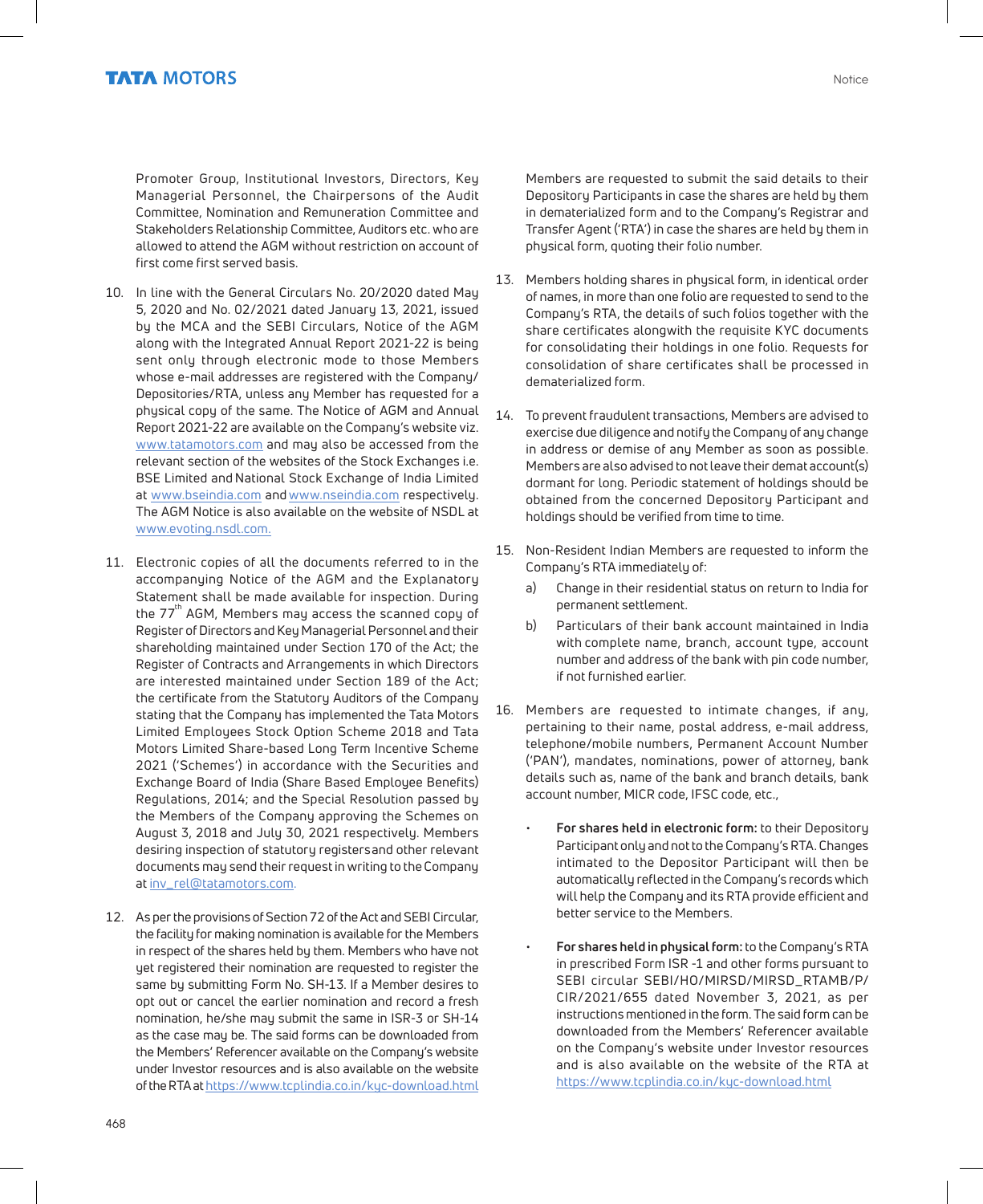

Members' Referencer giving guidance on securities related matters is put on the Company's website and can be accessed at link: https://www.tatamotors.com/investors/

- 17. Members may please note that SEBI vide its Circular No. SEBI/HO/MIRSD/MIRSD\_RTAMB/P/CIR/2022/8 dated January 25, 2022 has mandated the listed companies to issue securities in dematerialized form only while processing service requests, viz., Issue of duplicate securities certificate; claim from unclaimed suspense account; renewal/ exchange of securities certificate; endorsement; sub-division/splitting of securities certificate; consolidation of securities certificates/folios; transmission and transposition. Accordingly, Members are requested to make service requests by submitting a duly filled and signed Form ISR-4. The said form can be downloaded from the Members' Referencer available on the Company's website under Investor resources and is also available on the website of the RTA at https://www.tcplindia.co.in/kyc-download.html. It may be noted that any service request can be processed only after the folio is KYC Compliant.
- 18. SEBI vide its notification dated January 24, 2022 has amended Regulation 40 of the SEBI Listing Regulations and has mandated that all requests for transfer of securities including transmission and transposition requests shall be processed only in dematerialised form. In view of the same and to eliminate all risks associated with physical shares and avail various benefits of dematerialization, Members are advised to dematerialize the shares held by them in physical form. Members can contact the Company or TCPL, for assistance in this regard.
- 19. **SEBI HAS MANDATED SUBMISSION OF PAN BY EVERY PARTICIPANT IN THE SECURITIES MARKET. MEMBERS HOLDING SHARES IN ELECTRONIC FORM ARE, THEREFORE, REQUESTED TO SUBMIT THEIR PAN DETAILS TO THEIR DEPOSITORY PARTICIPANTS. MEMBERS HOLDING**  SHARES IN PHYSICAL FORM ARE REQUESTED TO SUBMIT **THEIR PAN DETAILS TO THE COMPANY'S RTA.**
- 20. Members are requested to note that, dividends if not encashed for a consecutive period of 7 years from the date of transfer to Unpaid Dividend Account of the Company, are liable to be transferred to the Investor Education and Protection Fund ('IEPF'). The shares in respect of such unclaimed dividends are also liable to be transferred to the demat account of the IEPF Authority. In view of this, Members are requested to claim their dividends from the Company, within the stipulated timeline. The Members, whose unclaimed dividends/ shares have been transferred to IEPF, may claim the same by making an online application to the IEPF Authority in web Form No. IEPF-5 available on www.iepf.gov.in.
- 21. To support the 'Green Initiative', Members who have not yet registered their email addresses are requested to register the same with their DPs in case the shares are held by them

in electronic form and with the Company's RTA in case the shares are held by them in physical form.

- 22. The Company has made special arrangement with the RTA and NSDL for registration of email addresses in terms of the MCA Circulars for Members who wish to receive the Annual Report along with the AGM Notice electronically and to cast the vote electronically.
- 23. Eligible Members whose email addresses are not registered with the Company/ DPs are required to provide the same to RTA on or before 5:00 p.m. IST on Friday, June 24, 2022 pursuant to which, any Member may receive on the email address provided by the Member the Notice of this AGM along with the Annual Report 2021-22 and the procedure for remote e-voting along with the login ID and password for remote e-voting.
	- (i) Process for registration of email addresses with RTA is as under:

 Visit the link https://tcpl.linkintime.co.in/EmailReg/ email\_ register.html

- a) Select the name of the Company from dropdown.
- b) Enter details in respective fields such as DP ID and Client ID (if you hold the shares in demat form)/ Folio no. and Certificate no. (if shares are held in physical form), Name of the Shareholder, PAN details, mobile number and e-mail ID.
- c) System will send OTP on mobile number and e-mail ID.
- d) Enter OTP received on mobile number and e-mail ID and submit.

 After successful submission of the e-mail address, NSDL will email a copy of the the Notice of this AGM along with the Annual Report 2021-22 as also the remote e-Voting user ID and password on the e-mail address registered by the Member. In case of any queries, Members may write to csg-unit@tpclindia.co.in or evoting@nsdl.co.in.

- (ii) Registration of email address permanently with RTA/ DP: Members are requested to register the email address with their concerned DPs, in respect of shares held in demat mode and with RTA, in respect of shares held in physical mode, by writing to them.
- (iii) Alternatively, those Members who have not registered their email addresses are required to send an email request to evoting@nsdl.co.in along with the following documents for procuring user id and password for e-voting for the Resolutions set out in this Notice:
	- In case shares are held in physical mode, please provide Folio No., Name of shareholder, scanned copy of the share certificate (front and back), self-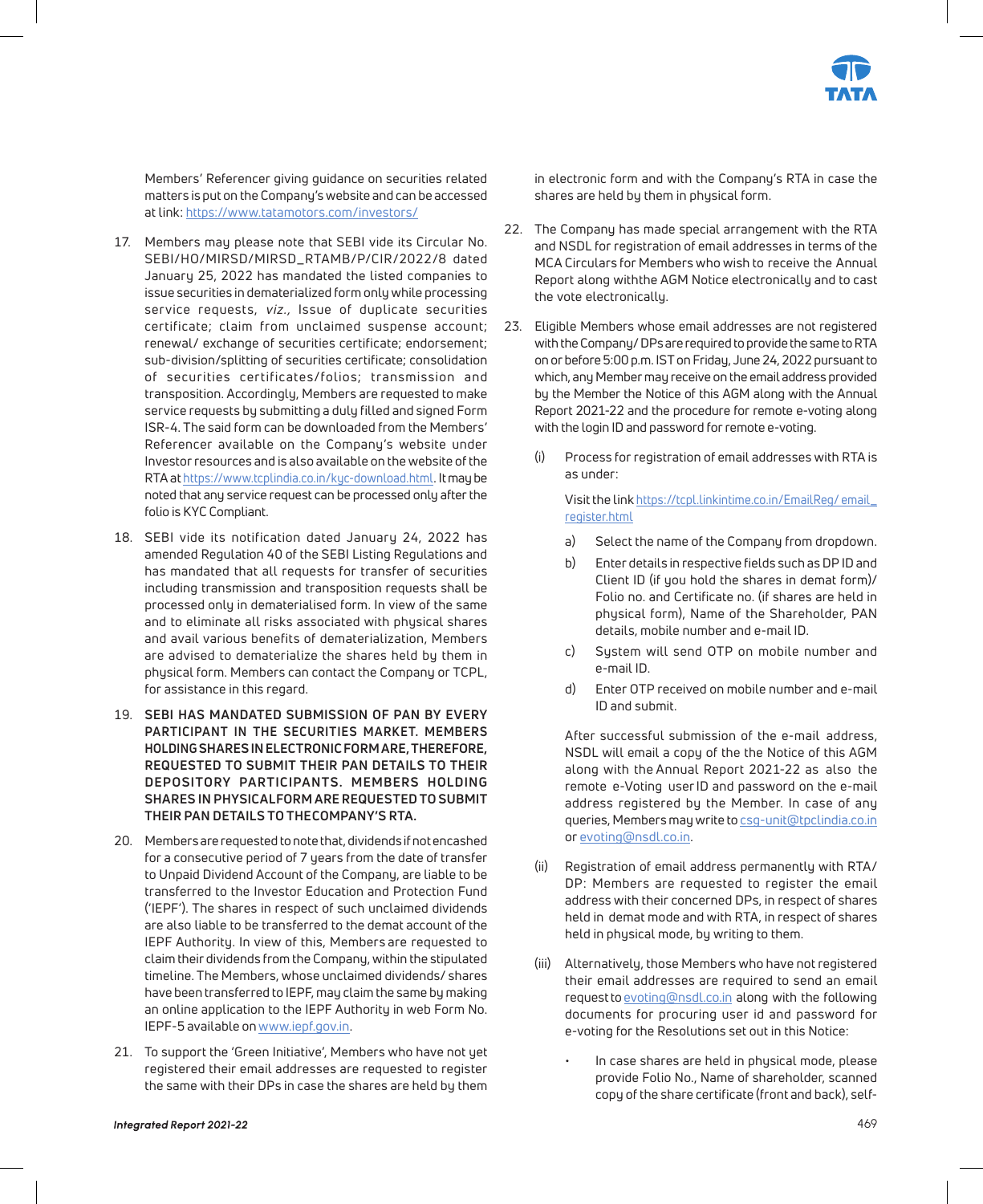attested scanned copy of PAN card, self-attested scanned copy of Aadhar Card.

- In case shares are held in demat mode, please provide DPID-Client ID (8 digit DPID + 8 digit Client ID or 16 digit beneficiary ID), Name, client master or copy of Consolidated Account statement, selfattested scanned copy of PAN card, self-attested scanned copy of Aadhar Card.
- 24. VOTING BY MEMBERS:
	- A. In compliance with the provisions of Section 108 of the Act read with Rule 20 of the Companies (Management and Administration) Rules, 2014 (as amended), Regulation 44 of the SEBI Listing Regulations (as amended), MCA Circulars and the SEBI Circulars, the Company is providing its Members the facility to exercise their right to vote on Resolutions proposed to be considered at the AGM by electronic means (by using the electronic voting system provided by NSDL) either by (i) remote e-voting prior to the AGM (as explained at 'para F' herein below) or (ii) remote e-voting during the AGM (as explained at 'para G' below). Instructions for Members for attending the AGM through VC/OAVM are explained at 'para H' below.
	- B. The voting rights of the Ordinary Shareholders shall be in the same proportion to the paid-up ordinary share capital and in case of voting rights on the 'A' Ordinary Shares, the holder shall be entitled to one vote for every ten 'A' Ordinary Shares held.
	- C. A person, whose name is recorded in the Register of Members or in the Register of Beneficial Owners maintained by the depositories as on Monday, June 27, 2022 ('cut-off date') shall be entitled to vote in respect of the shares held, by availing the facility of remote e-voting prior to the AGM or remote e-voting during the AGM.
	- D. The Members can opt for only one mode of remote e-voting i.e. either prior to the AGM or during the AGM. The Members present at the Meeting through VC/OAVM who have not already cast their vote by remote e-voting prior to the Meeting shall be able to exercise their right to cast their vote by remote e-voting during the Meeting. The Members who have cast their vote by remote e-voting prior to the AGM are eligible to attend the Meeting but shall not be entitled to cast their vote again.
	- E. The Board of Directors has appointed Mr P N Parikh (Membership No. FCS 327) and failing him; Ms Jigyasa Ved (Membership No. FCS 6488) and failing her; Mr Mitesh Dhabliwala (Membership No.FCS 8331) of M/s

Parikh & Associates, Practicing Company Secretaries, as the Scrutinizer to scrutinize the remote e-voting process, in a fair and transparent manner.

F. INSTRUCTIONS FOR REMOTE E-VOTING PRIOR TO THE AGM

 Any person, who acquires shares of the Company and becomes a Member of the Company after dispatch of the Notice and holding shares as of the cut-off date i.e. Monday, June 27, 2022 may obtain the login ID and password by sending a request at evoting@nsdl.co.in.

 **The remote e-voting period starts on Thursday, June 30, 2022 (9.00 a.m. IST) and ends on Sunday, July 3, 2022 (5.00 p.m. IST).** Remote e-voting shall be disabled by NSDLat 5:00 p.m. on July 3, 2022 and Members shall not be allowed to vote through remote e-voting thereafter. Once the vote on a Resolution is cast by the Member, the Member shall not be allowed to change it subsequently.

 The way to vote electronically on NSDL e-voting system consists of 'Two Steps' which are mentioned below:

#### **Step 1: Access to NSDL e-voting system**

 **I. Login method for e-voting and joining virtual meeting for Individual shareholders holding securities in demat mode**

> In terms of SEBI circular no. SEBI/HO/ C F D / C M D / C I R / P / 2 0 2 0 / 2 4 2 d a t e d December 9, 2020 on 'e-voting facility provided by Listed Companies', individual shareholders holding securities in demat mode are allowed to vote through their demat account maintained with Depositories and Depository Participants. Members are advised to update their mobile number and email Id in their demat accounts in order to access e-voting facility.

> Login method for Individual shareholders holding securities in demat mode is given below:

- For individual Members holding securities in demat mode with NSDL:
- i. Existing IDeAS user can visit the e-Services website of NSDL Viz. https://eservices.nsdl.com either on a Personal Computer or on a mobile. On the e-Services home page click on the 'Beneficial Owner' icon under 'Login' which is available under 'IDeAS' section, this will prompt you to enter your existing User ID and Password. After successful authentication, you will be able to see e-voting services under Value added services. Click on 'Access to e-Voting' under e-voting services and you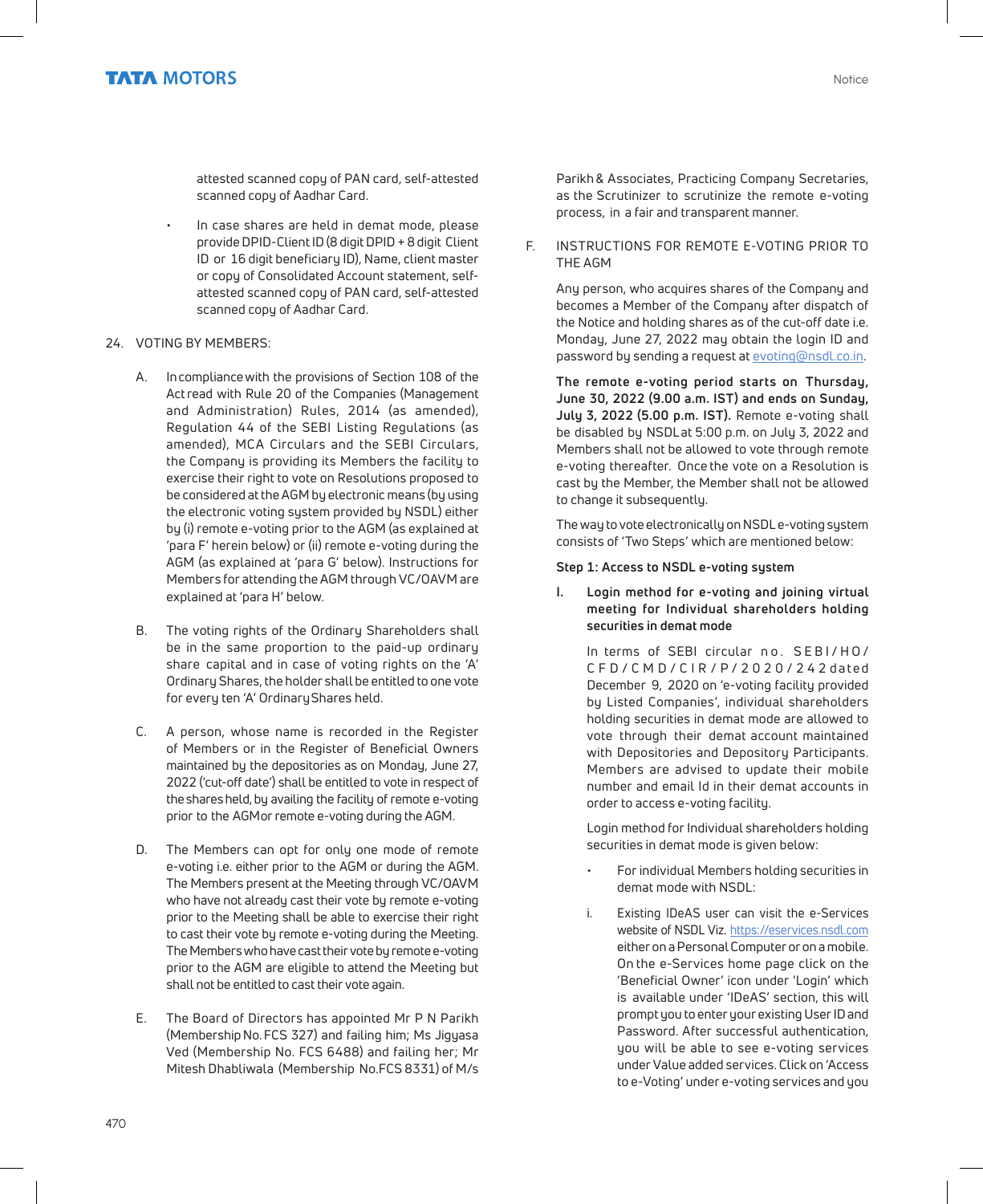

will be able to see e-voting page. Click on Company name or e-voting service provider i.e. NSDL and you will be re-directed to e-voting website of NSDL for casting your vote during the remote e-voting period or joining virtual meeting and voting during the meeting.

- ii. If you are not registered for IDeAS e-Services, option to register is available at https://eser vices.nsdl.com. Select 'Register Online for IDeAS Portal' or click at https://eservices.nsdl.com/SecureWeb/ IdeasDirectReg.jsp .
- iii. Visit the e-voting website of NSDL. Open web browser by typing the following URL: https://www.evoting.nsdl.com/ either on a Personal Computer or on a mobile. Once the home page of e-Voting system is launched, click on the icon 'Login' which is available under 'Shareholder/ Member' section. A new screen will open. Youwill have to enter your User ID (i.e. your sixteen digit demat account number hold with NSDL), Password/OTP and a Verification Code as shown on the screen. After successful authentication, you will be redirected to NSDL Depository site wherein you can see e-voting page. Click on company name or e-voting service provider i.e. NSDL and you will be redirected to e-voting website of NSDL for casting your vote during the remote e-voting period or joining virtual meeting and voting during the meeting.
- iv. Shareholders/Members can also download NSDL Mobile App '**NSDL Speede'** facility by scanning the QR code mentioned below for seamless voting experience.

NSDL Mobile App is available on



- Individual Shareholders holding securities in demat mode with CDSL
- (i) Existing users who have opted for Easi / Easiest, they can login through their user id and password. Option will be made available to reach e-voting page without any further authentication. The

URL for users to login to Easi / Easiest are https://web.cdslindia.com/myeasi/home/login or www.cdslindia.com and click on New System Myeasi.

- ii. After successful login of Easi/Easiest the user will be also able to see the E Voting Menu. The Menu will have links of e-voting service provider i.e. NSDL. Click on NSDL to cast your vote.
- iii. If the user is not registered for Easi/ Easiest, option to register is available at https://web.cdsl india.com/myeasi/ Registration/EasiRegistration.
- iv. Alternatively, the user can directly access e-voting page by providing demat Account Number and PAN No. from a link in www.cdslindia.com home page. The system will authenticate the user by sending OTP on registered Mobile & Email as recorded in the demat Account. After successful authentication, user will be provided links for the respective ESP i.e. NSDL where the e-voting is in progress.
- Individual Shareholders (holding securities in demat mode) login through their depository participants

 You can also login using the login credentials of your demat account through your Depository Participant registered with NSDL/CDSL for e-voting facility. Upon logging in, you will be able to see e-voting option. Click on e-voting option, you will be redirected to NSDL/CDSL Depository site after successful authentication, wherein you can see e-voting feature. Click on company name or e-voting service provider i.e. NSDL and you will be redirected to e-voting website of NSDL for casting your vote during the remote e-voting period or joining virtual meeting & voting during the meeting.

**Important note:** Members who are unable to retrieve User ID/ Password are advised to use Forget User ID and Forget Password option available at abovementioned website.

Helpdesk for Individual Shareholders holding securities in demat mode for any technical issues related to login through Depository i.e. NSDL and CDSL.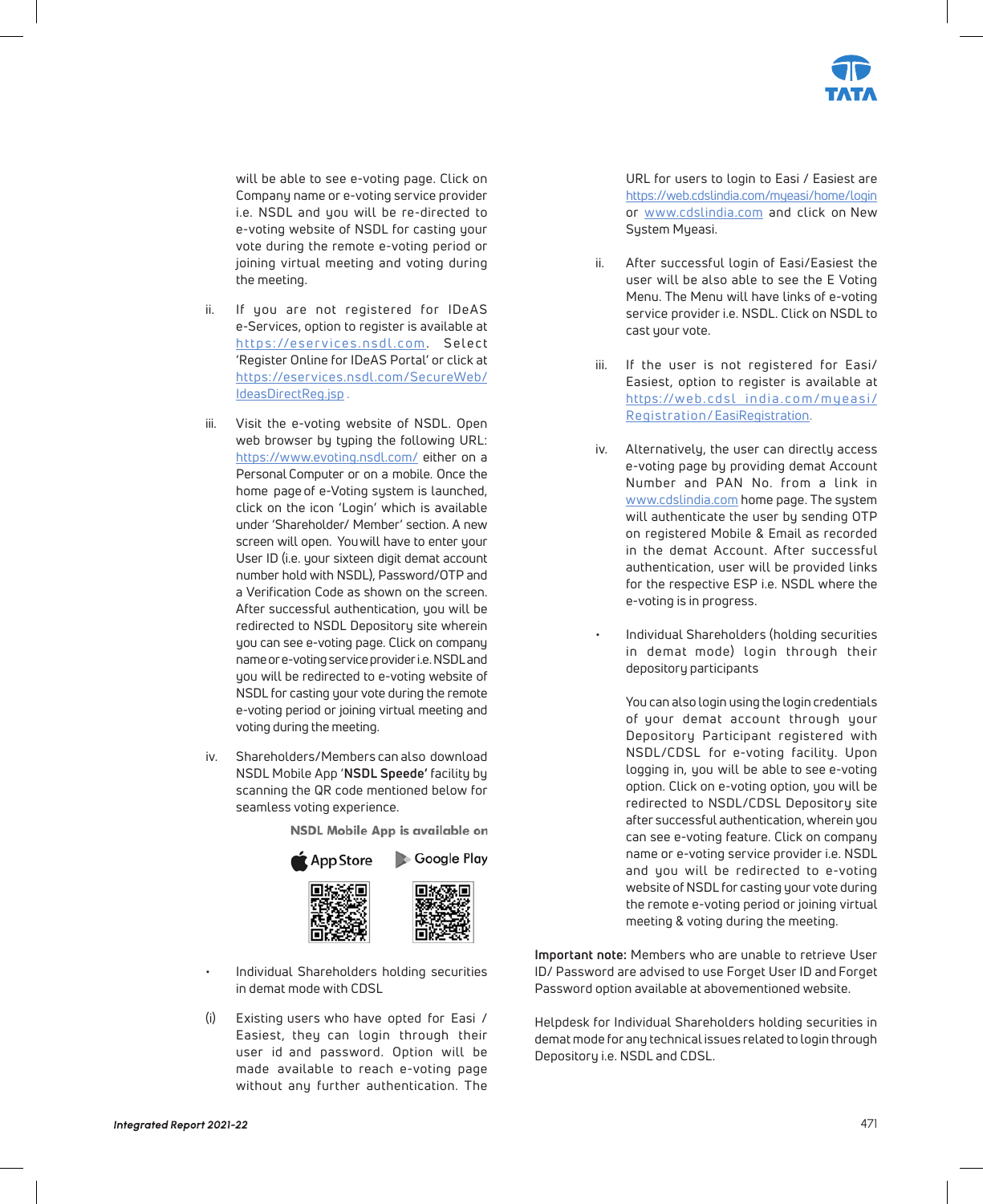| Login Type                                                               | <b>Helpdesk details</b>                                                                                                                                                                 |
|--------------------------------------------------------------------------|-----------------------------------------------------------------------------------------------------------------------------------------------------------------------------------------|
| Individual Shareholders<br>holding securities in<br>demat mode with NSDL | Members facing any technical issue in<br>login can contact NSDL helpdesk by<br>sending a request at evoting@nsdl.co.in<br>or call at toll free no.: 1800 224 430                        |
| Individual Shareholders<br>holding securities in<br>demat mode with CDSL | Members facing any technical issue<br>in login can contact CDSL helpdesk<br>by sending a request at helpdesk.<br>evoting@cdslindia.com or contact at<br>022-23058738 or 022-23058542-43 |

- **II. Login Method for e-voting and joining virtual meeting for shareholders other than Individual shareholders holding securities in demat mode and shareholders holding securities in physical mode.**
	- i. Visit the e-voting website of NSDL. Open web browser by typing the URL: https://www.evoting. nsdl.com/ either on a Personal Computer or on a mobile.
	- ii. Once the home page of e-voting system is launched, click on the icon 'Login' which is available under 'Shareholders' section.
	- iii. A new screen will open. You will have to enter your User ID, your Password and a Verification Code as shown on the screen.

 Alternatively, if you are registered for NSDL eservices i.e. IDeAS, you can log-in at https://eservices.nsdl.com/ with your existing IDeAS login. Once you log in to NSDL eservices after using your log in credentials, click on e-voting and you can proceed to step 2 i.e. Cast your vote electronically.

- **iV. Your User ID details will be as per details given below:**
	- a) For Members who hold shares in demat account with NSDL: 8 Character DPID followed by 8 Digit Client ID (For example if your DP ID is IN300\*\*\* and Client ID is 12\*\*\*\*\*\* then your user ID is IN300\*\*\*12\*\*\*\*\*\*).
	- For Members who hold shares in demat account with CDSL: 16 Digit Beneficiary ID (For example if your Beneficiary ID is 12\*\*\*\*\*\*\*\*\*\*\*\*\*\* then your user ID is 12\*\*\*\*\*\*\*\*\*\*\*\*\*\*).
	- c) For Members holding shares in Physical Form: EVEN Number followed by Folio Number registered with the Company (For example, for Members holding Ordinary Shares, if folio number is 001\*\*\* and EVEN is 119912 then user ID is 119912001\*\*\*. For Members holding 'A' Ordinary Shares, if folio number is 001\*\*\* and EVEN is 119913 then user ID is 119913001\*\*\*).
- V. Password details for shareholders other than Individual shareholders are given below:
	- a) If you are already registered for e-voting, then you can use your existing password to login and cast your vote.
	- b) If you are using NSDL e-voting system for the first time, you will need to retrieve the 'initial password' which was communicated to you. Once you retrieve your 'initial password', you need to enter the 'initial password' and the system will force you to change your password.
	- c) How to retrieve your 'initial password'?

 If your email ID is registered in your demat account or with the Company, your 'initial password' is communicated to you on your email ID. Trace the email sent to you from NSDL in your mailbox evoting@nsdl.com. Open the email and open the attachment i.e. a .pdf file. Open the .pdf file. The password to open the .pdf file is your 8 digit client ID for NSDL account, last 8 digits of client ID for CDSL account or folio number for shares held in physical form. The .pdf file contains your 'User ID' and your 'initial password'.

 If your email ID is not registered, please follow steps mentioned below in process for those shareholders whose email ids are not registered.

 If you are unable to retrieve or have not received the 'initial password' or have forgotten your password:

- a) Click on 'Forgot User Details/ Password?' (If you are holding shares in your Demat account with NSDL or CDSL) option available on www.evoting.nsdl.com.
- b) 'Physical User Reset Password?' (If you are holding shares in physical mode) optionavailable on www. evoting.nsdl.com.
- c) If you are still unable to get the password by aforesaid two options, you can send a request at evoting@nsdl.co.in mentioning your Demataccount number/folio number, your PAN, your name and your registered address.
- d) Members can also use the One Time Password (OTP) based login for casting the votes on the e-Voting system of NSDL
- vi. After entering your password, tick on 'I hereby agree to all Terms and Conditions'.
- vii. Click on 'Login' button.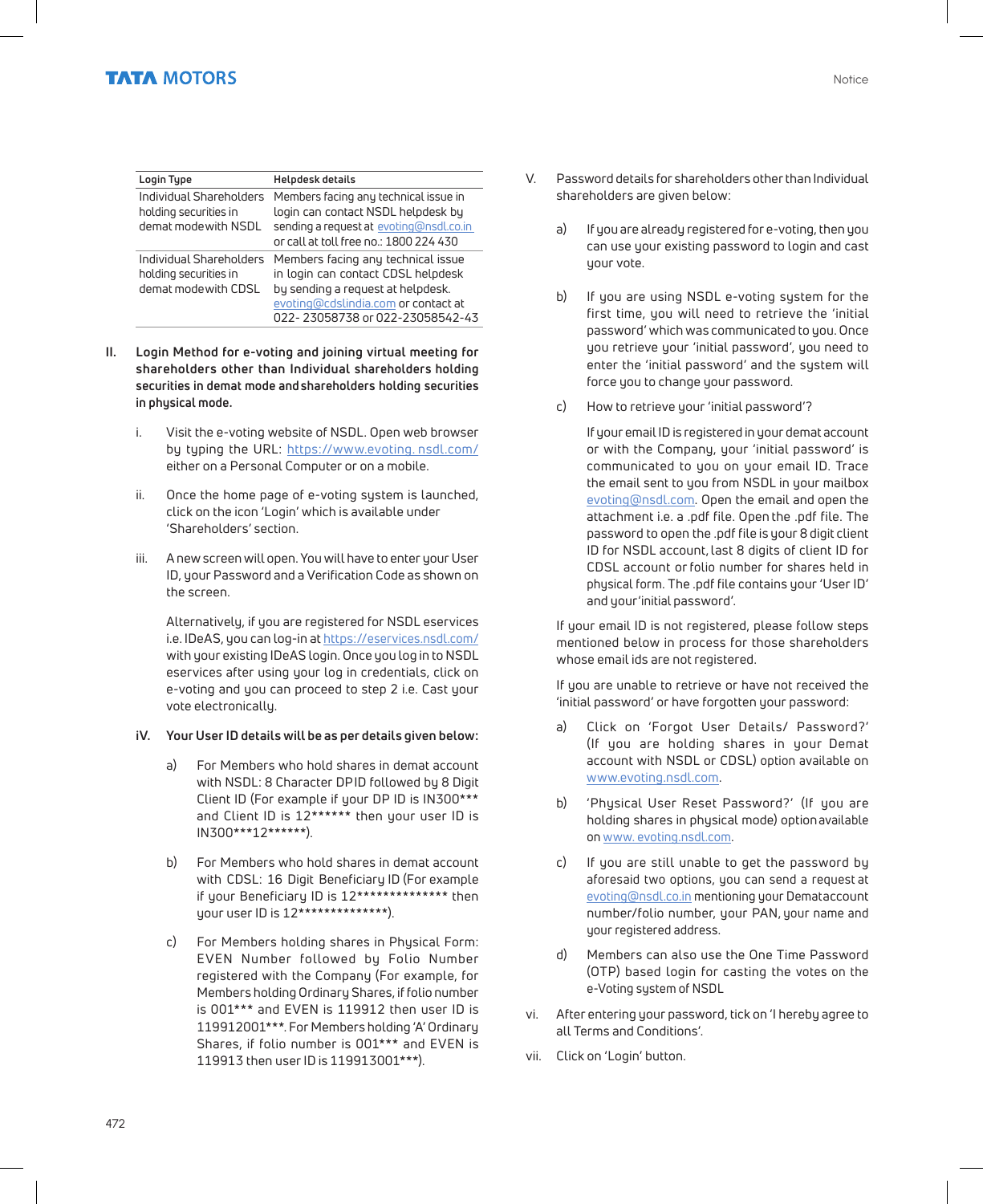

viii. After you click on the 'Login' button, Home page of e-voting will open.

#### **Step 2: Cast your vote electronically on NSDL e-voting system**

- i. After successful login at Step 1, you will be able to see all the companies 'EVEN' in which you are holding shares and whose voting cycle and general meeting is in active status.
- ii. Select 'EVEN' of the Company to cast your vote during the remote e-voting period or during the AGM. For joining virtual meeting, you need to click on 'VC/OAVM' link placed under 'Join General Meeting'.
	- a. EVEN for Ordinary Shares is 119912.
	- b. EVEN for 'A' Ordinary Shares is 119913.
- iii. Now you are ready for e-voting as the Voting page opens.
- iv. Cast your vote by selecting appropriate options i.e. assent or dissent, verify/modify the number of shares for which you wish to cast your vote and click on 'Submit' and also 'Confirm' when prompted.
- v. Upon confirmation, the message 'Vote cast successfully' will be displayed and you will receive a confirmation by way of SMS on your registered mobile number.
- vi. You can also take the printout of the votes cast by you by clicking on the print option on the confirmation page.
- vii. Once you confirm your vote on the Resolution, you will not be allowed to modify your vote.

#### **G. INSTRUCTIONS FOR REMOTE E-VOTING DURING AGM**

- i. The procedure for remote e-voting during the AGM is same as the instructions mentioned above for remote e-voting since the Meeting is being held through VC/ OAVM.
- ii. The Chairman shall, at the AGM, at the end of discussion on the Resolutions on which voting is to be held, allow voting, by use of remote e-voting system for all those Members who will be present in the AGM through VC/OAVM facility but have not cast their vote on the Resolutions by availing the remote e-voting facility and are otherwise not barred from doing so. The remote e-voting module during the AGM shall be disabled by NSDL for voting 15 minutes after the conclusion of the Meeting.

#### **General Guidelines for Shareholders**

 Institutional/corporate Members (i.e. other than individuals, HUF, NRI, etc.) are required to send a scanned copy (PDF/JPG Format) of the relevant Board Resolution/Authority letter, etc. with attested specimen signature of the duly authorized signatory(ies) who are authorized to vote, to the Scrutinizer by email to **tml.scrutinizer@gmail.com** with a copy marked to evoting@nsdl.co.in.

- It is strongly recommended not to share your password with any other person and take utmost care to keep your password confidential. Login to the e-voting website will be disabled upon five unsuccessful attempts to key in the correct password. In such an event, you will need to go through the 'Forgot User Details/Password?' or 'Physical User Reset Password?' option available on www.evoting.nsdl.com to reset the password.
- In case of any queries/grievances pertaining to remote e-voting (prior to and/or during the AGM), you may refer to the Frequently Asked Questions ('FAQs') for Shareholders and e-voting user manual for Shareholders available in the 'Downloads' section of www.evoting.nsdl.com.

#### **H. INSTRUCTIONS FOR MEMBERS FOR ATTENDING AGM THROUGH VC / OAVM**

- i. Members will be provided with a facility to attend the AGM through VC/OAVM through the NSDL e-voting system. Members may access by following the steps mentioned above for access to NSDL e-voting system. After successful login, you can see link of 'VC/OAVM link' placed under 'Join General meeting' menu against the Company name. You are requested to click on VC/OAVM link placed under Join General Meeting menu. The link for VC/OAVM will be available in Shareholder/ Member login where the EVEN of Company will be displayed. Please note that the Members who do not have the User ID and Password for e-voting or have forgotten the User ID and Password may retrieve the same by following the remote e-voting instructions mentioned in the notice to avoid last minute rush.
- ii. Members are encouraged to join the Meeting through laptops for better experience. Further Members will be required to allow camera and use internet with a good speed to avoid any disturbance during the Meeting. Please note that participants connecting from mobile devices or tablets or through laptop connecting via mobile hotspot may experience audio/video loss due to fluctuation in their respective network. It is therefore recommended to use stable Wi-Fi or LAN Connection to mitigate any kind of aforesaid glitches.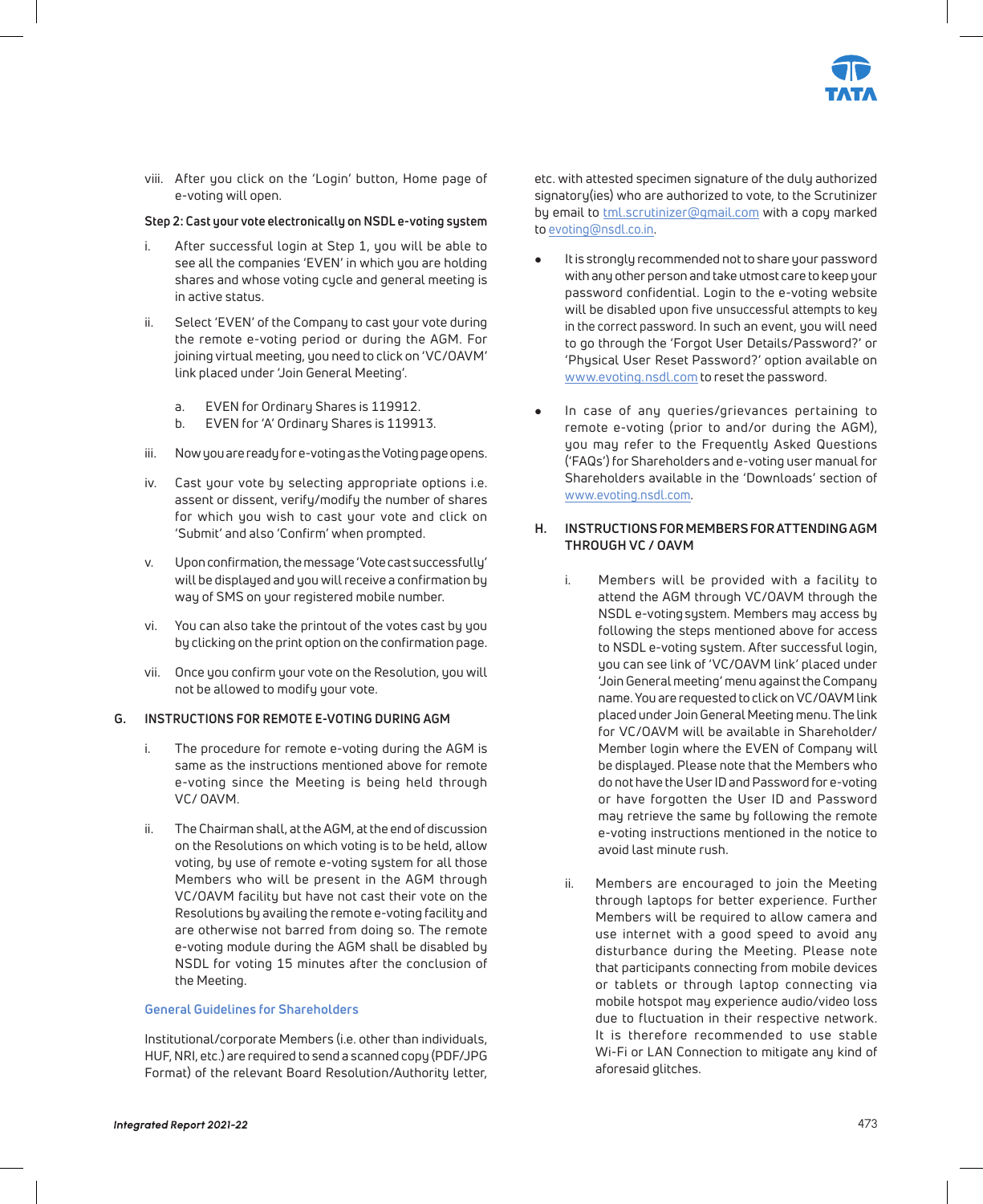

 Members are encouraged to submit their questions in advance with regard to the financial statements or any other matter to be placed at the AGM, from their registered email address, mentioning their name, DP ID and Client ID number / folio number and mobile number, to reach the Company's email address inv\_rel@tatamotors.com on or before 5.00 p.m. IST on Thursday, June 30, 2022. Queries that remain unanswered at the AGM will be appropriately responded by the Company at the earliest post the conclusion of the AGM.

 Members who would like to express their views/ ask questions as a speaker at the Meeting may preregisterthemselves by sending a request from their registered email address mentioning their names, DP ID and ClientID/folio number, PAN and mobile number at inv\_rel@tatamotors.com between Friday, June 24, 2022 (9:00 a.m. IST) and Thursday, June 30, 2022 (5:00 p.m. IST). Only those Members who have pre-registered themselves as a speaker will be allowed to express their views/ask questions during the AGM. The Company reserves the right to restrict the number of speakers depending on the availability of time for the AGM.

Members who need assistance before or during the AGM may contact NSDL on evoting@nsdl.co.in or 1800 224 430 or contact Mr Amit Vishal, Assistant Vice President – NSDL at amitv@nsdl.co.in or call on +91 22 2499 4360.

#### **25. DECLARATION OF RESULTS ON THE RESOLUTIONS:**

- The Scrutinizer shall, immediately after the completion of the scrutiny of the e-voting (votes cast during the AGM and votes cast through remote e-voting), within 2 working days from the conclusion of the AGM, submit a consolidated Scrutinizer's report of the total votes cast in favour and against the Resolution(s), invalid votes, if any, and whether the Resolution(s) has/have been carried or not, to the Chairman or a person authorized by him in writing.
- The result declared along with the Scrutinizer's Report shall be placed on the Company's website www.tatamotors.com and on the website of NSDL www.evoting.nsdl.com immediately after the result is declared. The Company shall simultaneously forward the results to BSE Limited and National Stock Exchange of India Ltd., where the securities of the Company are listed.
- Subject to the receipt of requisite number of votes, the Resolutions shall be deemed to be passed on the date of the Meeting i.e. July 4, 2022.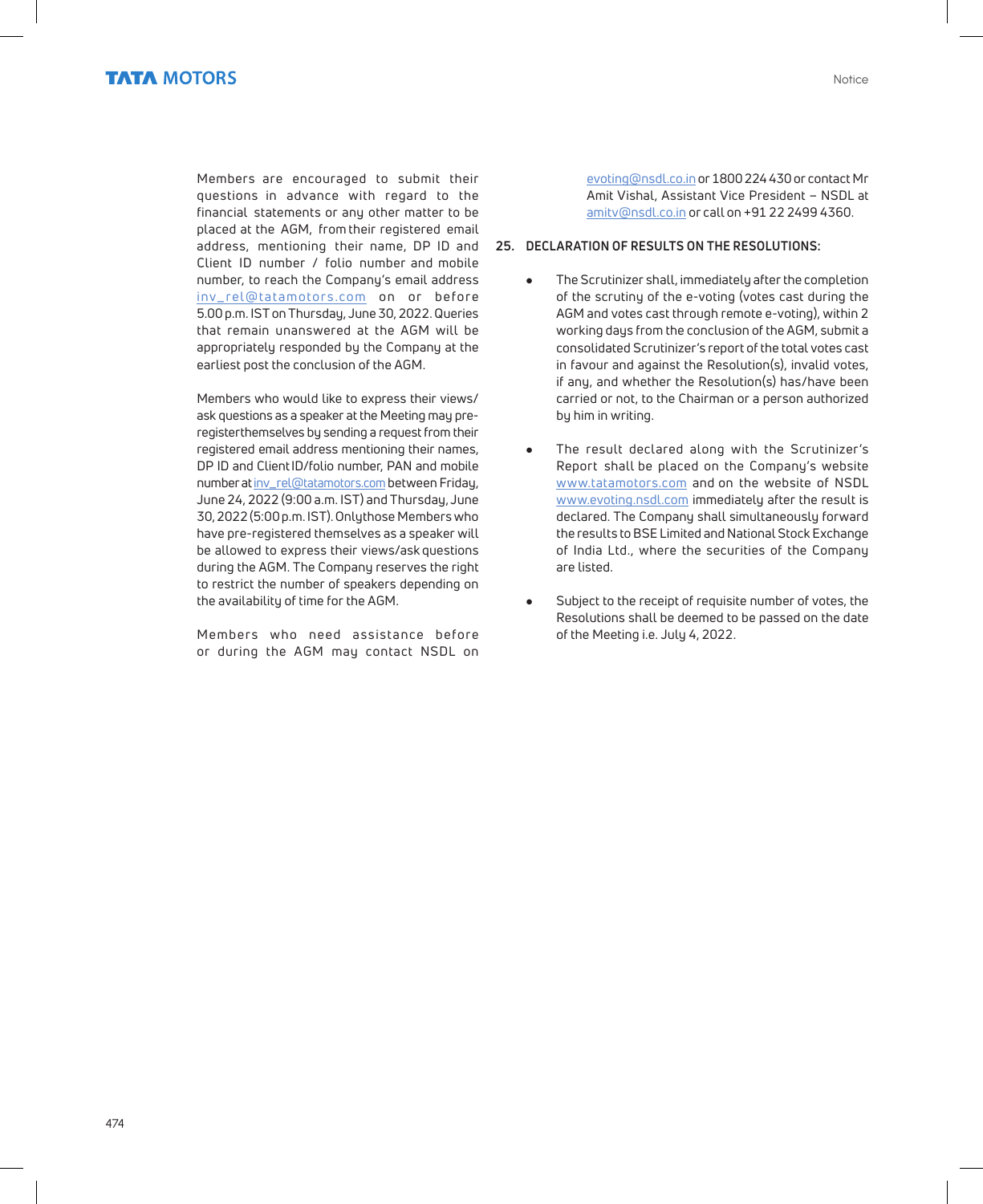

### **EXPLANATORY STATEMENT**

The Explanatory Statement pursuant to Section 102 of the Companies Act, 2013 ('Act'), given hereunder sets out all material facts relating to the special business mentioned at Item Nos. 5 to 21 of the accompanying Notice dated May 31, 2022. As an additional information, the Explanatory Statement also contains material facts pertaining to ordinary business mentioned at Item No. 4 of the said Notice.

#### **Item No. 4**

This Explanatory Statement is in terms of Regulation 36(5) of the Securities and Exchange Board of India (Listing Obligations and Disclosure Requirements) Regulations, 2015 ('SEBI Listing Regulations'), though statutorily not required in terms of Section 102 of the Act.

The Members at the Seventy Second Annual General Meeting ('AGM') of the Company held on August 22, 2017, had approved appointment of B S R & Co. LLP, Chartered Accountants (Firm Registration No. 101248W/W-100022) ('BSR'), as the Statutory Auditors of the Company to hold office from the conclusion of the Seventy Second AGM till the conclusion of the Seventy Seventh AGM of the Company to be held in the year 2022.

After evaluating and considering various factors such as industry experience, competency of the audit team, efficiency in conduct of audit, independence, etc., the Board of Directors of the Company ('Board') has, based on the recommendation of the Audit Committee, proposed the reappointment of BSR, as the Statutory Auditors of the Company, for the second consecutive term of five years from the conclusion of Seventy Seventh AGM till the conclusion of Eight Second AGM of the Company to be held in the year 2027, at a remuneration as may be mutually agreed between the Board and the Statutory Auditors.

BSR have consented to their appointment as the Statutory Auditors and have confirmed that the appointment, if made, would be within the limits specified under Section 141(3)(g) of the Act and that they are not disqualified to be appointed as the Statutory Auditors in terms of the provisions of Section 139 and 141 of the Act and the Rules framed thereunder.

BSR is a Member entity of B S R & Affiliates, a network registered with the Institute of Chartered Accountants of India. BSR is registered in Mumbai, Gurugram, Bengaluru, Kolkata, Hyderabad, Pune, Chennai, Chandigarh, Ahmedabad, Vadodara, Noida, Jaipur, Kochi and Vijayawada. BSR audits various companies listed on stock exchanges in India.

The Company has in place a Policy for approval of services to be rendered by the Auditors ('Pre-Approval Policy') by the Audit Committee to ensure, inter alia, that the Statutory Auditors function in an independent manner.

BSR was paid a fee of  $\text{\texttt{F5.51}}$  crore for the audit of standalone and consolidated financial statements of the Company for the financial year ended March 31, 2022 plus applicable taxes and

out-of-pocket expenses not exceeding 10% of the audit fees. The increase in fee proposed to be paid to BSR for the financial year ending March 31, 2023 will be mutually agreed basis the efforts involved and shall not exceed 10% of the fee paid for the previous year. The Board, in consultation with the Audit Committee shall approve revisions in the remuneration of the Statutory Auditors for the remaining part of the tenure.

Besides the audit services, the Company would also obtain certifications from the Statutory Auditors under various statutory regulations and certifications required by clients, banks, statutory authorities, audit related services and other permissible nonaudit services as required from time to time, for which they will be remunerated separately on mutually agreed terms, as approved by the Board in consultation with the Audit Committee.

The above fee excludes the proposed remuneration to be paid to overseas audit firms for the purpose of statutory audit of overseas subsidiaries and branches.

The Board, in consultation with the Audit Committee, may alter and vary the terms and conditions of re-appointment, including remuneration, in such manner and to such extent as may be mutually agreed with the Statutory Auditors.

Electronic copy of the Pre-Approval Policy is available for inspection. Please refer to Note 11 given in the Notice on inspection of documents.

None of the Directors, Key Managerial Personnel or their respective relatives are, in any way, concerned or interested, financially or otherwise, in the Resolution at Item No. 4 of the accompanying Notice.

Based on the recommendation of the Audit Committee, the Board recommends the Ordinary Resolution set forth at Item No.4 of the Notice for approval by the Members.

#### **Item No. 5**

Based on the recommendation of the Nomination and Remuneration Committee ('NRC'), the Board appointed Mr Al-Noor Ramji (DIN: 00230865) as an Additional Director of the Company and also an Independent Director not liable to retire by rotation, for a term of five years, i.e., from May 1, 2022 upto April 30, 2027 (both days inclusive), subject to approval by the Members.

Pursuant to the provisions of Section 161(1) of the Act and Article 132 of the Articles of Association of the Company, Mr Ramji shall hold office up to the date of this AGM and is eligible to be appointed as a Director. The Company has, in terms of Section 160(1) of the Act, received in writing notice from a Member, proposing his candidature for the office of Director. The profile and specific areas of expertise of Mr Ramji are provided as Annexure to this Notice.

Mr Ramji has given his declaration to the Board, inter alia, that (i) he meets the criteria of independence as provided under Section 149(6) of the Act and Regulation 16(1)(b) of the SEBI Listing Regulations, (ii) is not restrained from acting as a Director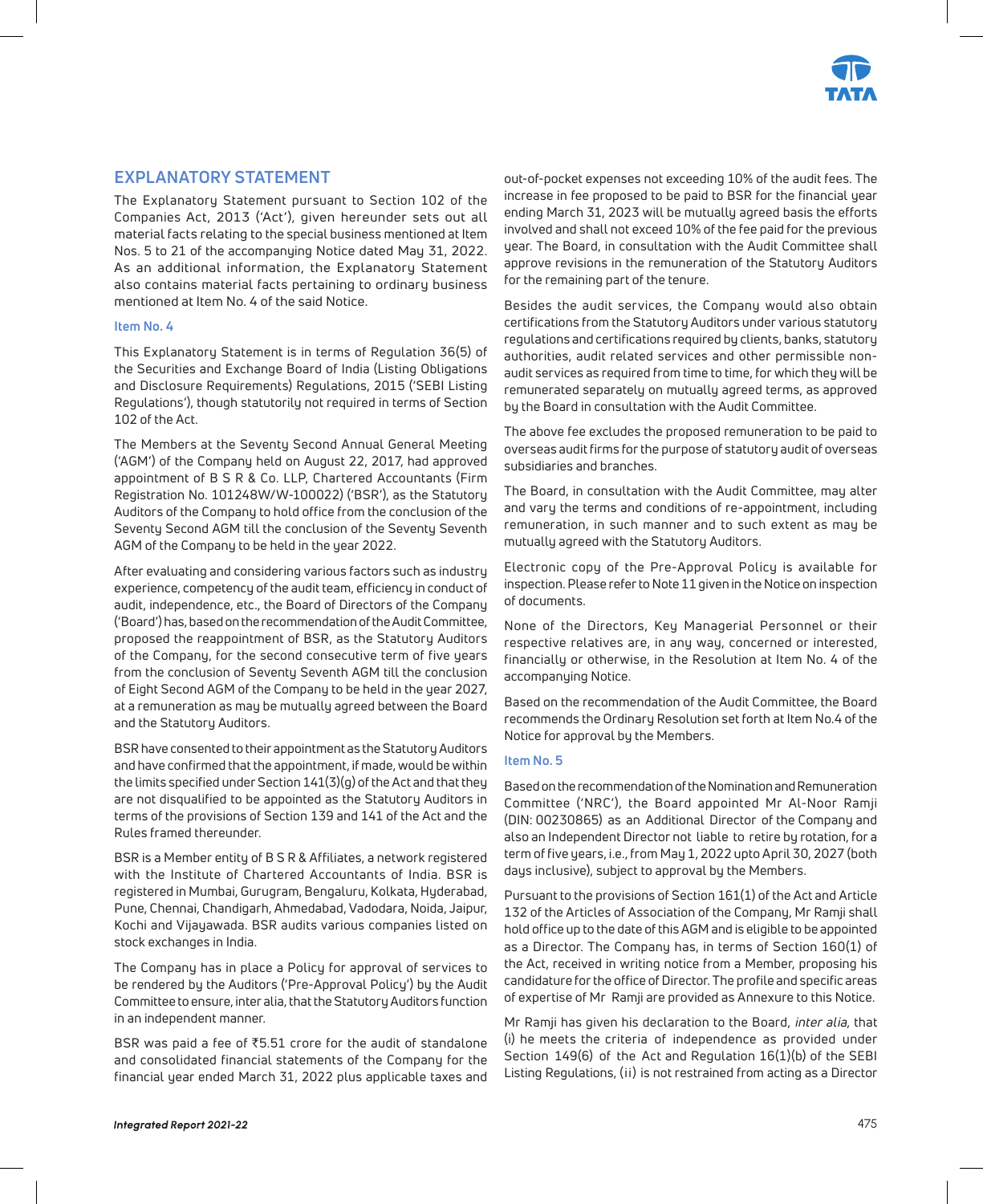by virtue of any Order passed by SEBI or any such authority and (iii) is eligible to be appointed as a Director in terms of Section 164 of the Act. He has also given his consent to act as a Director.

In the opinion of the Board, Mr Ramji is a person of integrity, possesses relevant expertise / experience and fulfills the conditions specified in the Act and the SEBI Listing Regulations for appointment as an Independent Director and he is independent of the management.

Given his experience, the Board considers it desirable and in the interest of the Company to have Mr Ramji on the Board of the Company and accordingly the Board recommends the appointment of Mr Ramji as an Independent Director as proposed in the Resolution set out at Item No. 5 of the accompanying Notice for approval by the Members.

Electronic copy of the terms and conditions of appointment of the Independent Directors is available for inspection. Please refer to Note 11 given in the Notice on inspection of documents.

Except for Mr Ramji and/or his relatives, no other Director, Key Managerial Personnel or their respective relatives are, in any way, concerned or interested, financially or otherwise, in the said Resolution.

#### **Item No. 6**

Mr Om Prakash Bhatt (DIN: 00548091) was appointed as a Non-Executive Independent Director of the Company for a term of five years, i.e., from May 9, 2017 to May 8, 2022 (both days inclusive).

Pursuant to the performance evaluation of Mr Bhatt and considering that his continued association as a Member of the Board would be beneficial to the Company, based on recommendation of the NRC, the Board appointed Mr Bhatt as an Additional Director of the Company and subject to approval of the Members, re-appointed him as a Non-Executive Independent Director, not liable to retire by rotation, for the second consecutive term, i.e., from May 9, 2022 to March 7, 2026 (both days inclusive) when he attains the retirement age of 75 years, as per the terms of the Governance Guidelines for Tata Companies on Board Effectiveness. Also, Mr Bhatt will cease to be a Director of the Company with effect from March 8, 2026.

Pursuant to the provisions of Section 161(1) of the Act and Article 132 of the Articles of Association of the Company, Mr Bhatt shall hold office up to the date of this AGM. The Company has, in terms of Section 160(1) of the Act, received in writing a notice from Member, proposing his candidature for the office of Director. The profile and specific areas of expertise of Mr Bhatt are provided as Annexure to this Notice.

Mr Bhatt has given his declaration to the Board, inter alia, that (i) he meets the criteria of independence as provided under Section 149(6) of the Act and Regulation 16(1)(b) of the SEBI Listing Regulations, (ii) is not restrained from acting as a Director by virtue of any Order passed by SEBI or any such authority and (iii) is eligible to be appointed as a Director in terms of Section 164 of the Act. He has also given his consent to act as a Director.

In the opinion of the Board, Mr Bhatt is a person of integrity, possesses relevant expertise / experience and fulfills the conditions specified in the Act and the SEBI Listing Regulations for appointment as an Independent Director and he is independent of the management.

Given his experience, the Board considers it desirable and in the interest of the Company to continue Mr Bhatt on the Board of the Company and accordingly the Board recommends the re-appointment of Mr Bhatt as an Independent Director as proposed in the Resolution set out at Item No. 6 for approval by the Members.

Electronic copy of the terms and conditions of appointment of the Independent Directors is available for inspection. Please refer to Note 11 given in the Notice on inspection of documents.

Except for Mr Bhatt and/or his relatives, no other Director, Key Managerial Personnel or their respective relatives are, in any way, concerned or interested, financially or otherwise, in the said Resolution.

#### **Item No. 7**

Based on recommendation of the NRC, the Board re-appointed Ms Hanne Birgitte Sorensen (DIN: 08035439) as an Independent Director, not liable to retire by rotation, for the second consecutive term of five years, i.e., from January 3, 2023 to January 2, 2028 (both days inclusive), subject to approval of the Members.

Ms Sorensen has given her declaration to the Board, inter alia, that (i) she meets the criteria of independence as provided under Section 149(6) of the Act and Regulation 16(1)(b) of the SEBI Listing Regulations, (ii) is not restrained from acting as a Director by virtue of any Order passed by SEBI or any such authority and (iii) is eligible to be appointed as a Director in terms of Section 164 of the Act. She has also given her consent to act as a Director.

In the opinion of the Board, Ms Sorensen is a person of integrity, possesses relevant expertise / experience and fulfills the conditions specified in the Act and the SEBI Listing Regulations for re-appointment as an Independent Director and she is independent of the management. The profile and specific areas of expertise of Ms Sorensen is provided as Annexure to this Notice.

Given her experience, the Board considers it desirable and in the interest of the Company to have Ms Sorensen on the Board of the Company and accordingly the Board recommends the appointment of Ms Sorensen as an Independent Director as proposed in the Resolution set out at Item No. 7 for approval by the Members.

Electronic copy of the terms and conditions of appointment of the Independent Directors is available for inspection. Please refer to Note 11 given in the Notice on inspection of documents.

Except for Ms Sorensen and/or her relatives, no other Director, Key Managerial Personnel or their respective relatives are, in any way, concerned or interested, financially or otherwise, in the said Resolution.

#### **Item Nos. 8 to 17**

Regulation 23 of the SEBI Listing Regulations, inter alia, states that effective from April 1, 2022, all Material Related Party Transactions ('RPT') shall require prior approval of the shareholders by means of an Ordinary Resolution, even if such transaction(s) are in the ordinary course of business and at an arm's length pricing basis. A transaction with a Related Party shall be considered material, if the transaction(s) to be entered

476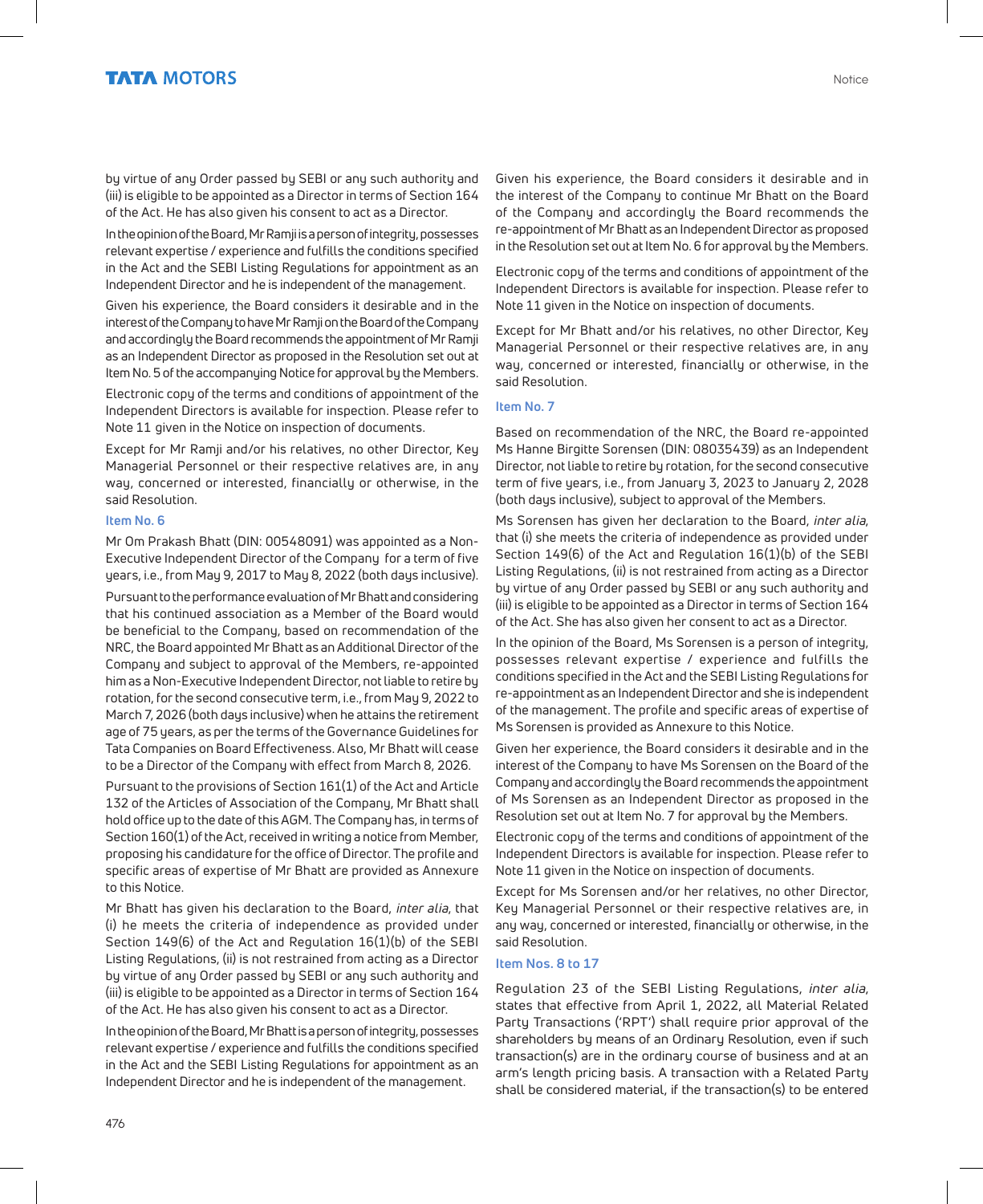

into individually or taken together with previous transactions during a financial year, exceeds `1,000 crore or 10% of the annual consolidated turnover of a listed entity as per the last audited financial statements of the listed entity, whichever is lower. Regulation 2(1)(zc) of the SEBI Listing Regulations defines related party transaction to mean a transaction involving transfer of resources, services or obligations between a listed entity or any of its subsidiaries on one hand and a related party of the listed entity, regardless of whether a price is charged or not.

In view of the afore mentioned regulatory changes the Resolutions No. 8 to 17 are placed for approval by the Members.

The Management has provided the Audit Committee with relevant details of the proposed RPTs, including material terms and basis of pricing. The Audit Committee, after reviewing all necessary information, has granted its approval for entering into the below mentioned RPTs. The Audit Committee has noted that the said transaction(s) will be at an arm's length pricing basis and will be in the ordinary course of business.

#### **Item No. 8**

Details of the proposed RPTs between the Company and Tata Marcopolo Motors Limited ('TMML'), including the information required to be disclosed in the Explanatory Statement pursuant to the SEBI Circular No. SEBI/HO/CFD/CMD1/CIR/P/2021/662 dated November 22, 2021, are as follows:

| Sr.<br>No. | Description                                                                                                                                                                                                         | Details of proposed RPTs between the Company and TMML                                                                                                                                                                                                                                                                                                                                                                                                                                                                                                                                                                                                                                                                                                                                                                 |  |
|------------|---------------------------------------------------------------------------------------------------------------------------------------------------------------------------------------------------------------------|-----------------------------------------------------------------------------------------------------------------------------------------------------------------------------------------------------------------------------------------------------------------------------------------------------------------------------------------------------------------------------------------------------------------------------------------------------------------------------------------------------------------------------------------------------------------------------------------------------------------------------------------------------------------------------------------------------------------------------------------------------------------------------------------------------------------------|--|
| 1.         |                                                                                                                                                                                                                     | Summary of information provided by the Management to the Audit Committee for approval of the proposed RPTs.                                                                                                                                                                                                                                                                                                                                                                                                                                                                                                                                                                                                                                                                                                           |  |
| a.         | Name of the Related Party and its relationship<br>with the Company or its subsidiary, including<br>nature of its concern or interest (financial or<br>otherwise).                                                   | TMML is a subsidiary of the Company, with the Company and Marcopolo S.A., Brazil ('Marcopolo') holding 61.86% and 38.14% in its equity share<br>capital, respectively. The Company is Promoter of TMML.<br>TMML is a state-of-the-art bus and coach manufacturing company headquartered at Dharwad, in the State of Karnataka, India. TMML caters to<br>India's growing need for world class fully built buses for intra-city and inter-city transportation with international standard comfort, quality and<br>safety. TMML produces a comprehensive range of buses, marketed under the 'Starbus' and 'Globus' brands, includes 16 to 54 seater standard<br>buses, 18 and 45-seater luxury buses, luxury coaches and low-floor city buses.<br>TMML is a Related Party of the Company, as on the date of this Notice. |  |
| b.         | Type, material terms, monetary value and<br>particulars of the proposed RPTs.                                                                                                                                       | The Company and TMML have entered into/propose to enter into the following RPTs during FY 2022-23, for an aggregate value not exceeding<br>₹1,400 crore (with funding transactions not exceeding ₹300 crore and operational transactions not exceeding ₹1,100 crore):<br>Purchase of goods / services (including material procurement).<br>$\bullet$<br>HighBond license pass out costs.<br>$\bullet$<br>Intercorporate deposits taken / given.<br>$\bullet$<br>Investments made.<br>$\bullet$                                                                                                                                                                                                                                                                                                                        |  |
| C.         | 0.50%<br>Percentage of the Company's annual<br>consolidated turnover, for the immediately<br>preceding financial year, that is represented by<br>the value of the proposed RPTs.                                    |                                                                                                                                                                                                                                                                                                                                                                                                                                                                                                                                                                                                                                                                                                                                                                                                                       |  |
| 2.         | Justification for the proposed RPTs.                                                                                                                                                                                | Bus manufacturing in India is largely unorganised. To address issues with quality and scale, TMML was created as a Joint Venture between the<br>Company and Marcopolo. Marcopolo is a world leader in bus manufacturing. Through this Joint Venture, the Company has access to technological<br>developments which has aided to improve quality of products as well as meet demand expectations resulting in overall Tata Motors Group synergy<br>and sustainability in the long run.                                                                                                                                                                                                                                                                                                                                 |  |
| 3.         |                                                                                                                                                                                                                     | Details of proposed RPTs relating to any loans, inter-corporate deposits, advances or investments made or given by the Company or its subsidiary.                                                                                                                                                                                                                                                                                                                                                                                                                                                                                                                                                                                                                                                                     |  |
| a.         | Details of the source of funds in connection with<br>the proposed transaction.                                                                                                                                      | Own share capital / Internal accruals and liquidity of the Company.                                                                                                                                                                                                                                                                                                                                                                                                                                                                                                                                                                                                                                                                                                                                                   |  |
| b.         | Where any financial indebtedness is incurred<br>to make or give loans, inter-corporate deposits,<br>advances or investments:<br>Nature of indebtedness.<br>Cost of funds and<br>$\overline{\phantom{a}}$<br>Tenure. | Not applicable.                                                                                                                                                                                                                                                                                                                                                                                                                                                                                                                                                                                                                                                                                                                                                                                                       |  |
| C.         | Applicable terms, including covenants, tenure,<br>interest rate and repayment schedule, whether<br>secured or unsecured; if secured, the nature of<br>security.                                                     | Inter-corporate Deposits taken / given aggregating to ₹200 crore:<br>Lock in Period of 2 days and thereafter on 'demand to pay basis'.<br>$\bullet$<br>Tenure: upto 12 months.<br>$\bullet$<br>Interest rate: 5% - 7.5%; linked to the Company's short-term borrowing cost.<br>$\bullet$<br>Repayment Schedule: Not Applicable.<br>$\bullet$<br>The above inter-corporate deposits are under unsecured category.<br>$\bullet$<br>Investments in TMML aggregating to ₹100 crore:<br>The pricing is based on valuation / as per approval of the Board of Directors of the Company.<br>$\bullet$<br>Tenure: Not Applicable.<br>$\bullet$<br>Interest rate: Not Applicable.<br>$\bullet$<br>Repayment Schedule: Not Applicable.<br>$\bullet$                                                                              |  |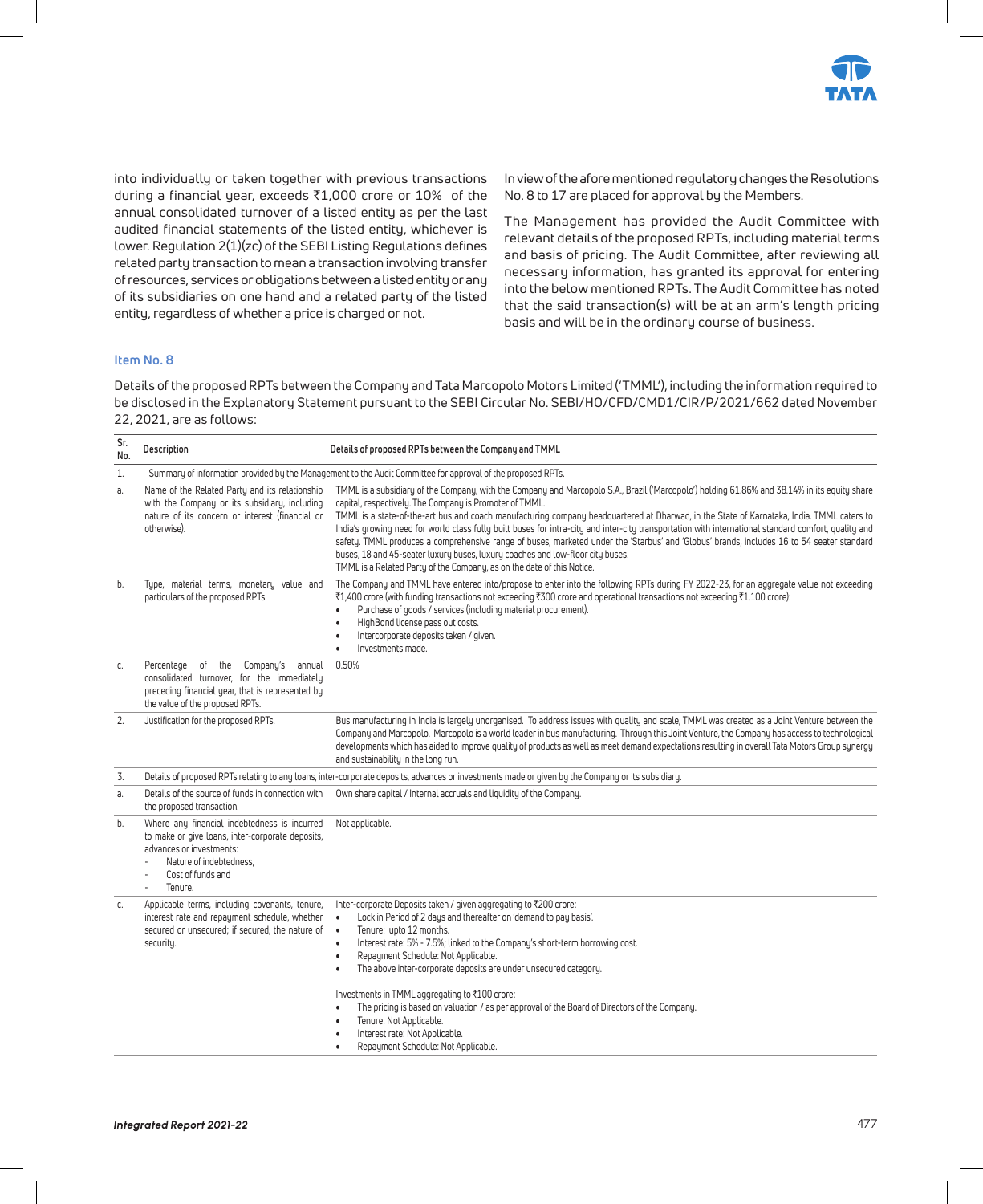| Sr.<br>No. | Description                                                                                                                                                                                                                                                   | Details of proposed RPTs between the Company and TMML                                                                                                                                                                                                                                                                                                                                                                                                                                                                                                                                                                                                                                                                                                 |
|------------|---------------------------------------------------------------------------------------------------------------------------------------------------------------------------------------------------------------------------------------------------------------|-------------------------------------------------------------------------------------------------------------------------------------------------------------------------------------------------------------------------------------------------------------------------------------------------------------------------------------------------------------------------------------------------------------------------------------------------------------------------------------------------------------------------------------------------------------------------------------------------------------------------------------------------------------------------------------------------------------------------------------------------------|
| d.         | The purpose for which the funds will be utilized<br>by the ultimate beneficiary of such funds<br>pursuant to the RPT.                                                                                                                                         | To meet working capital requirements of TMML.                                                                                                                                                                                                                                                                                                                                                                                                                                                                                                                                                                                                                                                                                                         |
| 4.         | Arm's length pricing and a statement that the<br>valuation or other external report, if any, relied<br>upon by the listed entity in relation to the<br>proposed transaction will be made available<br>through registered email address of the<br>shareholder. | The pricing mechanism followed for recurring transactions is based on the past practices adopting Arm's Length Principle substantiated with report<br>of reputed external agencies obtained by the Company and the electronic copy of the same is available for inspection. Please refer to Note 11<br>given in the Notice on inspection of documents. In the case of other RPTs, the pricing mechanism would be as per Arm's Length criteria based on<br>the market price or alternative pricing method of relevant materials and/or services. Valuation report or other external report, as may be applicable.<br>shall be obtained by the parties concerned. In the case of reimbursements / recoveries, same would be basis actual cost incurred. |
| 5.         | Name of the Director or Key Managerial<br>Personnel ('KMP') who is related, if any, and the<br>pature of their relationship                                                                                                                                   | Mr Girish Wagh, Executive Director and KMP of the Company is also a Director on the Board of TMML. His interest or concern or that of his relatives,<br>is limited only to the extent of his holding directorship / KMP position in the Company and TMML.                                                                                                                                                                                                                                                                                                                                                                                                                                                                                             |

nature of their relationship. 6. Any other information that may be relevant. All relevant information are mentioned in the Explanatory Statement setting out material facts, pursuant to Section 102(1) of the Act, forming part of this Notice.

None of the other Directors, KMPs and/ or their respective relatives is in any way, concerned or interested, financially or otherwise, in the Resolution mentioned at Item No. 8 of the Notice.

Based on the recommendation of the Audit Committee, the Board recommends the Ordinary Resolution set forth at Item No. 8 of the Notice for approval by the Members.

The Members may note that in terms of the provisions of the SEBI Listing Regulations, no Related Party shall vote to approve the Ordinary Resolution set forth at Item No. 8 of the Notice, whether the entity is a Related Party to the particular transaction or not.

#### **Item No. 9**

Details of the proposed RPTs between the Company and Tata Technologies Limited ('TTL'), including the information required to be disclosed in the Explanatory Statement pursuant to the SEBI Circular No. SEBI/HO/CFD/CMD1/CIR/P/2021/662 dated November 22, 2021, are as follows:

| Sr.<br>No. | Description                                                                                                                                                                      | Details of proposed RPTs between the Company and TTL                                                                                                                                                                                                                                                                                                                                                                                                                                                                                                                                                                                                                                                                                                                                                                                                                                                                                                                                                                                                                                                                                                                                                                                                                                                                                                                                                                                                                                                                   |
|------------|----------------------------------------------------------------------------------------------------------------------------------------------------------------------------------|------------------------------------------------------------------------------------------------------------------------------------------------------------------------------------------------------------------------------------------------------------------------------------------------------------------------------------------------------------------------------------------------------------------------------------------------------------------------------------------------------------------------------------------------------------------------------------------------------------------------------------------------------------------------------------------------------------------------------------------------------------------------------------------------------------------------------------------------------------------------------------------------------------------------------------------------------------------------------------------------------------------------------------------------------------------------------------------------------------------------------------------------------------------------------------------------------------------------------------------------------------------------------------------------------------------------------------------------------------------------------------------------------------------------------------------------------------------------------------------------------------------------|
| 1.         |                                                                                                                                                                                  | Summary of information provided by the Management to the Audit Committee for approval of the proposed RPTs.                                                                                                                                                                                                                                                                                                                                                                                                                                                                                                                                                                                                                                                                                                                                                                                                                                                                                                                                                                                                                                                                                                                                                                                                                                                                                                                                                                                                            |
| a.         | Name of the Related Party and its relationship<br>with the Company or its subsidiary, including<br>nature of its concern or interest (financial or<br>otherwise).                | TTL is a subsidiary of the Company. The Company is Promoter of TTL.<br>The TTL's range of services includes IT Consultancy, SAP implementation and maintenance, providing networking solutions, CAD/CAM engineering<br>& design consultancy. TTL is headquartered in Pune, India. TTL has five offices located at Mumbai, Lucknow, Jamshedpur, Bangalore and one branch<br>office located in Japan that enables it to provide high quality, cost-effective services to clients.<br>TTL is a Related Party of the Company, as on the date of this Notice.                                                                                                                                                                                                                                                                                                                                                                                                                                                                                                                                                                                                                                                                                                                                                                                                                                                                                                                                                               |
| b.         | Type, material terms, monetary value and<br>particulars of the proposed RPTs.                                                                                                    | The Company and TTL have entered into / propose to enter into the following RPTs during FY 2022-23, for an aggregate value not exceeding ₹2,950<br>crore (with funding transactions not exceeding ₹1,850 crore and operational transactions not exceeding ₹1,100 crore):<br>Purchase of goods.<br>Availing/rendering of engineering and non-engineering services.<br>Investments made.<br>Inter-corporate deposits taken / given.<br>High-Bond license pass out costs.                                                                                                                                                                                                                                                                                                                                                                                                                                                                                                                                                                                                                                                                                                                                                                                                                                                                                                                                                                                                                                                 |
| C.         | of the<br>Company's<br>Percentage<br>annual<br>consolidated turnover, for the immediately<br>preceding financial year, that is represented by<br>the value of the proposed RPTs. | 1.06%                                                                                                                                                                                                                                                                                                                                                                                                                                                                                                                                                                                                                                                                                                                                                                                                                                                                                                                                                                                                                                                                                                                                                                                                                                                                                                                                                                                                                                                                                                                  |
| 2.         | Justification for the proposed RPTs.                                                                                                                                             | The TTL Group provides product engineering services which caters to the global manufacturing industry; enabling ambitious manufacturing companies<br>(including the Company) to design and build better products. Engineering and Design services provide outsourced engineering services for TTL<br>manufacturing customers globally to help them conceive, design, develop and realize better products and Digital Enterprise Solutions help manufacturing<br>customers identify and deploy emerging technologies, tools and solutions to manufacture, service and realize better products. The offshore capabilities of<br>the Group in the field of engineering automation services combined with the high-end onshore strengths of subsidiaries are expected to offer a strong and<br>seamless onshore/offshore delivery capability to the international customers in the automotive, aerospace and engineering industries.<br>The Company has existing equity investment in TTL. In addition to this, the Company and TTL may also place ICDs with each other to earn interest income<br>on surplus funds and support working capital requirements.<br>The aforementioned transactions will not only help both the companies to smoothen business operations but will also ensure a consistent flow of desired<br>quality and quantity of various facilities for uninterrupted operations and an increase in productivity. This in turn will contribute towards Tata Motors Group<br>synergy and sustainability. |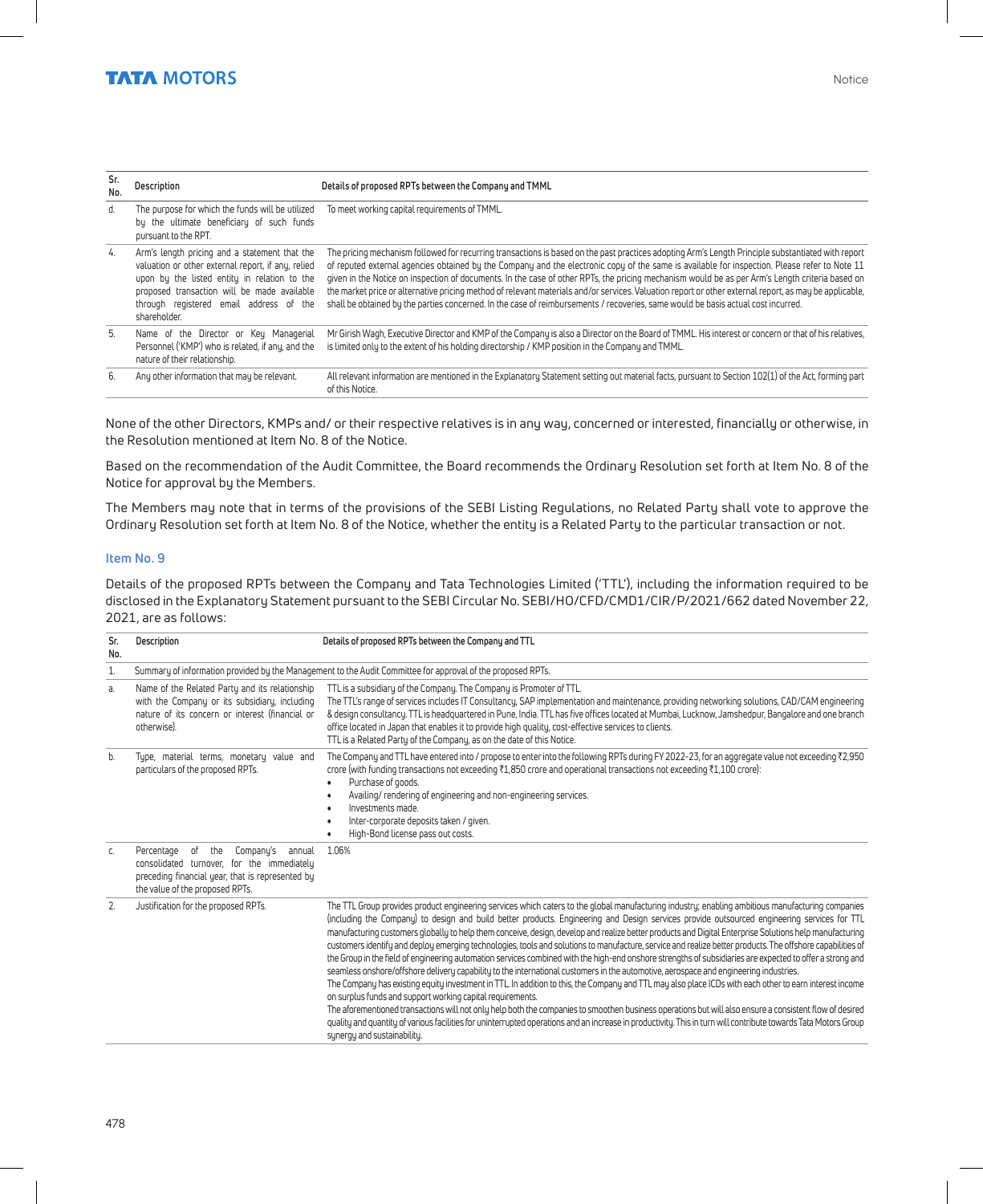

| Sr.<br>No. | Description                                                                                                                                                                                                                                                   | Details of proposed RPTs between the Company and TTL                                                                                                                                                                                                                                                                                                                                                                                                                                                                                                                                                                                                                                                                                                  |
|------------|---------------------------------------------------------------------------------------------------------------------------------------------------------------------------------------------------------------------------------------------------------------|-------------------------------------------------------------------------------------------------------------------------------------------------------------------------------------------------------------------------------------------------------------------------------------------------------------------------------------------------------------------------------------------------------------------------------------------------------------------------------------------------------------------------------------------------------------------------------------------------------------------------------------------------------------------------------------------------------------------------------------------------------|
| 3.         |                                                                                                                                                                                                                                                               | Details of proposed RPTs relating to any loans, inter-corporate deposits, advances or investments made or given by the Company or its subsidiary.                                                                                                                                                                                                                                                                                                                                                                                                                                                                                                                                                                                                     |
| a.         | Details of the source of funds in connection with<br>the proposed transaction.                                                                                                                                                                                | Own share capital / Internal accruals and liquidity of the Company and TTL.                                                                                                                                                                                                                                                                                                                                                                                                                                                                                                                                                                                                                                                                           |
| b.         | Where any financial indebtedness is incurred<br>to make or give loans, inter-corporate deposits,<br>advances or investments:<br>Nature of indebtedness.<br>Cost of funds and<br>Tenure.<br>$\overline{\phantom{a}}$                                           | Not applicable.                                                                                                                                                                                                                                                                                                                                                                                                                                                                                                                                                                                                                                                                                                                                       |
| C.         | Applicable terms, including covenants, tenure,<br>interest rate and repayment schedule, whether<br>secured or unsecured: if secured, the nature of •<br>security.                                                                                             | Inter-corporate deposits given & taken aggregating to, not exceeding, ₹1,850 crore:<br>Lock in Period of 2 days and thereafter on 'demand to pay basis'.<br>$\bullet$<br>Tenure: upto 12 months.<br>Interest rate: 5% - 7.5%; linked to the Company's short-term borrowing rate.<br>$\bullet$<br>Repayment Schedule: Not Applicable.<br>The above inter-corporate deposits are under unsecured category.                                                                                                                                                                                                                                                                                                                                              |
| d.         | The purpose for which the funds will be utilized<br>by the ultimate beneficiary of such funds<br>pursuant to the RPT.                                                                                                                                         | To meet working capital requirements of TTL.                                                                                                                                                                                                                                                                                                                                                                                                                                                                                                                                                                                                                                                                                                          |
| 4.         | Arm's length pricing and a statement that the<br>valuation or other external report, if any, relied<br>upon by the listed entity in relation to the<br>proposed transaction will be made available<br>through registered email address of the<br>shareholder. | The pricing mechanism followed for recurring transactions is based on the past practices adopting Arm's Length Principle substantiated with report<br>of reputed external agencies obtained by the Company and the electronic copy of the same is available for inspection. Please refer to Note 11<br>given in the Notice on inspection of documents. In the case of other RPTs, the pricing mechanism would be as per Arm's Length criteria based on<br>the market price or alternative pricing method of relevant materials and/or services. Valuation report or other external report, as may be applicable,<br>shall be obtained bu the parties concerned. In the case of reimbursements / recoveries, same would be basis actual cost incurred. |
| 5.         | Name of the Director or Key Managerial<br>Personnel ('KMP') who is related, if any and the<br>nature of their relationship.                                                                                                                                   | Mr P B Balaji, the Tata Motors Group Chief Financial Officer and KMP of the Company is also a Director on the Board of TTL His interest or concern or that of his<br>relatives, is limited only to the extent of his holding directorship / KMP position in the Company and TTL.                                                                                                                                                                                                                                                                                                                                                                                                                                                                      |
| 6.         | Any other information that may be relevant.                                                                                                                                                                                                                   | All relevant information are mentioned in the Explanatory Statement setting out material facts, pursuant to Section 102(1) of the Act, forming part<br>of this Notice.                                                                                                                                                                                                                                                                                                                                                                                                                                                                                                                                                                                |

None of the other Directors, KMPs and/ or their respective relatives is in any way, concerned or interested, financially or otherwise, in the Resolution mentioned at Item No. 9 of the Notice.

Based on the recommendation of the Audit Committee, the Board recommends the Ordinary Resolution set forth at Item No. 9 of the Notice for approval by the Members.

The Members may note that in terms of the provisions of the SEBI Listing Regulations, no Related Party shall vote to approve the Ordinary Resolution set forth at Item No. 9 of the Notice, whether the entity is a Related Party to the particular transaction or not.

#### **Item No. 10**

Details of the proposed RPTs between the Company and Tata Motors Passenger Vehicles Limited ('TMPVL'), including the information required to be disclosed in the Explanatory Statement pursuant to the SEBI Circular No. SEBI/HO/CFD/CMD1/CIR/P/2021/662 dated November 22, 2021, are as follows:

| Sr.<br>No. | Description                                                                                                                                                                         | Details of proposed RPTs between the Company and TMPVL                                                                                                                                                                                                                                                                                                                                                                                                                                                                                                                                                     |
|------------|-------------------------------------------------------------------------------------------------------------------------------------------------------------------------------------|------------------------------------------------------------------------------------------------------------------------------------------------------------------------------------------------------------------------------------------------------------------------------------------------------------------------------------------------------------------------------------------------------------------------------------------------------------------------------------------------------------------------------------------------------------------------------------------------------------|
| 1.         |                                                                                                                                                                                     | Summary of information provided by the Management to the Audit Committee for approval of the proposed RPTs.                                                                                                                                                                                                                                                                                                                                                                                                                                                                                                |
| a.         | Name of the Related Party and its relationship<br>with the Company or its subsidiary, including<br>nature of its concern or interest (financial or<br>otherwise).                   | TMPVL is a subsidiary of the Company. Pursuant to the Scheme of Arrangement sanctioned by the Hon'ble NCLT, Mumbai, the Company has transferred<br>its Passenger Vehicles Undertaking to TMPVL w.e.f. January 1, 2022, to provide a differentiated focus for the Passenger Vehicle Business, realizing its<br>potential and unlocking business value by enhanced management focus and operational flexibility.<br>TMPVL is a Related Party of the Company, as on date of this Notice.                                                                                                                      |
| b.         | Type, material terms, monetary value and<br>particulars of the proposed RPTs.                                                                                                       | The Company and TMPVL have entered into/propose to enter into the following RPTs during FY 2022-23, for an aggregate value not exceeding<br>₹12,500 crore (with funding transactions not exceeding ₹6,500 crore and operational transactions not exceeding ₹6,000 crore):<br>Purchase of goods / services (including material procurement).<br>Availing and rendering of non-engineering Services.<br>Cross charge for ERC Projects / Capacity and Employment Services used by the Company.<br>High-Bond license pass out costs.<br>Royalty.<br>Inter-corporate deposits taken/given.<br>Investments made. |
| C.         | Company's<br>the<br>Percentage<br>of<br>annual<br>consolidated turnover, for the immediately<br>preceding financial year, that is represented by<br>the value of the proposed RPTs. | 4.49%                                                                                                                                                                                                                                                                                                                                                                                                                                                                                                                                                                                                      |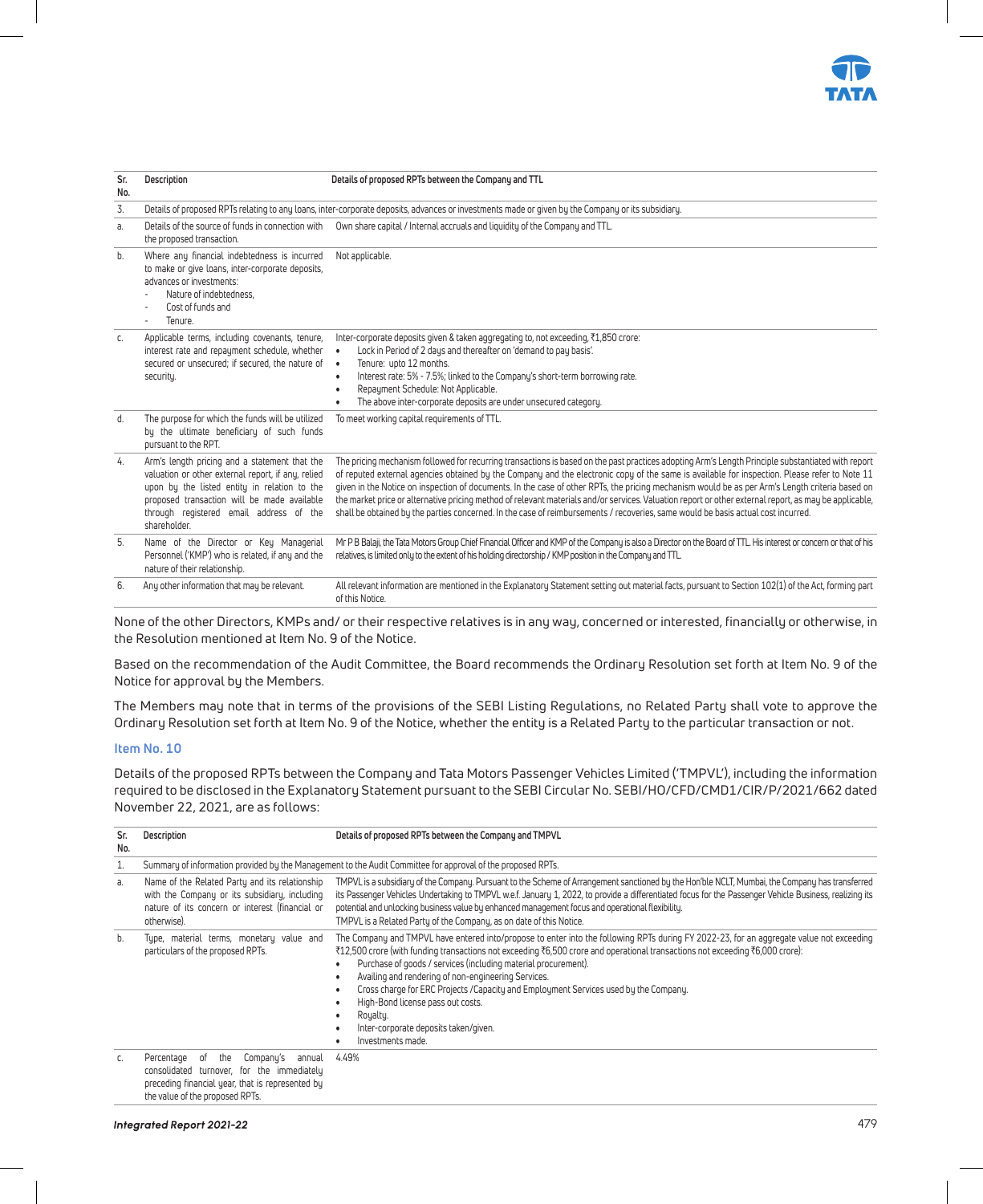| Sr.<br>No. | Description                                                                                                                                                                                                                                                   | Details of proposed RPTs between the Company and TMPVL                                                                                                                                                                                                                                                                                                                                                                                                                                                                                                                                                                                                                                                                                                  |
|------------|---------------------------------------------------------------------------------------------------------------------------------------------------------------------------------------------------------------------------------------------------------------|---------------------------------------------------------------------------------------------------------------------------------------------------------------------------------------------------------------------------------------------------------------------------------------------------------------------------------------------------------------------------------------------------------------------------------------------------------------------------------------------------------------------------------------------------------------------------------------------------------------------------------------------------------------------------------------------------------------------------------------------------------|
| 2.         | Justification for the proposed RPTs.                                                                                                                                                                                                                          | The Company has existing equity investment in TMPVL. In addition to this, the Company and TMPVL may also place ICDs with each other to earn<br>interest income on surplus funds and support working capital requirements.<br>Further, the operational transactions which mainly consists of sale of goods / services, ERC services, corporate cross charge, licensing of Copy<br>right, Patents, Designs etc. will support the business of both the companies in cost sunergy by leveraging on the expertise / technical manpower /<br>manufacturing facilities of each other and resulting in sustainability in the long run.                                                                                                                          |
| 3.         |                                                                                                                                                                                                                                                               | Details of proposed RPTs relating to any loans, inter-corporate deposits, advances or investments made or given by the Company or its subsidiary.                                                                                                                                                                                                                                                                                                                                                                                                                                                                                                                                                                                                       |
| a          | Details of the source of funds in connection with<br>the proposed transaction.                                                                                                                                                                                | Own share capital / Internal accruals and liquidity of the Company and TMPVL.                                                                                                                                                                                                                                                                                                                                                                                                                                                                                                                                                                                                                                                                           |
| b.         | Where any financial indebtedness is incurred<br>to make or give loans, inter-corporate deposits,<br>advances or investments:<br>Nature of indebtedness.<br>Cost of funds and<br>$\overline{a}$<br>Tenure.                                                     | Not Applicable.                                                                                                                                                                                                                                                                                                                                                                                                                                                                                                                                                                                                                                                                                                                                         |
| C.         | Applicable terms, including covenants, tenure,<br>interest rate and repayment schedule, whether<br>secured or unsecured: if secured, the nature of<br>security.                                                                                               | Investment made and Inter-corporate deposits taken aggregating to, not exceeding ₹5,000 crore and Inter-corporate deposits given aggregating<br>to, not exceeding ₹1,500 crore:<br>Lock in Period of 2 days and thereafter on 'demand to pay basis'.<br>$\bullet$<br>Tenure: upto 12 months.<br>$\bullet$<br>Interest rate: 5% - 7.5%; linked to the Company's short-term borrowing rate<br>$\bullet$<br>Repayment Schedule: Not Applicable.<br>$\bullet$<br>The above inter-corporate deposits are under unsecured category.<br>$\bullet$<br>ICDs would be given / taken in various trenches and outstanding balances of ICDs given / ICDs taken at any point of time would be not<br>$\bullet$<br>exceeding ₹5000 crore and ₹1500 crore respectively. |
| d.         | The purpose for which the funds will be utilized To meet working capital requirements of TMPVL.<br>by the ultimate beneficiary of such funds<br>pursuant to the RPT.                                                                                          |                                                                                                                                                                                                                                                                                                                                                                                                                                                                                                                                                                                                                                                                                                                                                         |
| 4.         | Arm's length pricing and a statement that the<br>valuation or other external report, if any, relied<br>upon by the listed entity in relation to the<br>proposed transaction will be made available<br>through registered email address of the<br>shareholder. | The pricing mechanism followed for recurring transactions is based on the past practices adopting Arm's Length Principle substantiated with report<br>of reputed external agencies obtained by the Company and the electronic copy of the same is available for inspection. Please refer to Note 11<br>given in the Notice on inspection of documents. In the case of other RPTs, the pricing mechanism would be as per Arm's Length criteria based on<br>the market price or alternative pricing method of relevant materials and/or services. Valuation report or other external report, as may be applicable,<br>shall be obtained by the parties concerned. In the case of reimbursements / recoveries, same would be basis actual cost incurred.   |
| 5.         | Name of the Director or Key Managerial<br>Personnel ('KMP') who is related, if any and the<br>nature of their relationship.                                                                                                                                   | Mr P B Balaji, Group Chief Financial Officer and KMP of the Company is also a Director on the Board of TMPVL. His interest or concern or that of his<br>relatives, is limited only to the extent of his holding directorship / KMP position in the Company and TMPVL.                                                                                                                                                                                                                                                                                                                                                                                                                                                                                   |
| 6.         | Any other information that may be relevant.                                                                                                                                                                                                                   | All relevant information are mentioned in the Explanatory Statement setting out material facts, pursuant to Section 102(1) of the Act, forming part<br>of this Notice.                                                                                                                                                                                                                                                                                                                                                                                                                                                                                                                                                                                  |

None of the other Directors, KMPs and/ or their respective relatives is in any way, concerned or interested, financially or otherwise, in the Resolution mentioned at Item No. 10 of the Notice.

Based on the recommendation of the Audit Committee, the Board recommends the Ordinary Resolution set forth at Item No. 10 of the Notice for approval by the Members.

The Members may note that in terms of the provisions of the SEBI Listing Regulations, no Related Party shall vote to approve the Ordinary Resolution set forth at Item No. 10 of the Notice, whether the entity is a Related Party to the particular transaction or not.

#### **Item No. 11**

Details of the proposed RPTs between the Company and Tata Cummins Private Limited ('TCPL'), including the information required to be disclosed in the Explanatory Statement pursuant to the SEBI Circular No. SEBI/HO/CFD/CMD1/CIR/P/2021/662 dated November 22, 2021, are as follows:

| Sr.<br>No. | Description                                                                                                                                                       | Details of proposed RPTs between the Company and TCPL                                                                                                                                                                                                                                                                                                                                                                           |
|------------|-------------------------------------------------------------------------------------------------------------------------------------------------------------------|---------------------------------------------------------------------------------------------------------------------------------------------------------------------------------------------------------------------------------------------------------------------------------------------------------------------------------------------------------------------------------------------------------------------------------|
|            |                                                                                                                                                                   | Summary of information provided by the Management to the Audit Committee for approval of the proposed RPTs.                                                                                                                                                                                                                                                                                                                     |
| а.         | Name of the Related Party and its relationship<br>with the Company or its subsidiary, including<br>nature of its concern or interest (financial or<br>otherwise). | TCPL is a 50:50 joint venture between the Company and Cummins Inc, USA.<br>TCPL is engaged in the manufacture and sale of engine and its components, including trading of bought out finished components and after-market<br>services. TCPL manufactures high performance, reliable and durable mid-range (B&L) engines in the range of 75 to 400 HP.<br>TCPL is a Related Party of the Company, as on the date of this Notice. |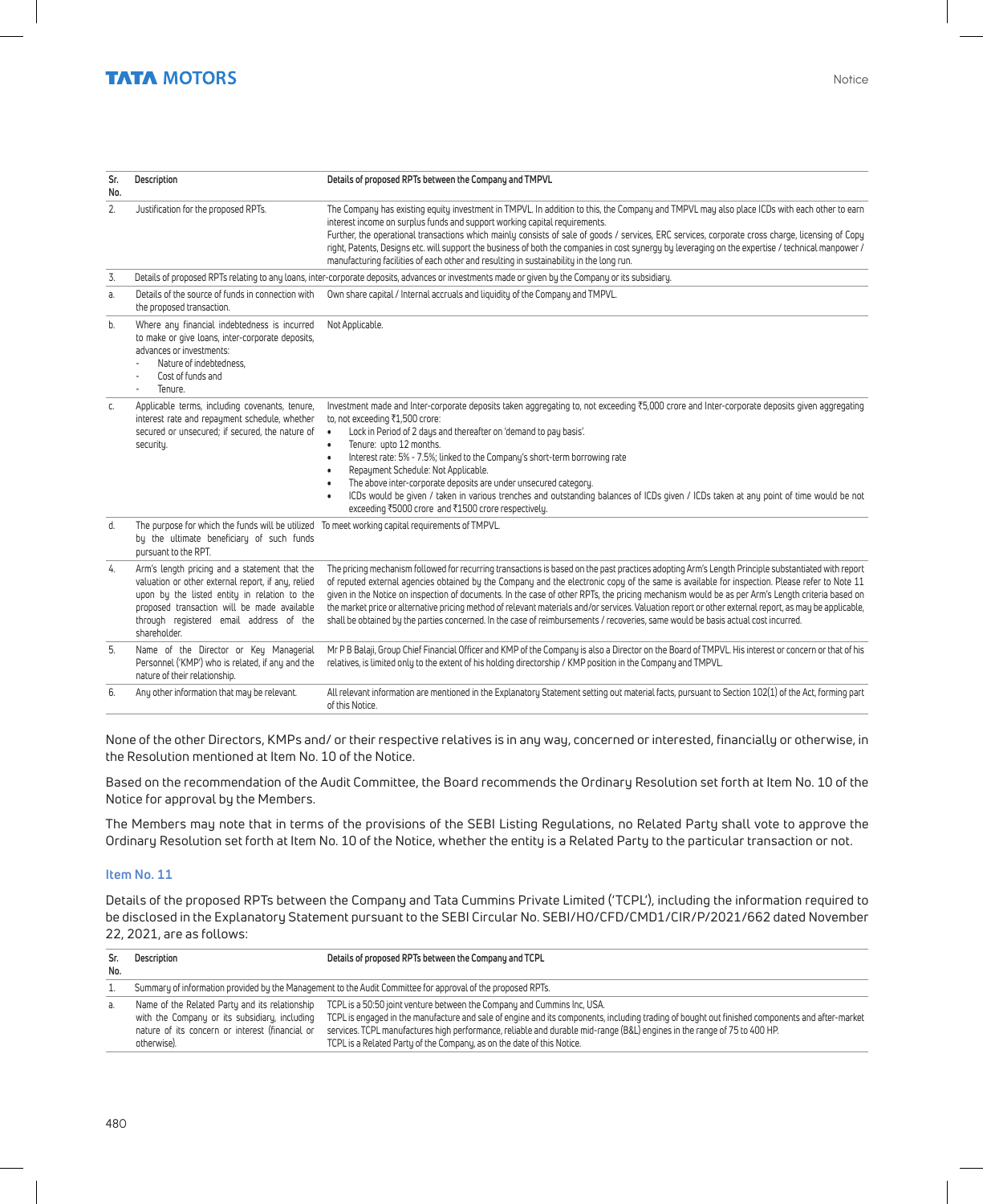

| Sr.<br>No. | Description                                                                                                                                                                                                                                                   | Details of proposed RPTs between the Company and TCPL                                                                                                                                                                                                                                                                                                                                                                                                                                                                                                                                                                                                                                                                                                 |
|------------|---------------------------------------------------------------------------------------------------------------------------------------------------------------------------------------------------------------------------------------------------------------|-------------------------------------------------------------------------------------------------------------------------------------------------------------------------------------------------------------------------------------------------------------------------------------------------------------------------------------------------------------------------------------------------------------------------------------------------------------------------------------------------------------------------------------------------------------------------------------------------------------------------------------------------------------------------------------------------------------------------------------------------------|
| b.         | Type, material terms, monetary value and<br>particulars of the proposed RPTs.                                                                                                                                                                                 | The Company and TCPL have entered into / propose to enter into the following RPTs during FY 2022-23, for an aggregate value not exceeding<br>₹6,550 crore (with funding transactions not exceeding ₹50 crore and operational transactions not exceeding ₹6,500 crore):<br>Purchase of goods / services (including material procurement).<br>$\ddot{\phantom{0}}$<br>Inter-corporate deposits given.                                                                                                                                                                                                                                                                                                                                                   |
| C.         | Percentage of the Company's<br>annual<br>consolidated turnover, for the immediately<br>preceding financial year, that is represented by<br>the value of the proposed RPTs.                                                                                    | 2.35%                                                                                                                                                                                                                                                                                                                                                                                                                                                                                                                                                                                                                                                                                                                                                 |
| 2.         | Justification for the proposed RPTs.                                                                                                                                                                                                                          | One of the important objectives of the Joint Venture is to meet the business requirements of both JV partners and achieve overall efficiencies with<br>respect to manufacture of engines.<br>In light of above and various commercial factors, aforementioned transactions are undertaken, that will not only help both the companies to<br>smoothen business operations but will also ensure a consistent flow of desired quality and quantity of various facilities for uninterrupted operations<br>and an increase in productivity.                                                                                                                                                                                                                |
| 3.         |                                                                                                                                                                                                                                                               | Details of proposed RPTs relating to any loans, inter-corporate deposits, advances or investments made or given by the Company or its subsidiary.                                                                                                                                                                                                                                                                                                                                                                                                                                                                                                                                                                                                     |
| a.         | Details of the source of funds in connection with<br>the proposed transaction.                                                                                                                                                                                | Own share capital / Internal accruals and liquidity of the Company.                                                                                                                                                                                                                                                                                                                                                                                                                                                                                                                                                                                                                                                                                   |
| b.         | Where any financial indebtedness is incurred<br>to make or give loans, inter-corporate deposits,<br>advances or investments:<br>Nature of indebtedness.<br>Cost of funds and<br>Tenure.<br>$\overline{a}$                                                     | Not Applicable.                                                                                                                                                                                                                                                                                                                                                                                                                                                                                                                                                                                                                                                                                                                                       |
| C.         | Applicable terms, including covenants, tenure,<br>interest rate and repayment schedule, whether<br>secured or unsecured: if secured, the nature of<br>security.                                                                                               | Inter-corporate deposits given aggregating to, not exceeding ₹50 crore:<br>Lock in Period of 2 days and thereafter on 'demand to pay basis'.<br>Tenure: upto 12 months.<br>Interest rate: 5% - 7.5%; linked to the Company's short-term borrowing rate.<br>Repayment Schedule: Not Applicable.<br>The above inter-corporate deposits are under unsecured category.                                                                                                                                                                                                                                                                                                                                                                                    |
| d.         | The purpose for which the funds will be utilized<br>by the ultimate beneficiary of such funds<br>pursuant to the RPT.                                                                                                                                         | To meet working capital requirement of TCPL.                                                                                                                                                                                                                                                                                                                                                                                                                                                                                                                                                                                                                                                                                                          |
| 4.         | Arm's length pricing and a statement that the<br>valuation or other external report, if any, relied<br>upon by the listed entity in relation to the<br>proposed transaction will be made available<br>through registered email address of the<br>shareholder. | The pricing mechanism followed for recurring transactions is based on the past practices adopting Arm's Length Principle substantiated with report<br>of reputed external agencies obtained by the Company and the electronic copy of the same is available for inspection. Please refer to Note 11<br>given in the Notice on inspection of documents. In the case of other RPTs, the pricing mechanism would be as per Arm's Length criteria based on<br>the market price or alternative pricing method of relevant materials and/or services. Valuation report or other external report, as may be applicable,<br>shall be obtained by the parties concerned. In the case of reimbursements / recoveries, same would be basis actual cost incurred. |
| 5.         | Name of the Director or Key Managerial<br>Personnel ('KMP') who is related, if any and the<br>nature of their relationship.                                                                                                                                   | Mr Girish Wagh, Executive Director and KMP of the Company is also a director on the Board of TCPL. His interest or concern or that of his relatives,<br>is limited only to the extent of his holding directorship / KMP position in the Company and TCPL.                                                                                                                                                                                                                                                                                                                                                                                                                                                                                             |
| 6.         | Any other information that may be relevant.                                                                                                                                                                                                                   | All relevant information are mentioned in the Explanatory Statement setting out material facts, pursuant to Section 102(1) of the Act, forming part<br>of this Notice.                                                                                                                                                                                                                                                                                                                                                                                                                                                                                                                                                                                |

None of the other Directors, KMPs and/ or their respective relatives is in any way, concerned or interested, financially or otherwise, in the Resolution mentioned at Item No. 11 of the Notice.

Based on the recommendation of the Audit Committee, the Board recommends the Ordinary Resolution set forth at Item No.11 of the Notice for approval by the Members.

The Members may note that in terms of the provisions of the SEBI Listing Regulations, no Related Party shall vote to approve the Ordinary Resolution set forth at Item No. 11 of the Notice, whether the entity is a Related Party to the particular transaction or not.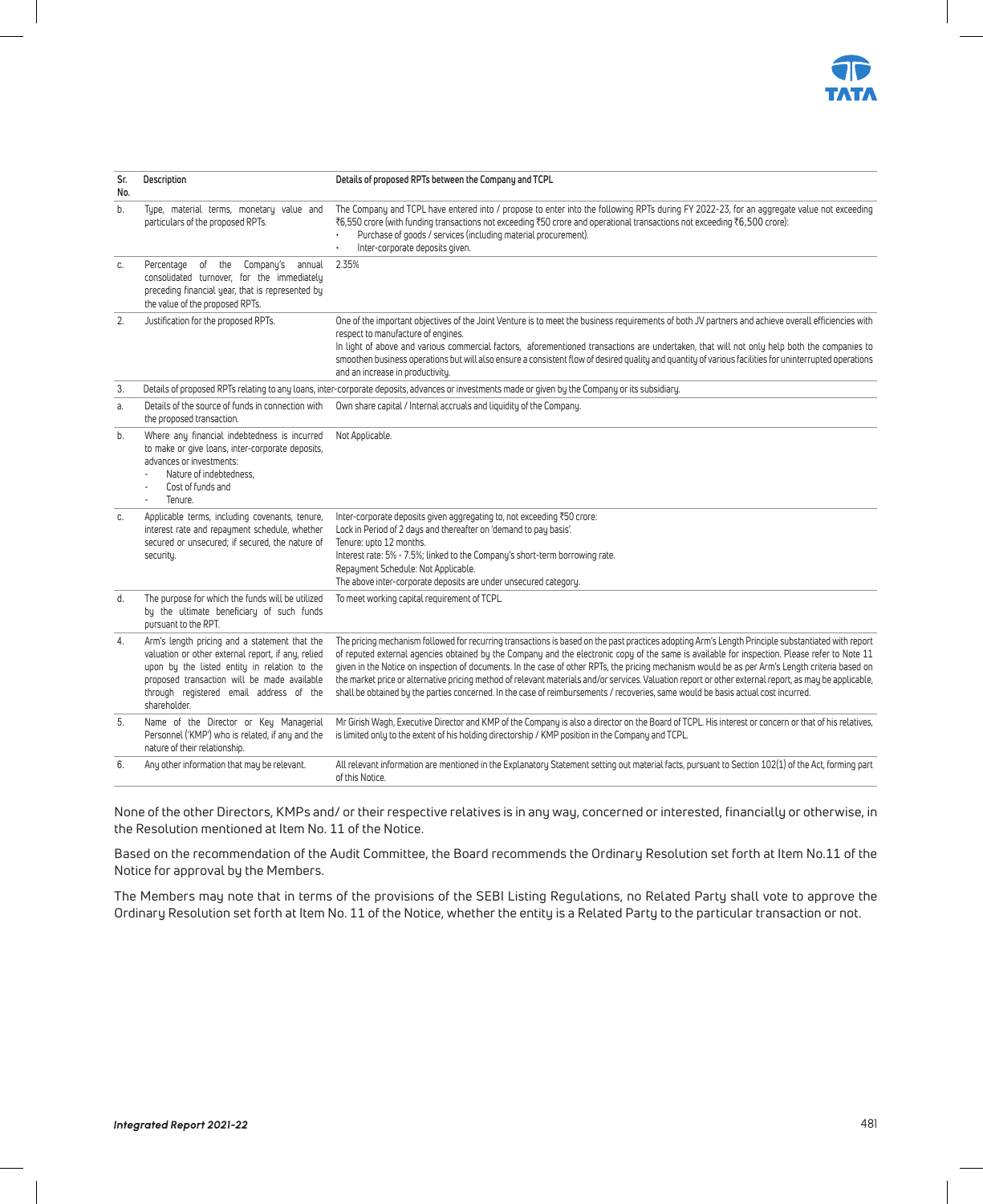#### **Item No. 12**

Details of the proposed RPTs between the Company and Tata Capital Financial Services Limited ('TCFSL'), including the information required to be disclosed in the Explanatory Statement pursuant to the SEBI Circular No. SEBI/HO/CFD/CMD1/CIR/P/2021/662 dated November 22, 2021, are as follows:

| Sr.<br>No. | Description<br>Details of proposed RPTs between the Company and TCFSL                                                                                                                                                                                         |                                                                                                                                                                                                                                                                                                                                                                                                                                                                                                                                                                                                                                                                                                                                                                                                                                                                                                                                                           |  |  |
|------------|---------------------------------------------------------------------------------------------------------------------------------------------------------------------------------------------------------------------------------------------------------------|-----------------------------------------------------------------------------------------------------------------------------------------------------------------------------------------------------------------------------------------------------------------------------------------------------------------------------------------------------------------------------------------------------------------------------------------------------------------------------------------------------------------------------------------------------------------------------------------------------------------------------------------------------------------------------------------------------------------------------------------------------------------------------------------------------------------------------------------------------------------------------------------------------------------------------------------------------------|--|--|
| $1.$       |                                                                                                                                                                                                                                                               | Summary of information provided by the Management to the Audit Committee for approval of the proposed RPTs.                                                                                                                                                                                                                                                                                                                                                                                                                                                                                                                                                                                                                                                                                                                                                                                                                                               |  |  |
| а.         | Name of the Related Party and its relationship<br>with the Company or its subsidiary, including<br>nature of its concern or interest (financial or<br>otherwise).                                                                                             | Tata Sons Private limited is the ultimate Holding Company of TCFSL. Tata Sons Private limited is the Promoter of the Company. Thus, TCFSL is an<br>indirect subsidiary of Tata Sons Private Limited.<br>TCFSL is registered with the Reserve Bank of India as a Systemically Important Non Deposit Accepting Non-Banking Financial Company (NBFC)<br>and offers fund and fee-based financial services to its customers, under the Tata Capital brand. TCFSL is a trusted and customer- centric, one-stop<br>financial services provider, TCFSL caters to the diverse needs of retail, corporate and institutional customers, across various areas of business<br>namely the Commercial Finance, Infrastructure Finance, Wealth Management, Consumer Loans and distribution and marketing of Tata Cards. TCFSL<br>has over 100 branches spanning all critical markets in India.<br>TCFSL is a Related Party of the Company, as on the date of this Notice. |  |  |
| b.         | Type, material terms, monetary value and<br>particulars of the proposed RPTs.                                                                                                                                                                                 | The Company and TCFSL have entered into / propose to enter into the following RPTs pertaining during FY 2022-23, for an aggregate value for an<br>aggregate value not exceeding ₹6,500 crore:<br>$\bullet$<br>Purchase of goods / services<br>Leasing Transactions including residual value risks borne by the Company<br>$\bullet$<br>Assignment of Receivables (Factoring) Transaction and Interest thereon<br>$\bullet$<br>Processing fees for Assignment of Receivables (Factoring)<br>$\bullet$<br>BMS Facility and Interest thereon<br>$\bullet$                                                                                                                                                                                                                                                                                                                                                                                                    |  |  |
| C.         | Percentage of the Company's annual<br>consolidated turnover, for the immediately<br>preceding financial year, that is represented by<br>the value of the proposed RPTs.                                                                                       | 2.33%                                                                                                                                                                                                                                                                                                                                                                                                                                                                                                                                                                                                                                                                                                                                                                                                                                                                                                                                                     |  |  |
| 2.         | Justification for the proposed RPTs.                                                                                                                                                                                                                          | Pursuant to the strategic alliance, TCFSL brings comprehensive and innovative, solution-oriented asset financing solutions like channel financing,<br>Invoice discounting and leasing. TCFSL's Channel Financing program ensures timely availability of finance for channel partners with extended and<br>convenient re-payment terms, thereby freeing up cash flow for business growth while strengthening company's distribution network.<br>Further, Invoice Discounting solutions get early payments against outstanding invoices. Purchase Invoice Discounting will save the Company's<br>business from the cash flow pressure.<br>A pre-established credit line at TCFSL allows the Company to acquire the equipment on lease in minimal turnaround time.<br>This in turn will contribute towards group synergy and sustainability in the long run for both the entities.                                                                           |  |  |
| 3.         |                                                                                                                                                                                                                                                               | Details of proposed RPTs relating to any loans, inter-corporate deposits, advances or investments made or given by the Company or its subsidiary.                                                                                                                                                                                                                                                                                                                                                                                                                                                                                                                                                                                                                                                                                                                                                                                                         |  |  |
| a          | Details of the source of funds in connection with<br>the proposed transaction.                                                                                                                                                                                | Not applicable.                                                                                                                                                                                                                                                                                                                                                                                                                                                                                                                                                                                                                                                                                                                                                                                                                                                                                                                                           |  |  |
| b.         | Where any financial indebtedness is incurred<br>to make or give loans, inter-corporate deposits,<br>advances or investments:<br>Nature of indebtedness.<br>$\overline{a}$<br>Cost of funds and<br>Tenure.                                                     | Not applicable.                                                                                                                                                                                                                                                                                                                                                                                                                                                                                                                                                                                                                                                                                                                                                                                                                                                                                                                                           |  |  |
| C.         | Applicable terms, including covenants, tenure,<br>interest rate and repayment schedule, whether<br>secured or unsecured; if secured, the nature of<br>security.                                                                                               | Not applicable.                                                                                                                                                                                                                                                                                                                                                                                                                                                                                                                                                                                                                                                                                                                                                                                                                                                                                                                                           |  |  |
| d.         | The purpose for which the funds will be utilized<br>by the ultimate beneficiary of such funds<br>pursuant to the RPT.                                                                                                                                         | Not applicable.                                                                                                                                                                                                                                                                                                                                                                                                                                                                                                                                                                                                                                                                                                                                                                                                                                                                                                                                           |  |  |
| 4.         | Arm's length pricing and a statement that the<br>valuation or other external report, if any, relied<br>upon by the listed entity in relation to the<br>proposed transaction will be made available<br>through registered email address of the<br>shareholder. | The pricing mechanism followed for recurring transactions is based on the past practices adopting Arm's Length Principle substantiated with report<br>of reputed external agencies obtained by the Company and the electronic copy of the same is available for inspection. Please refer to Note 11<br>given in the Notice on inspection of documents. In the case of other RPTs, the pricing mechanism would be as per Arm's Length criteria based on<br>the market price or alternative pricing method of relevant materials and/or services. Valuation report or other external report, as may be applicable,<br>shall be obtained by the parties concerned. In the case of reimbursements / recoveries, same would be basis actual cost incurred.                                                                                                                                                                                                     |  |  |
| 5.         | Name of the Director or Key Managerial<br>Personnel ('KMP') who is related, if any and the<br>nature of their relationship.                                                                                                                                   | None of the Directors or KMPs of the Company are Directors or KMPs of TCFSL.                                                                                                                                                                                                                                                                                                                                                                                                                                                                                                                                                                                                                                                                                                                                                                                                                                                                              |  |  |
| 6.         | Any other information that may be relevant.                                                                                                                                                                                                                   | All relevant information are mentioned in the Explanatory Statement setting out material facts, pursuant to Section 102(1) of the Act, forming part<br>of this Notice.                                                                                                                                                                                                                                                                                                                                                                                                                                                                                                                                                                                                                                                                                                                                                                                    |  |  |

None of the Directors, KMPs and/ or their respective relatives is in any way, concerned or interested, financially or otherwise, in the Resolution mentioned at Item No. 12 of the Notice.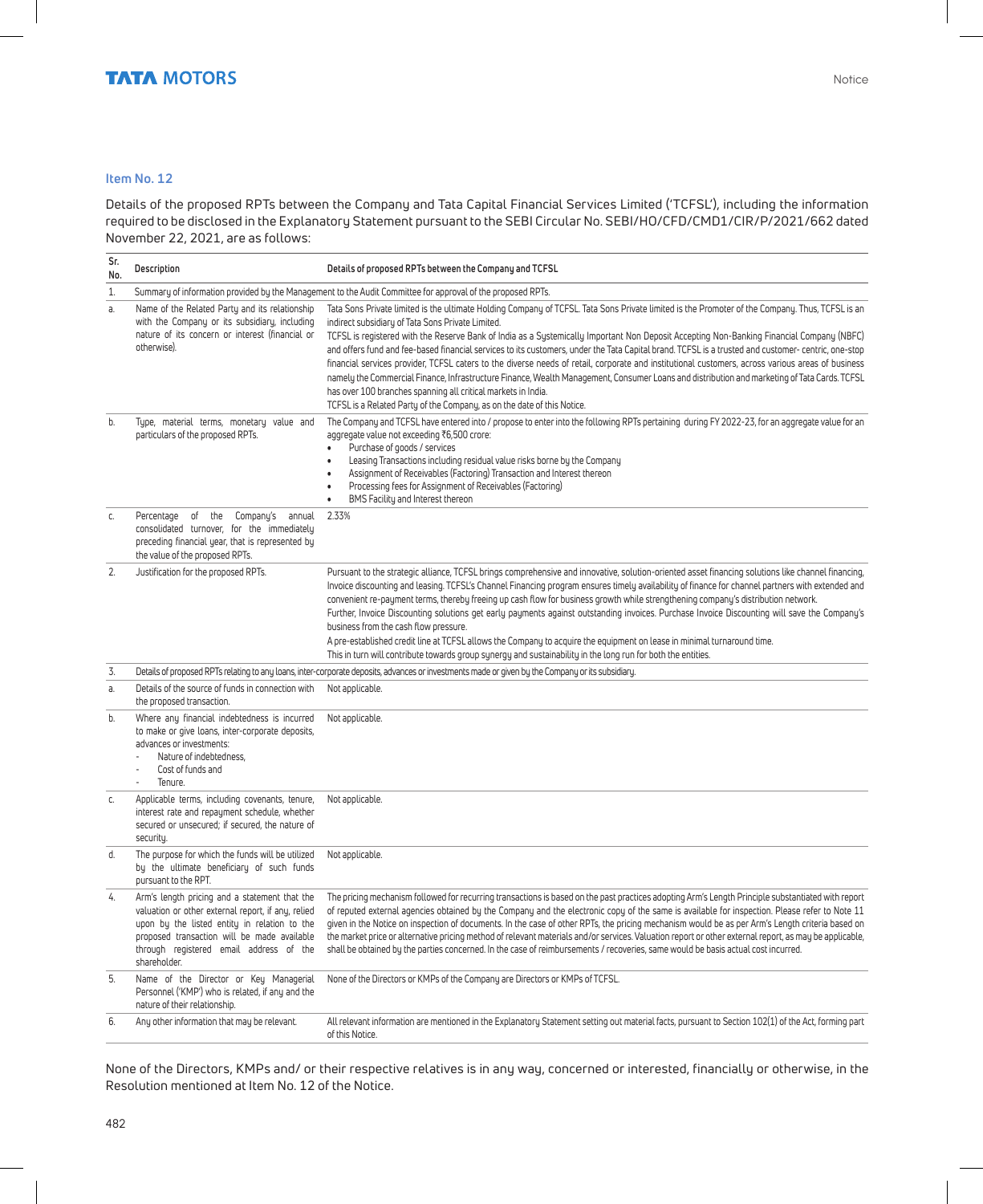

Based on the recommendation of the Audit Committee, the Board recommends the Ordinary Resolution set forth at Item No. 12 of the Notice for approval by the Members.

The Members may note that in terms of the provisions of the SEBI Listing Regulations, no Related Party shall vote to approve the Ordinary Resolution set forth at Item No. 12 of the Notice, whether the entity is a Related Party to the particular transaction or not.

#### **Item No. 13**

Details of the proposed RPTs of Tata Motors Passenger Vehicles Limited ('TMPVL') with (i) Fiat India Automobiles Private Limited ('FIAPL'); (ii)TACO Prestolite Electric Private Limited ('TPEPL'); (iii) Tata AutoComp Systems Limited ('TASL'), (iv) Tata Capital Financial Services Limited ('TCFSL'), (v) Tata Motors Finance Limited ('TMFL') and (vi) Tata Motors Finance Solutions Limited ('TMFSL'), including the information required to be disclosed in the Explanatory Statement pursuant to the SEBI Circular No. SEBI/HO/CFD/CMD1/ CIR/P/2021/662 dated November 22, 2021, are as follows:

|    | Sr. No. Description                                                                                                 | Details of proposed RPTs of TMPVL with                                                                                                                                                                                                                                                                                                                                                                                                                                                                                                                                                                                                       |                                                                                                                                                                                                                                                                                                                                                                                                                                                                                                                 |                                                                                                                                                                                                                                                                                                                                                                                                                                                                                                                     |                                                                                                                                                                                                                                                                                                                                                                                                                                                                                                                                                                                                                                                                                                                                                                                                                                                                                                                                                                                                                                                                |                                                                                                                                                                                                                                                                                                                                                                                                                                                                                                                                                                                                                                                                                                                                                                                                                                                                                         |                                                                                                                                                                                                                                                                                                                                                                                                                                                                                                                                                                                                                                                                                                                                                                                                                                                                                                                                          |
|----|---------------------------------------------------------------------------------------------------------------------|----------------------------------------------------------------------------------------------------------------------------------------------------------------------------------------------------------------------------------------------------------------------------------------------------------------------------------------------------------------------------------------------------------------------------------------------------------------------------------------------------------------------------------------------------------------------------------------------------------------------------------------------|-----------------------------------------------------------------------------------------------------------------------------------------------------------------------------------------------------------------------------------------------------------------------------------------------------------------------------------------------------------------------------------------------------------------------------------------------------------------------------------------------------------------|---------------------------------------------------------------------------------------------------------------------------------------------------------------------------------------------------------------------------------------------------------------------------------------------------------------------------------------------------------------------------------------------------------------------------------------------------------------------------------------------------------------------|----------------------------------------------------------------------------------------------------------------------------------------------------------------------------------------------------------------------------------------------------------------------------------------------------------------------------------------------------------------------------------------------------------------------------------------------------------------------------------------------------------------------------------------------------------------------------------------------------------------------------------------------------------------------------------------------------------------------------------------------------------------------------------------------------------------------------------------------------------------------------------------------------------------------------------------------------------------------------------------------------------------------------------------------------------------|-----------------------------------------------------------------------------------------------------------------------------------------------------------------------------------------------------------------------------------------------------------------------------------------------------------------------------------------------------------------------------------------------------------------------------------------------------------------------------------------------------------------------------------------------------------------------------------------------------------------------------------------------------------------------------------------------------------------------------------------------------------------------------------------------------------------------------------------------------------------------------------------|------------------------------------------------------------------------------------------------------------------------------------------------------------------------------------------------------------------------------------------------------------------------------------------------------------------------------------------------------------------------------------------------------------------------------------------------------------------------------------------------------------------------------------------------------------------------------------------------------------------------------------------------------------------------------------------------------------------------------------------------------------------------------------------------------------------------------------------------------------------------------------------------------------------------------------------|
|    |                                                                                                                     | <b>FIAPL</b>                                                                                                                                                                                                                                                                                                                                                                                                                                                                                                                                                                                                                                 | <b>TPEPL</b>                                                                                                                                                                                                                                                                                                                                                                                                                                                                                                    | <b>TASL</b>                                                                                                                                                                                                                                                                                                                                                                                                                                                                                                         | <b>TCFSL</b>                                                                                                                                                                                                                                                                                                                                                                                                                                                                                                                                                                                                                                                                                                                                                                                                                                                                                                                                                                                                                                                   | <b>TMFL</b>                                                                                                                                                                                                                                                                                                                                                                                                                                                                                                                                                                                                                                                                                                                                                                                                                                                                             | <b>TMFSL</b>                                                                                                                                                                                                                                                                                                                                                                                                                                                                                                                                                                                                                                                                                                                                                                                                                                                                                                                             |
| 1. |                                                                                                                     |                                                                                                                                                                                                                                                                                                                                                                                                                                                                                                                                                                                                                                              |                                                                                                                                                                                                                                                                                                                                                                                                                                                                                                                 | Summary of information provided by the Management to the Audit Committee for approval of the proposed RPTs.                                                                                                                                                                                                                                                                                                                                                                                                         |                                                                                                                                                                                                                                                                                                                                                                                                                                                                                                                                                                                                                                                                                                                                                                                                                                                                                                                                                                                                                                                                |                                                                                                                                                                                                                                                                                                                                                                                                                                                                                                                                                                                                                                                                                                                                                                                                                                                                                         |                                                                                                                                                                                                                                                                                                                                                                                                                                                                                                                                                                                                                                                                                                                                                                                                                                                                                                                                          |
| a. | Party<br>and<br>relationship                                                                                        | with management focus and operational flexibility.                                                                                                                                                                                                                                                                                                                                                                                                                                                                                                                                                                                           |                                                                                                                                                                                                                                                                                                                                                                                                                                                                                                                 |                                                                                                                                                                                                                                                                                                                                                                                                                                                                                                                     |                                                                                                                                                                                                                                                                                                                                                                                                                                                                                                                                                                                                                                                                                                                                                                                                                                                                                                                                                                                                                                                                |                                                                                                                                                                                                                                                                                                                                                                                                                                                                                                                                                                                                                                                                                                                                                                                                                                                                                         | Name of the Related TMPVL is a subsidiary of the Company. Pursuant to the Scheme of Arrangement sanctioned by the Hon'ble NCLT, Mumbai, the Company has transferred its Passenger Vehicles<br>its Undertaking to TMPVL w.e.f. January 1, 2022, to provide a differentiated focus for the Passenger Vehicle Business, realizing its potential and unlocking business value by enhanced                                                                                                                                                                                                                                                                                                                                                                                                                                                                                                                                                    |
|    | the Company or its<br>subsidiary,<br>including<br>nature of its concern<br>or interest (financial or<br>otherwise). | FIAPL is a joint operations<br>company, established<br>between Fiat Auto Group<br>Automobiles S.p.A ("FIAT<br>Auto") and the Company<br>for the purpose of<br>manufacturing branded<br>motor vehicles, parts, and<br>components thereof, in<br>India and represents the<br>Fiat brand in India.<br>The JV plant operates<br>under the name FIAPL, as<br>an independent entity and<br>it produces both, the Fiat<br>and the Tata brand of cars<br>for the Fiat India National<br>Sales Company ('FCAIPL')<br>and the Company,<br>respectively.<br>TMPVL and FIAPL are<br>Related Parties of the<br>Company, as on the date of<br>this Notice. | TPEPL is a JV of Tata<br>AutoComp Systems<br>Limited ('TASL'), which<br>is a subsidiary of Tata<br>Sons Private Limited, the<br>Promoter of the Company.<br>TASL is also an Associate<br>of the Company.<br>TPEPL is a JV between<br>TASL and Beijing-based<br>Prestolite Electric to enter<br>the Electric Vehicle (EV)<br>components market and<br>to develop powertrain<br>solutions for the Indian EV<br>market.<br>TMPVL and TPEPL are<br>Related Parties of the<br>Company, as on date of<br>this Notice. | TASL is a subsidiary of<br>Tata Sons Private Limited,<br>the Promoter of the<br>Company. Furthermore,<br>TASL is also an Associate<br>of the Company. TASL is<br>engaged in the business of<br>manufacturing automotive<br>components, including<br>automotive interior as well<br>as exterior plastics, and<br>provides products and<br>services in the automotive<br>industry to Indian as well<br>as global customers.<br>TMPVL and TASL are<br>Related Parties of the<br>Company, as on date of<br>this Notice. | Tata Sons Private limited<br>is the ultimate Holding<br>Company of TCFSL. Tata<br>Sons Private limited is the<br>Promoter of the Company.<br>Thus, TCFSL is an indirect<br>subsidiary of Tata Sons<br>Private Limited.<br>TCFSL is registered with<br>the Reserve Bank of<br>India as a Systemically<br>Important Non Deposit<br>Accepting Non-Banking<br>Financial Company<br>(NBFC) and offers fund<br>and fee-based financial<br>services to its customers.<br>under the Tata Capital<br>brand. TCFSL is a trusted<br>and customer-centric,<br>one-stop financial services<br>provider, TCFSL caters to<br>the diverse needs of retail.<br>corporate and institutional<br>customers, across various<br>areas of business namely<br>the Commercial Finance,<br>Infrastructure Finance.<br>Wealth Management,<br>Consumer Loans and<br>distribution and marketing<br>of Tata Cards. TCFSL<br>has over 100 branches<br>spanning all critical<br>markets in India.<br>TMPVL and TCFSL are<br>Related Party of the<br>Company, as on the date of<br>this Notice. | TMFL is a public limited<br>company incorporated<br>and domiciled in India and<br>has its registered office<br>in Mumbai, India. The<br>company is registered as a<br>systematically important<br>NBFC under section 45<br>IA of the Reserve Bank<br>of India, Act 1934 with<br>effect from March 04.<br>1998. Tata Motors Finance<br>Limited is a subsidiary of<br>TMF Holdings Limited and<br>is primarily engaged in<br>lending activities providing<br>vehicle financing through<br>its wide network all over<br>India. The Company<br>provides loans for medium,<br>heavy, small, and light<br>commercial vehicles, as<br>well as financial advisory<br>and corporate lending<br>services. It has undertaken<br>transactions with various<br>related parties as identified<br>by TMFL.<br>TMPVL and TMFL are<br>Related Party of the<br>Company, as on the date of<br>this Notice. | TMFSL is an indirect<br>wholly-owned subsidiary<br>of the Company and<br>TAMPL, a subsidiary of Tata<br>Sons Private Limited, the<br>Promoter of the Company.<br>TMFSL is a public limited<br>company incorporated<br>and domiciled in India<br>and has its registered<br>office in Mumbai, India.<br>TMFSL is registered as a<br>Systemically Important<br>Non-Banking Financial<br>(Non Deposit Accepting<br>or Holding) Company<br>under section 45-1A of<br>the Reserve Bank of India.<br>Act 1934 with effect from<br>December 8, 2003 and<br>is engaged primarily in<br>lending activities, providing<br>finance: (a) for purchasing<br>pre-owned vehicles: and<br>(b) to corporate dealers<br>and vendors of the ultimate<br>parent company (referred<br>to as 'Tata Motors Limited').<br>through its pan India<br>branch network.<br>TMPVL and TMFSL are<br>related parties of the<br>Company, as on the date of<br>this Notice. |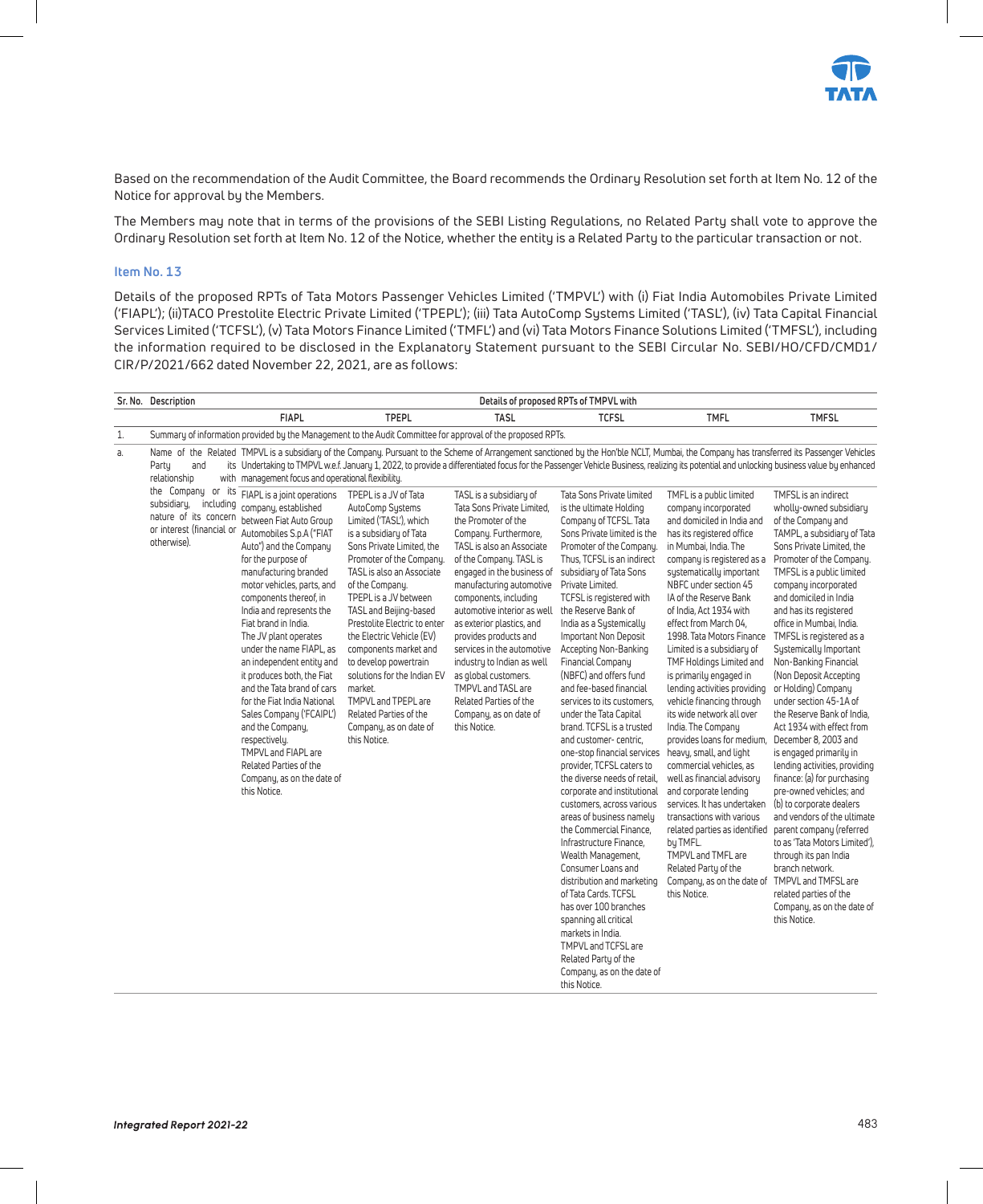|    | Sr. No. Description                                                                                                                                                                                      | Details of proposed RPTs of TMPVL with                                                                                                                                                                                                                                                                                                                                                                                                                                                                                                                                                                   |                                                                                                                                                                                                                                                                                          |                                                                                                                                                                                                                                                                                                                                                                                          |                                                                                                                                                                                                                                                                                                                                                                                                                                                                                                                                                                                                                                                                              |                                                                                                                                                                                                                                                                                                                                                                                                                                                                                             |                                                                                                                                                                                                                                                                                                                                                                                                                                                                                               |
|----|----------------------------------------------------------------------------------------------------------------------------------------------------------------------------------------------------------|----------------------------------------------------------------------------------------------------------------------------------------------------------------------------------------------------------------------------------------------------------------------------------------------------------------------------------------------------------------------------------------------------------------------------------------------------------------------------------------------------------------------------------------------------------------------------------------------------------|------------------------------------------------------------------------------------------------------------------------------------------------------------------------------------------------------------------------------------------------------------------------------------------|------------------------------------------------------------------------------------------------------------------------------------------------------------------------------------------------------------------------------------------------------------------------------------------------------------------------------------------------------------------------------------------|------------------------------------------------------------------------------------------------------------------------------------------------------------------------------------------------------------------------------------------------------------------------------------------------------------------------------------------------------------------------------------------------------------------------------------------------------------------------------------------------------------------------------------------------------------------------------------------------------------------------------------------------------------------------------|---------------------------------------------------------------------------------------------------------------------------------------------------------------------------------------------------------------------------------------------------------------------------------------------------------------------------------------------------------------------------------------------------------------------------------------------------------------------------------------------|-----------------------------------------------------------------------------------------------------------------------------------------------------------------------------------------------------------------------------------------------------------------------------------------------------------------------------------------------------------------------------------------------------------------------------------------------------------------------------------------------|
|    |                                                                                                                                                                                                          | <b>FIAPL</b>                                                                                                                                                                                                                                                                                                                                                                                                                                                                                                                                                                                             | <b>TPEPL</b>                                                                                                                                                                                                                                                                             | <b>TASL</b>                                                                                                                                                                                                                                                                                                                                                                              | <b>TCFSL</b>                                                                                                                                                                                                                                                                                                                                                                                                                                                                                                                                                                                                                                                                 | <b>TMFL</b>                                                                                                                                                                                                                                                                                                                                                                                                                                                                                 | <b>TMFSL</b>                                                                                                                                                                                                                                                                                                                                                                                                                                                                                  |
| b. | monetary value<br>particulars<br>оf<br>proposed RPTs.                                                                                                                                                    | Type, material terms, TMPVL and FIAPL have<br>and entered into / propose to<br>the enter into the following<br>RPTs during FY 2022-23,<br>for an aggregate value not<br>exceeding ₹37,000 crore:<br>Purchase / Sale of<br>vehicles / parts /<br>components / services,<br>etc.; and<br>Interest received and<br>paid on outstanding<br>balances.                                                                                                                                                                                                                                                         | TMPVL and TPEPL have<br>entered into / propose to<br>enter into RPTs pertaining<br>to the purchase of goods<br>(various powertrain<br>products like motors,<br>controllers as well as<br>drivetrain etc.) during FY<br>2022-23, for an aggregate<br>value not exceeding ₹1,500<br>crore. | TMPVL and TASL have<br>entered into / propose to<br>enter into RPTs pertaining<br>to purchase of goods<br>(mainly batteries, auto<br>components in nature of<br>interior plastic bodies,<br>accessories, supplies, dyes<br>etc.) by TMPVL from TASL<br>which are used in vehicles<br>manufactured by TMPVL<br>during FY 2022-23 for<br>an aggregate value not<br>exceeding ₹5,500 crore. | TMPVL and TCFSL have<br>entered into / propose to<br>enter into the following<br>RPTs during FY2022-23,<br>for an aggregate value not<br>exceeding ₹3,400 crore:<br>• Purchase of goods /<br>services<br>Leasing Transactions<br>$\bullet$<br>Assignment of<br>Receivables (Factoring)<br>Transaction and<br>Interest thereon<br>Processing fees<br>for Assignment of<br>Receivables (Factoring)<br><b>BMS Facility and</b><br>Interest thereon                                                                                                                                                                                                                              | TMPVL and TMFL have<br>entered into / propose to<br>enter into the following<br>RPTs during FY2022-23,<br>for an aggregate value not<br>exceeding ₹4,200 crore:<br>Purchase of goods /<br>$\bullet$<br>services<br>Leasing Transactions<br>Assignment of<br>$\bullet$<br>Receivables (Factoring)<br>Transaction and<br>Interest thereon<br>Processing fees<br>for Assignment of<br>Receivables (Factoring)<br><b>BMS Facility and</b><br>$\ddot{\phantom{0}}$<br>Interest thereon           | TMPVL and TMFSL have<br>entered into / propose to<br>enter into the following<br>RPTs during FY2022-23,<br>for an aggregate value not<br>exceeding ₹4,200 crore:<br>• Purchase of goods /<br>services<br>Leasing Transactions<br>$\bullet$<br>Assignment of<br>$\bullet$<br>Receivables (Factoring)<br>Transaction and<br>Interest thereon<br>Processing fees<br>$\bullet$<br>for Assignment of<br>Receivables (Factoring)<br><b>BMS Facility and</b><br>Interest thereon                     |
| C. | оf<br>Percentage<br>Company's<br>annual<br>consolidated turnover.<br>for the immediately<br>preceding<br>financial<br>year, that is represented<br>by the value of the<br>proposed RPTs.                 | the 13.29%                                                                                                                                                                                                                                                                                                                                                                                                                                                                                                                                                                                               | 0.54%                                                                                                                                                                                                                                                                                    | 1.98%                                                                                                                                                                                                                                                                                                                                                                                    | 1.22%                                                                                                                                                                                                                                                                                                                                                                                                                                                                                                                                                                                                                                                                        | 1.51%                                                                                                                                                                                                                                                                                                                                                                                                                                                                                       | 1.51%                                                                                                                                                                                                                                                                                                                                                                                                                                                                                         |
| 2. | Justification for<br>proposed RPTs.                                                                                                                                                                      | the This is a strategic alliance,<br>setup by the Company, for<br>manufacturing the Tata<br>Brand Cars. TMPVL sells<br>to FIAPL, castings and<br>aggregates of engines,<br>metal bodies, etc. and<br>these are in turn utilized<br>by FIAPL for assembling<br>cars, which are then sold<br>to TMPVL. TMPVL also<br>purchases vehicle spare<br>parts and components<br>from FIAPL. FIAPL has<br>undertaken to reserve<br>certain production<br>capacity of its Ranjangaon<br>Manufacturing Facility<br>for manufacturing and<br>supplying of motor<br>vehicles and related spare<br>parts to the Company. | This is an strategic<br>alliance setup by TMPVL<br>for sourcing part and<br>components for its EV<br>vehicles basis detailed<br>negotiations resulting in<br>overall Tata Motors Group<br>synergy and sustainability<br>in the long run.                                                 | This is a strategic alliance<br>setup by TMPVL for<br>sourcing parts and<br>components from TASL<br>by floating quotations<br>amongst various vendors,<br>adopting target based<br>costing and detailed<br>negotiations resulting in<br>overall Tata Motors Group<br>synergy and sustainability<br>in the long run.                                                                      | Pursuant to the strategic<br>alliance, TCFSL brings<br>comprehensive and<br>innovative, solution-<br>oriented asset financing<br>solutions like channel<br>financing, Invoice<br>discounting and leasing.<br><b>TCFSL's Channel Financing</b><br>program ensures timely<br>availability of finance for<br>channel partners with<br>extended and convenient<br>re-payment terms,<br>thereby freeing up cash<br>flow for business growth<br>while strengthening<br>company's distribution<br>network. Further, Invoice<br>Discounting solutions<br>get early payments<br>against outstanding<br>invoices. Purchase Invoice<br>Discounting will augment<br>Company's cash flow. | Pursuant to the strategic<br>alliance, TMFL brings<br>comprehensive and<br>innovative, solution-oriented<br>asset financing solutions. A<br>pre-established credit line<br>at TMFL allows TMPVL to<br>acquire the equipment in<br>minimal turnaround time.<br>Further, TMFL also<br>offers various receivable<br>assignment services &<br>Bill discounting service<br>to the Vendor partners at<br>competitive rates, thus<br>providing financial solutions<br>for the entire supply chain. | Pursuant to the strategic<br>alliance, TMFSL brings<br>comprehensive and<br>innovative, solution-oriented<br>asset financing solutions. A<br>pre-established credit line<br>at TMFSL allows TMPVL to<br>acquire the equipment in<br>minimal turnaround time.<br>Further, TMFSL also<br>offers various receivable<br>assignment services &<br>Bill discounting service<br>to the Vendor partners<br>at competitive rates thus<br>providing financial solutions<br>for the entire supply chain. |
| 3. |                                                                                                                                                                                                          |                                                                                                                                                                                                                                                                                                                                                                                                                                                                                                                                                                                                          | Details of Transaction relating to any loans, inter-corporate deposits, advances or investments made or given by the listed entity or its subsidiary:                                                                                                                                    |                                                                                                                                                                                                                                                                                                                                                                                          |                                                                                                                                                                                                                                                                                                                                                                                                                                                                                                                                                                                                                                                                              |                                                                                                                                                                                                                                                                                                                                                                                                                                                                                             |                                                                                                                                                                                                                                                                                                                                                                                                                                                                                               |
| а. | Details of the source<br>of funds in connection<br>with the proposed<br>transaction.                                                                                                                     |                                                                                                                                                                                                                                                                                                                                                                                                                                                                                                                                                                                                          |                                                                                                                                                                                                                                                                                          |                                                                                                                                                                                                                                                                                                                                                                                          | Not applicable                                                                                                                                                                                                                                                                                                                                                                                                                                                                                                                                                                                                                                                               |                                                                                                                                                                                                                                                                                                                                                                                                                                                                                             |                                                                                                                                                                                                                                                                                                                                                                                                                                                                                               |
| b. | Where any financial<br>indebtedness is<br>incurred to make<br>or give loans,<br>inter-corporate<br>deposits, advances or<br>investments:<br>- Nature of<br>indebtedness,<br>Cost of funds and<br>Tenure. |                                                                                                                                                                                                                                                                                                                                                                                                                                                                                                                                                                                                          |                                                                                                                                                                                                                                                                                          |                                                                                                                                                                                                                                                                                                                                                                                          | Not applicable                                                                                                                                                                                                                                                                                                                                                                                                                                                                                                                                                                                                                                                               |                                                                                                                                                                                                                                                                                                                                                                                                                                                                                             |                                                                                                                                                                                                                                                                                                                                                                                                                                                                                               |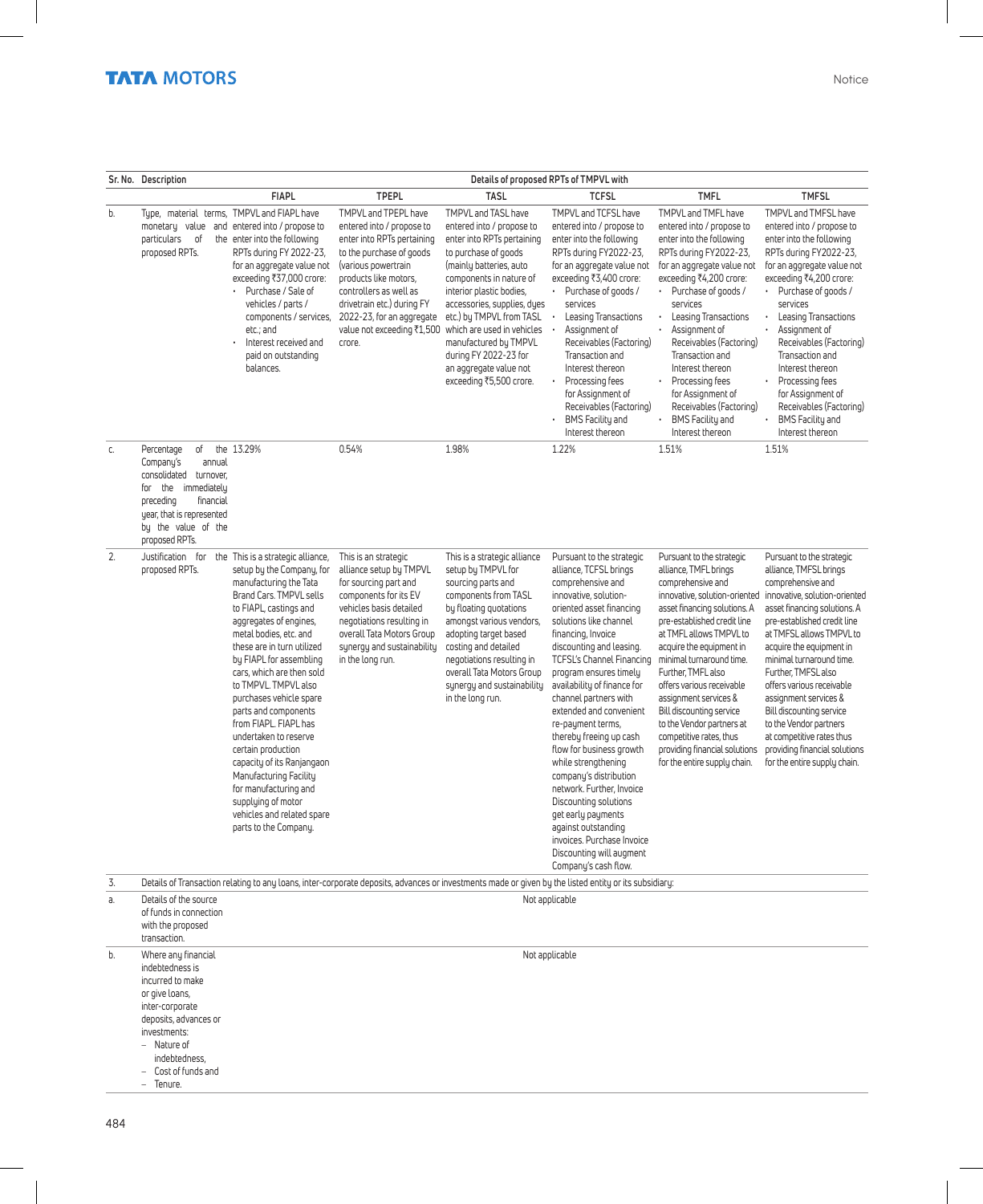

|    | Sr. No. Description                                                                                                                                                                                                                                                             |                                                                                |                                                                                                               |                                                                               | Details of proposed RPTs of TMPVL with                                                |                                                                                                                                                                                                                                                                                                                                                                                                                                                                                                                                                                                                                                                                                                                     |                                                                                                                                                                                                                        |
|----|---------------------------------------------------------------------------------------------------------------------------------------------------------------------------------------------------------------------------------------------------------------------------------|--------------------------------------------------------------------------------|---------------------------------------------------------------------------------------------------------------|-------------------------------------------------------------------------------|---------------------------------------------------------------------------------------|---------------------------------------------------------------------------------------------------------------------------------------------------------------------------------------------------------------------------------------------------------------------------------------------------------------------------------------------------------------------------------------------------------------------------------------------------------------------------------------------------------------------------------------------------------------------------------------------------------------------------------------------------------------------------------------------------------------------|------------------------------------------------------------------------------------------------------------------------------------------------------------------------------------------------------------------------|
|    |                                                                                                                                                                                                                                                                                 | <b>FIAPL</b>                                                                   | <b>TPEPL</b>                                                                                                  | <b>TASL</b>                                                                   | <b>TCFSL</b>                                                                          | <b>TMFL</b>                                                                                                                                                                                                                                                                                                                                                                                                                                                                                                                                                                                                                                                                                                         | <b>TMFSL</b>                                                                                                                                                                                                           |
| C. | Applicable terms,<br>including covenants,<br>tenure, interest rate<br>and repayment<br>schedule, whether<br>secured or unsecured:<br>if secured, the nature<br>of security.                                                                                                     |                                                                                |                                                                                                               |                                                                               | Not applicable                                                                        |                                                                                                                                                                                                                                                                                                                                                                                                                                                                                                                                                                                                                                                                                                                     |                                                                                                                                                                                                                        |
| d. | The purpose for which<br>the funds will be<br>utilized by the ultimate<br>beneficiary of such<br>funds pursuant to<br>the RPT.                                                                                                                                                  |                                                                                |                                                                                                               |                                                                               | Not applicable                                                                        |                                                                                                                                                                                                                                                                                                                                                                                                                                                                                                                                                                                                                                                                                                                     |                                                                                                                                                                                                                        |
| 4. | Arm's length pricing<br>and a statement<br>that the valuation or<br>other external report.<br>if any, relied upon<br>by the listed entity<br>in relation to the<br>proposed transaction<br>will be made available<br>through registered<br>email address of the<br>shareholder. | be basis actual cost incurred.                                                 |                                                                                                               |                                                                               |                                                                                       | The pricing mechanism followed for recurring transactions is based on the past practices adopting Arm's Length Principle substantiated with report of reputed external<br>agencies obtained by the Company and the electronic copy of the same is available for inspection. Please refer to Note 11 given in the Notice on inspection of documents.<br>In the case of other RPTs, the pricing mechanism would be as per Arm's Length criteria based on the market price or alternative pricing method of relevant materials and/or<br>services. Valuation report or other external report, as may be applicable, shall be obtained by the parties concerned. In the case of reimbursements / recoveries, same would |                                                                                                                                                                                                                        |
|    | Name of the Director                                                                                                                                                                                                                                                            |                                                                                | Mr P B Balaji, Group Chief Financial Officer and KMP of the Company is also a Director on the Board of TMPVL. |                                                                               |                                                                                       |                                                                                                                                                                                                                                                                                                                                                                                                                                                                                                                                                                                                                                                                                                                     |                                                                                                                                                                                                                        |
| 5. | or Key Managerial<br>Personnel ('KMP')<br>who is related, if any<br>and the nature of their<br>relationship.                                                                                                                                                                    | None of the Directors or<br>KMP of the Company is<br>Director or KMP of FIAPL. | None of the Directors or<br>KMP of the Company is<br>Director or KMP of TPEPL.                                | None of the Directors or<br>KMP of the Company is<br>Director or KMP of TASL. | None of the Directors or<br>KMPs of the Company<br>are Directors or KMPs of<br>TCFSL. | Mr P B Balaji, Group Chief<br>Financial Officer and KMP<br>of the Company as well<br>as Ms Vedika Bhandarkar.<br>an Independent Director<br>of the Company, are also<br>Directors on the Board<br>of TMFL.                                                                                                                                                                                                                                                                                                                                                                                                                                                                                                          | Mr P B Balaji, Tata Motors<br>Group Chief Financial Officer<br>and KMP of the Company<br>as well as Ms Vedika<br>Bhandarkar, an Independent<br>Director of the Company, are<br>also Directors on the Board<br>of TMFSL |

that may be relevant. None of the other Directors, KMPs and / or their respective relatives is, in any way, concerned or interested, financially or otherwise,

in the Resolution mentioned at Item No. 13 of the Notice.

Based on the recommendation of the Audit Committee, the Board recommends the Ordinary Resolution set forth at Item No. 13 of the Notice for approval by the Members.

The Members may note that in terms of the provisions of the SEBI Listing Regulations, no Related Party shall vote to approve the Ordinary Resolution set forth at Item No. 13 of the Notice, whether the entity is a Related Party to the particular transaction or not.

#### **Item No. 14**

Details of the proposed RPTs of Tata Passenger Electric Mobility Limited ('TPEML') with (i) Fiat India Automobiles Private Limited ('FIAPL'); (ii)TACO Prestolite Electric Private Limited ('TPEPL'); (iii) Tata Motors Passenger Vehicles Limited ('TMPVL'); and (iv) Tata AutoComp Systems Limited ('TASL'), including the information required to be disclosed in the Explanatory Statement pursuant to the SEBI Circular No. SEBI/HO/CFD/CMD1/CIR/P/2021/662 dated November 22, 2021, are as follows: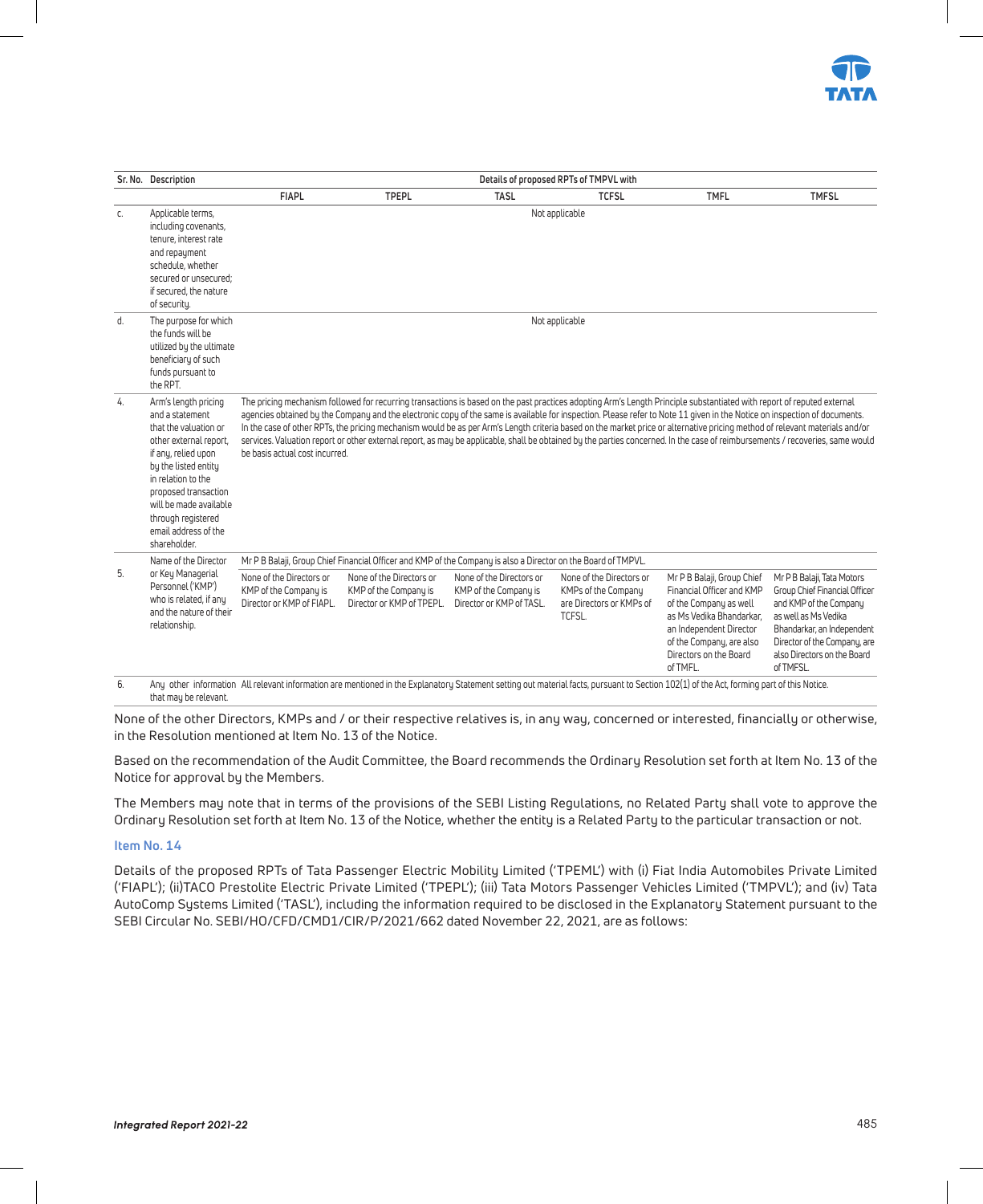|    | Sr. No. Description                                                                                                                                                              |                                                                                                                                                                                                                                                                                                                                                                                                                                                                                                                                                                                                                                                                                                                                                                                                                                                                                                  |                                                                                                                                                                                                                                                                                                                                                                                                                                                                                                                                                                                                             | Details of proposed RPTs of TPEML with                                                                                                                                                                                                                                                                                                                                                                                                                                                                                                                                                                                                                                                                                                                                                                                            |                                                                                                                                                                                                                                                                                                                                                                                                                                                                                                                                                                                                                                                                                                |
|----|----------------------------------------------------------------------------------------------------------------------------------------------------------------------------------|--------------------------------------------------------------------------------------------------------------------------------------------------------------------------------------------------------------------------------------------------------------------------------------------------------------------------------------------------------------------------------------------------------------------------------------------------------------------------------------------------------------------------------------------------------------------------------------------------------------------------------------------------------------------------------------------------------------------------------------------------------------------------------------------------------------------------------------------------------------------------------------------------|-------------------------------------------------------------------------------------------------------------------------------------------------------------------------------------------------------------------------------------------------------------------------------------------------------------------------------------------------------------------------------------------------------------------------------------------------------------------------------------------------------------------------------------------------------------------------------------------------------------|-----------------------------------------------------------------------------------------------------------------------------------------------------------------------------------------------------------------------------------------------------------------------------------------------------------------------------------------------------------------------------------------------------------------------------------------------------------------------------------------------------------------------------------------------------------------------------------------------------------------------------------------------------------------------------------------------------------------------------------------------------------------------------------------------------------------------------------|------------------------------------------------------------------------------------------------------------------------------------------------------------------------------------------------------------------------------------------------------------------------------------------------------------------------------------------------------------------------------------------------------------------------------------------------------------------------------------------------------------------------------------------------------------------------------------------------------------------------------------------------------------------------------------------------|
|    |                                                                                                                                                                                  | <b>FIAPL</b>                                                                                                                                                                                                                                                                                                                                                                                                                                                                                                                                                                                                                                                                                                                                                                                                                                                                                     | <b>TPEPL</b>                                                                                                                                                                                                                                                                                                                                                                                                                                                                                                                                                                                                | <b>TMPVL</b>                                                                                                                                                                                                                                                                                                                                                                                                                                                                                                                                                                                                                                                                                                                                                                                                                      | <b>TASL</b>                                                                                                                                                                                                                                                                                                                                                                                                                                                                                                                                                                                                                                                                                    |
| 1. |                                                                                                                                                                                  | Summary of information provided by the Management to the Audit Committee for approval of the proposed RPTs.                                                                                                                                                                                                                                                                                                                                                                                                                                                                                                                                                                                                                                                                                                                                                                                      |                                                                                                                                                                                                                                                                                                                                                                                                                                                                                                                                                                                                             |                                                                                                                                                                                                                                                                                                                                                                                                                                                                                                                                                                                                                                                                                                                                                                                                                                   |                                                                                                                                                                                                                                                                                                                                                                                                                                                                                                                                                                                                                                                                                                |
| a. | Name of the Related<br>Party and its                                                                                                                                             | TPEML is a Related Party of the Company, as on the date of this Notice.                                                                                                                                                                                                                                                                                                                                                                                                                                                                                                                                                                                                                                                                                                                                                                                                                          |                                                                                                                                                                                                                                                                                                                                                                                                                                                                                                                                                                                                             | TPEML was incorporated on December 21, 2021 a wholly-owned subsidiary of the Company to undertake its passenger electric mobility business.                                                                                                                                                                                                                                                                                                                                                                                                                                                                                                                                                                                                                                                                                       |                                                                                                                                                                                                                                                                                                                                                                                                                                                                                                                                                                                                                                                                                                |
|    | relationship with<br>the Company or its<br>subsidiary, including<br>nature of its concern<br>or interest (financial or<br>otherwise).                                            | FIAPL is a joint operations company,<br>established between Fiat Auto Group<br>Automobiles S.p.A ('FIAT Auto') and the<br>Company for the purpose of manufacturing<br>branded motor vehicles, parts, and components<br>thereof, in India and represents the Fiat brand<br>in India.<br>The JV plant operates under the name FIAPL,<br>as an independent entity and it produces both,<br>the Fiat and the Tata brand of cars for the Fiat<br>India National Sales Company ('FCAIPL') and<br>the Company, respectively.<br>TPEML and FIAPL are Related Parties of the<br>Company, as on the date of this Notice.                                                                                                                                                                                                                                                                                   | TPEPL is a JV of Tata AutoComp Systems TMPVL is a subsidiary of the Company.<br>Limited ('TASL'), which is a subsidiary of<br>Tata Sons Private Limited, the Promoter of sanctioned by the Hon'ble NCLT,<br>the Company. TASL is also an Associate of Mumbai, the Company has transferred<br>the Company.<br>TPEPL is a JV between TASL and Beijing-<br>based Prestolite Electric to enter the<br>Electric Vehicle ('EV') components market<br>and to develop powertrain solutions for<br>the Indian EV market.<br>TPEML and TPEPL are Related Parties<br>of the Company, as on the date of this<br>Notice. | Pursuant to the Scheme of Arrangement<br>its Passenger Vehicles Undertaking<br>to TMPVL w.e.f. January 1, 2022, to<br>provide a differentiated focus for the<br>Passenger Vehicle Business, realizing its<br>potential and unlocking business value<br>by enhanced management focus and<br>operational flexibility.<br>TPEML and TMPVL are Related Parties<br>of the Company, as on the date of this<br>Notice.                                                                                                                                                                                                                                                                                                                                                                                                                   | TASL is a subsidiary of Tata Sons Private<br>Limited, the Promoter of the Company.<br>Furthermore, TASL is also an Associate<br>of the Company. TASL is engaged in the<br>business of manufacturing automotive<br>components, including automotive interior<br>as well as exterior plastics, and provides<br>products and services in the automotive<br>industry to Indian as well as global<br>customers.<br><b>TPEML and TASL are Related Parties</b><br>of the Company, as on the date of this<br>Notice.                                                                                                                                                                                   |
| b. | Type, material terms,<br>monetary value and<br>particulars of the<br>proposed RPTs.                                                                                              | TPEML and FIAPL have entered into /<br>propose to enter into the following RPTs<br>not exceeding ₹3,500 crore:<br>Purchase / Sale of vehicles / parts /<br>components / services, etc.; and<br>Interest received and paid on<br>$\bullet$<br>outstanding balances.                                                                                                                                                                                                                                                                                                                                                                                                                                                                                                                                                                                                                               | TPEML and TPEPL have entered into /<br>propose to enter into RPTs pertaining to<br>products like motors, controllers as well<br>as drivetrain etc.) during FY 2022-23,<br>for an aggregate value not exceeding<br>₹1,000 crore.                                                                                                                                                                                                                                                                                                                                                                             | TPEML and TMPVL have entered into / propose TPEML and TASL have entered into /<br>to enter into the following RPTs during FY<br>during FY 2022-23, for an aggregate value the purchase of goods (various powertrain 2022-23, for an aggregate value not exceeding purchase of goods (mainly batteries, auto<br>₹5,600 crore (with funding transactions not<br>exceeding Rs 500 crore and operational<br>transactions not exceeding ₹5,100 crore):<br>Purchase of goods / services (including<br>$\ddot{\phantom{0}}$<br>material procurement).<br>Availing and rendering of non-<br>$\bullet$<br>engineering Services.<br>Cross charge for ERC Projects / Capacity<br>and Employment Services used by the<br>Company.<br>Royalty.<br>Inter-corporate deposits taken/given.<br>Purchase / Sales of Investments in<br>subsidiaries. | propose to enter into RPTs pertaining to<br>components in nature of interior plastic<br>bodies, accessories, supplies, dues etc.)<br>by TPEML from TASL which are used in<br>vehicles manufactured by TPEML during<br>FY 2022-23 for an aggregate value not<br>exceeding ₹2,500 crore.                                                                                                                                                                                                                                                                                                                                                                                                         |
| C. | Percentage of the<br>Company's annual<br>consolidated turnover, for<br>the immediately preceding<br>financial year, that is<br>represented by the value<br>of the proposed RPTs. | 1.26%                                                                                                                                                                                                                                                                                                                                                                                                                                                                                                                                                                                                                                                                                                                                                                                                                                                                                            | 0.36%                                                                                                                                                                                                                                                                                                                                                                                                                                                                                                                                                                                                       | 2.01%                                                                                                                                                                                                                                                                                                                                                                                                                                                                                                                                                                                                                                                                                                                                                                                                                             | 0.90%                                                                                                                                                                                                                                                                                                                                                                                                                                                                                                                                                                                                                                                                                          |
| 2. | Justification for the<br>proposed RPTs.                                                                                                                                          | TMPVL has a manufacturing arrangement with<br>FIAPL for manufacture of engines and vehicles.<br>The manufacturing capacity available will be<br>shared between TMPVL and FCA based on volume<br>commitment given by each party.<br>Going forward, the Company's capacity entitlement<br>shall be apportioned between TMPVL and TPEML.<br>The existing principles of cost allocation, take or pay<br>arrangement and true up mechanism (including for<br>expenses and mechanism for adjustments) will apply<br>on the same basis for CMA between TMPVL and<br>TPEML. Considering there would be flexibility to use<br>each other's capacities even as the year progresses,<br>this would bring in better operational efficiency for<br>TPEML as well as TMPVL<br>The aforementioned transactions would not only help both the Companies to manage its business operations smoothly but would also | This is a strategic alliance setup by<br>TPEML for sourcing part and components in TMPVL & TPEM. In addition to this, TPEM<br>for its EV vehicles basis detailed<br>negotiations.                                                                                                                                                                                                                                                                                                                                                                                                                           | The Company has existing equity investment<br>may place ICDs with TMPVL to earn interest<br>income on surplus funds and support working<br>capital requirements. Further, the operational<br>transactions which mainly consists of sale<br>of goods / services, ERC services, Corporate<br>cross charge, Licensing of Copy right, Patents,<br>Designs etc. will support the business of both<br>the companies in cost synergy by leveraging<br>on the expertise / technical manpower /<br>manufacturing facilities of each other.<br>ensure a consistent flow of desired quality and quantity of various facilities for uninterrupted operations and an increase in productivity.                                                                                                                                                 | This is a strategic alliance setup by TPEML for<br>sourcing parts and components from TASL by<br>floating quotations amongst various vendors,<br>adopting target based costing and detailed<br>negotiations.<br>As part of the Tata Motors Group Strategy for<br>synergy and sustainability, these related parties<br>enter into transactions amongst themselves<br>to not only smoothen business operations of<br>the companies inter-se, but also, to ensure<br>consistent flow of desired quality and quantity<br>of facilities and services without interruptions,<br>thereby enhancing the scope of business<br>synergy and revenue generation for the Tata<br>Motors Group of companies. |
|    |                                                                                                                                                                                  | This in turn will contribute towards Tata Motors' group synergy.                                                                                                                                                                                                                                                                                                                                                                                                                                                                                                                                                                                                                                                                                                                                                                                                                                 |                                                                                                                                                                                                                                                                                                                                                                                                                                                                                                                                                                                                             |                                                                                                                                                                                                                                                                                                                                                                                                                                                                                                                                                                                                                                                                                                                                                                                                                                   |                                                                                                                                                                                                                                                                                                                                                                                                                                                                                                                                                                                                                                                                                                |
| 3. |                                                                                                                                                                                  | Details of Transaction relating to any loans, inter-corporate deposits, advances or investments made or given by the listed entity or its subsidiary:                                                                                                                                                                                                                                                                                                                                                                                                                                                                                                                                                                                                                                                                                                                                            |                                                                                                                                                                                                                                                                                                                                                                                                                                                                                                                                                                                                             |                                                                                                                                                                                                                                                                                                                                                                                                                                                                                                                                                                                                                                                                                                                                                                                                                                   |                                                                                                                                                                                                                                                                                                                                                                                                                                                                                                                                                                                                                                                                                                |
| а. | Details of the source<br>of funds in connection<br>with the proposed<br>transaction.                                                                                             |                                                                                                                                                                                                                                                                                                                                                                                                                                                                                                                                                                                                                                                                                                                                                                                                                                                                                                  | Not applicable.                                                                                                                                                                                                                                                                                                                                                                                                                                                                                                                                                                                             | Own share capital / Internal accruals and Not applicable.<br>liquidity of the TPEML and TMPVL.                                                                                                                                                                                                                                                                                                                                                                                                                                                                                                                                                                                                                                                                                                                                    |                                                                                                                                                                                                                                                                                                                                                                                                                                                                                                                                                                                                                                                                                                |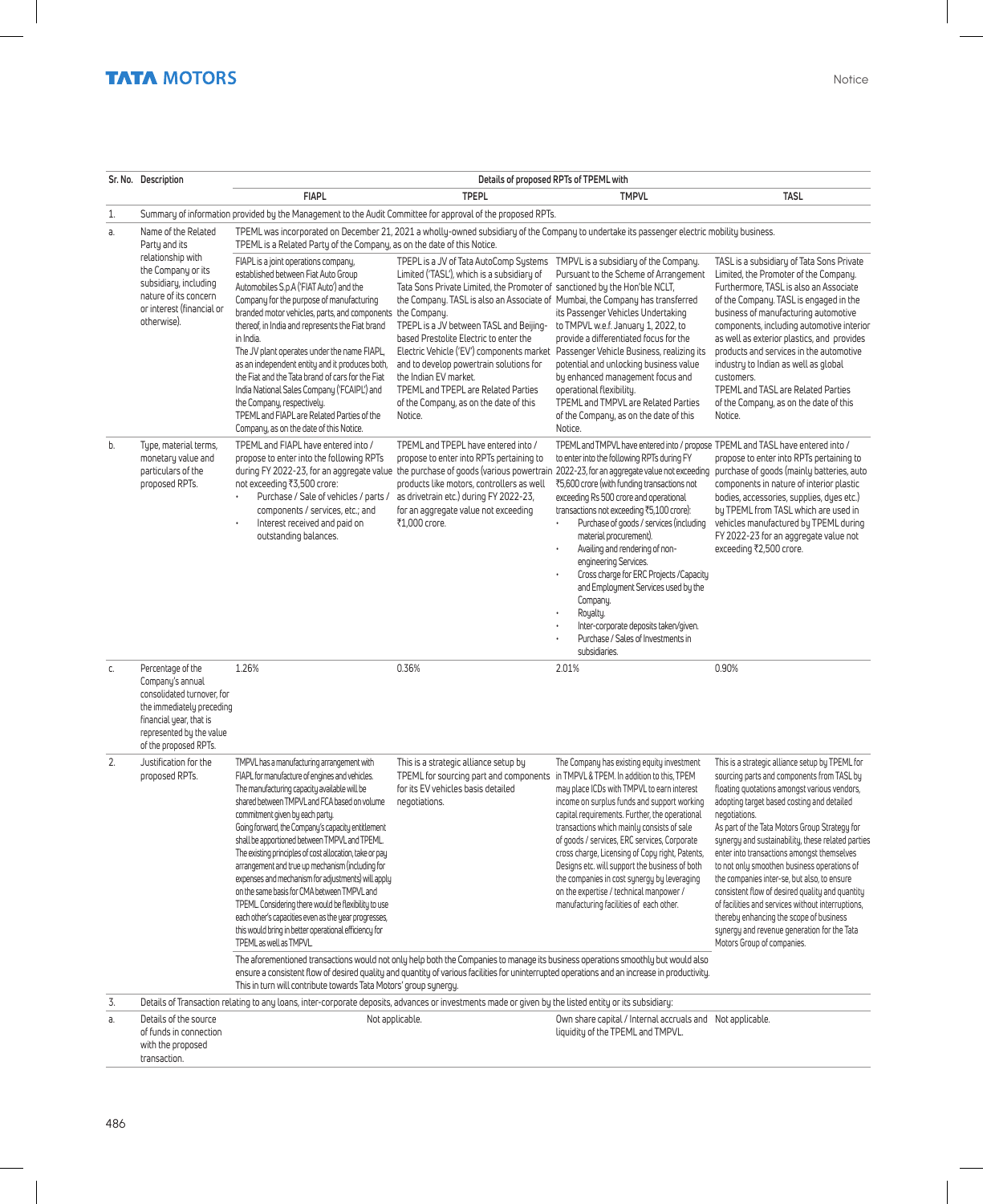

|    | Sr. No. Description                                                                                                                                                                                                                                                          |                                                                                                                                                                                                                                                                                                                                             |                           | Details of proposed RPTs of TPEML with                                                                                                                                                                                                                                                                                                                                                                                                                                                                                                                                                                                                                                                                              |                                                                      |
|----|------------------------------------------------------------------------------------------------------------------------------------------------------------------------------------------------------------------------------------------------------------------------------|---------------------------------------------------------------------------------------------------------------------------------------------------------------------------------------------------------------------------------------------------------------------------------------------------------------------------------------------|---------------------------|---------------------------------------------------------------------------------------------------------------------------------------------------------------------------------------------------------------------------------------------------------------------------------------------------------------------------------------------------------------------------------------------------------------------------------------------------------------------------------------------------------------------------------------------------------------------------------------------------------------------------------------------------------------------------------------------------------------------|----------------------------------------------------------------------|
|    |                                                                                                                                                                                                                                                                              | <b>FIAPL</b>                                                                                                                                                                                                                                                                                                                                | <b>TPEPL</b>              | <b>TMPVL</b>                                                                                                                                                                                                                                                                                                                                                                                                                                                                                                                                                                                                                                                                                                        | <b>TASL</b>                                                          |
| b. | Where any financial<br>indebtedness is<br>incurred to make or give<br>loans, inter-corporate<br>deposits, advances or<br>investments:<br>Nature of<br>indebtedness.<br>Cost of funds and<br>Tenure.                                                                          |                                                                                                                                                                                                                                                                                                                                             |                           | Not applicable.                                                                                                                                                                                                                                                                                                                                                                                                                                                                                                                                                                                                                                                                                                     |                                                                      |
| C. | Applicable terms,<br>including covenants,<br>tenure, interest rate and<br>repayment schedule,<br>whether secured or<br>unsecured: if secured.<br>the nature of security.                                                                                                     |                                                                                                                                                                                                                                                                                                                                             | Not applicable.           | Inter-corporate deposits to be made<br>aggregating to, not exceeding ₹500 crore:<br>Lock in Period of 2 days and<br>thereafter on 'demand to pay basis'.<br>Tenure: upto 12 months.<br>Interest rate: 5% - 7.5%; linked<br>to the Company's short-term<br>borrowing rate:<br>Repayment Schedule: Not<br>Applicable.<br>The above inter-corporate deposits<br>are under unsecured category.<br>ICDs would be made in various<br>trenches and outstanding balances<br>of ICDs given at any point of time<br>would be upto ₹500 crore.                                                                                                                                                                                 | Not applicable.                                                      |
| d. | The purpose for which<br>the funds will be<br>utilized by the ultimate<br>beneficiary of such funds<br>pursuant to the RPT.                                                                                                                                                  |                                                                                                                                                                                                                                                                                                                                             | Not applicable.           | To meet working capital requirements<br>of TMPVL.                                                                                                                                                                                                                                                                                                                                                                                                                                                                                                                                                                                                                                                                   | Not applicable                                                       |
| 4. | Arm's length pricing<br>and a statement that<br>the valuation or other<br>external report, if any,<br>relied upon by the listed<br>entity in relation to the<br>proposed transaction<br>will be made available<br>through registered<br>email address of the<br>shareholder. | be basis actual cost incurred.                                                                                                                                                                                                                                                                                                              |                           | The pricing mechanism followed for recurring transactions is based on the past practices adopting Arm's Length Principle substantiated with report of reputed external<br>agencies obtained by the Company and the electronic copy of the same is available for inspection. Please refer to Note 11 given in the Notice on inspection of documents.<br>In the case of other RPTs, the pricing mechanism would be as per Arm's Length criteria based on the market price or alternative pricing method of relevant materials and/or<br>services. Valuation report or other external report, as may be applicable, shall be obtained by the parties concerned. In the case of reimbursements / recoveries, same would |                                                                      |
|    | Name of the Director                                                                                                                                                                                                                                                         |                                                                                                                                                                                                                                                                                                                                             |                           | Mr P B Balaji, Group Chief Financial Officer and KMP of the Company as well as Ms Vedika Bhandarkar, Independent Director are also Directors on the Board of TPEML.                                                                                                                                                                                                                                                                                                                                                                                                                                                                                                                                                 |                                                                      |
| 5. | or Key Managerial<br>Personnel ('KMP')<br>who is related, if any<br>and the nature of their<br>relationship.                                                                                                                                                                 | Mr Shailesh Chandra, Managing Director<br>as well as Mr Aasif Malbari. Chief<br>Financial Officer and KMP of TPEML are<br>also Directors on the Board of FIAPL.<br>Their interest or concern or that of their<br>respective relatives, is limited only to the<br>extent of their holding directorship / KMP<br>position in TPEML and FIAPL. | Director or KMP of TPEPL. | None of the Directors or KMP of TPEML is Mr Shailesh Chandra, Managing Director<br>of TPEML is also Managing Director<br>on the Board of TMPVL. His interest<br>or concern or that of his relatives, is<br>limited only to the extent of his holding<br>directorship / KMP position in TPEML<br>and TMPVL.                                                                                                                                                                                                                                                                                                                                                                                                          | None of the Directors or KMP of TPEML is<br>Director or KMP of TASL. |
| 6. | Any other information<br>that may be relevant.                                                                                                                                                                                                                               |                                                                                                                                                                                                                                                                                                                                             |                           | All relevant information are mentioned in the Explanatory Statement setting out material facts, pursuant to Section 102(1) of the Act, forming part of this Notice.                                                                                                                                                                                                                                                                                                                                                                                                                                                                                                                                                 |                                                                      |

None of the other Directors, KMPs and / or their respective relatives is, in any way, concerned or interested, financially or otherwise, in the Resolution mentioned at Item No. 14 of the Notice.

Based on the recommendation of the Audit Committee, the Board recommends the Ordinary Resolution set forth at Item No. 14 of the Notice for approval by the Members.

The Members may note that in terms of the provisions of the SEBI Listing Regulations, no Related Party shall vote to approve the Ordinary Resolution set forth at Item No. 14 of the Notice, whether the entity is a Related Party to the particular transaction or not.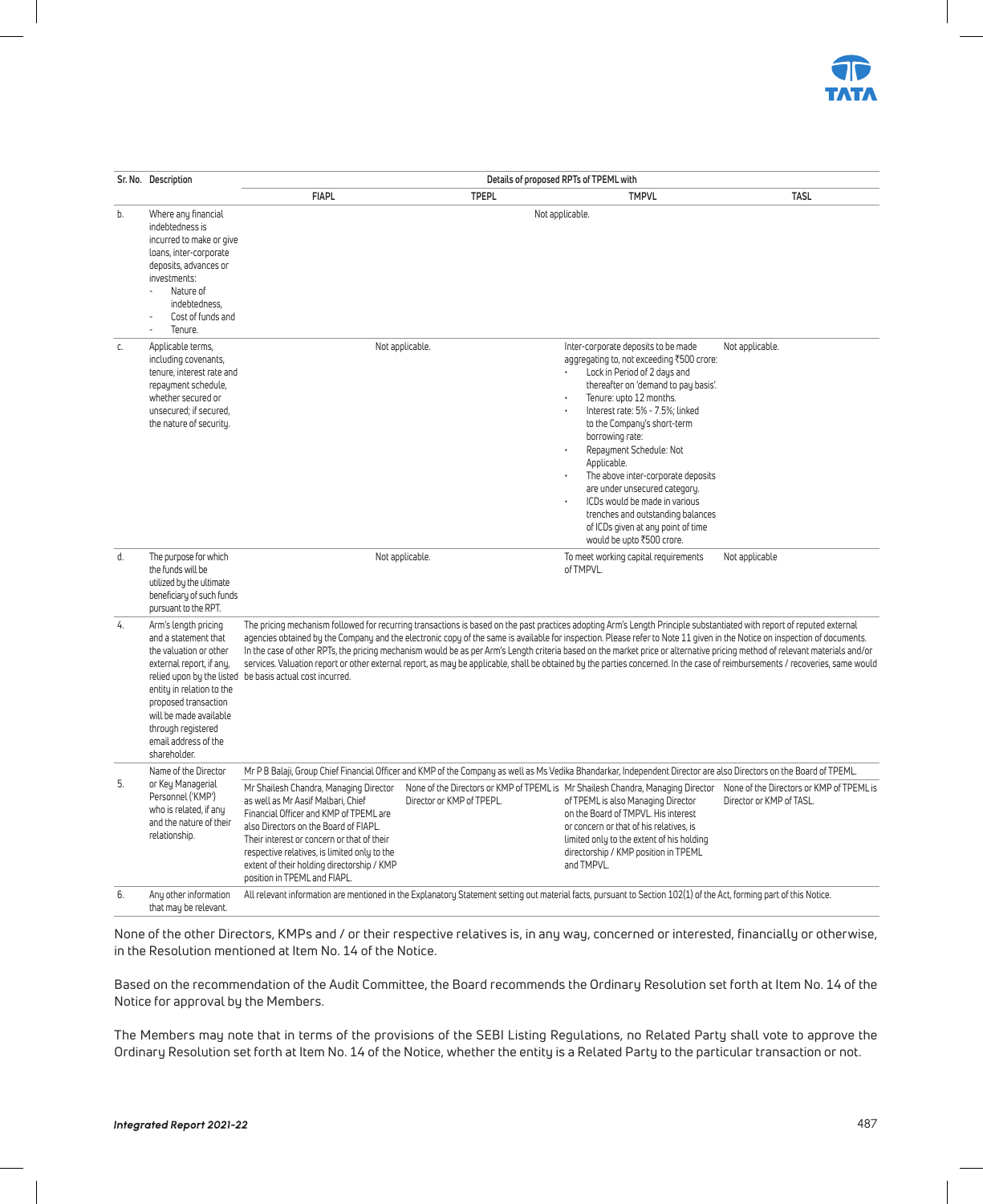#### **Item No. 15**

Details of the proposed RPTs of Tata Motors Finance Limited ('TMFL'), Tata Motors Finance Solutions Limited ('TMFSL') and TMF Holding Limited ('TMFHL') [TMFL, TMFSL and TMFHL collectively referred to as the Tata Motors Finance Group of Companies ('TMFG')] with Tata Asset Management Private Limited ('TAMPL'); and Tata Cummins Private Limited ('TCPL'), including the information required to be disclosed in the Explanatory Statement pursuant to the SEBI Circular No. SEBI/HO/CFD/CMD1/CIR/P/2021/662 dated November 22, 2021, are as follows:

|    | Sr. No. Description                                                                                                                                                     |                                                                                                                                                                                                                                                                                                                                                                                                                                                                                                                                                                                                                                                                                                                                                                                                                                                                                                                                                                                                                                                                                                                                                                                                                                                                                                                                                                                                                                                                           |                                                                                                                                                                                                                                                                                                                                                                                                                                                                                                                                                                                                                                                                                                                                                                                                                                                                                                                             | Details of proposed RPTs between                                                                                                                                                                                                                                                                                                                                                                                                                                                                                                                                                                                                                                                                                                                                                                                                                                                                                                                                                                                                                                                         |                                                                                                                                                                                                                                                                                                                                                                                                                                                                                                                                                                                                                                                                                                                                                                                                                                                                                                                                                                                                                                                                                                                                                                                                                                                                                                                                                                                                                                                                                                                                                                                                                                                                                                                                                                                                                                                                                                                                        |
|----|-------------------------------------------------------------------------------------------------------------------------------------------------------------------------|---------------------------------------------------------------------------------------------------------------------------------------------------------------------------------------------------------------------------------------------------------------------------------------------------------------------------------------------------------------------------------------------------------------------------------------------------------------------------------------------------------------------------------------------------------------------------------------------------------------------------------------------------------------------------------------------------------------------------------------------------------------------------------------------------------------------------------------------------------------------------------------------------------------------------------------------------------------------------------------------------------------------------------------------------------------------------------------------------------------------------------------------------------------------------------------------------------------------------------------------------------------------------------------------------------------------------------------------------------------------------------------------------------------------------------------------------------------------------|-----------------------------------------------------------------------------------------------------------------------------------------------------------------------------------------------------------------------------------------------------------------------------------------------------------------------------------------------------------------------------------------------------------------------------------------------------------------------------------------------------------------------------------------------------------------------------------------------------------------------------------------------------------------------------------------------------------------------------------------------------------------------------------------------------------------------------------------------------------------------------------------------------------------------------|------------------------------------------------------------------------------------------------------------------------------------------------------------------------------------------------------------------------------------------------------------------------------------------------------------------------------------------------------------------------------------------------------------------------------------------------------------------------------------------------------------------------------------------------------------------------------------------------------------------------------------------------------------------------------------------------------------------------------------------------------------------------------------------------------------------------------------------------------------------------------------------------------------------------------------------------------------------------------------------------------------------------------------------------------------------------------------------|----------------------------------------------------------------------------------------------------------------------------------------------------------------------------------------------------------------------------------------------------------------------------------------------------------------------------------------------------------------------------------------------------------------------------------------------------------------------------------------------------------------------------------------------------------------------------------------------------------------------------------------------------------------------------------------------------------------------------------------------------------------------------------------------------------------------------------------------------------------------------------------------------------------------------------------------------------------------------------------------------------------------------------------------------------------------------------------------------------------------------------------------------------------------------------------------------------------------------------------------------------------------------------------------------------------------------------------------------------------------------------------------------------------------------------------------------------------------------------------------------------------------------------------------------------------------------------------------------------------------------------------------------------------------------------------------------------------------------------------------------------------------------------------------------------------------------------------------------------------------------------------------------------------------------------------|
|    |                                                                                                                                                                         | TMFL and TAMPL                                                                                                                                                                                                                                                                                                                                                                                                                                                                                                                                                                                                                                                                                                                                                                                                                                                                                                                                                                                                                                                                                                                                                                                                                                                                                                                                                                                                                                                            | TMFSL and TAMPL                                                                                                                                                                                                                                                                                                                                                                                                                                                                                                                                                                                                                                                                                                                                                                                                                                                                                                             | TMFHL and TAMPL                                                                                                                                                                                                                                                                                                                                                                                                                                                                                                                                                                                                                                                                                                                                                                                                                                                                                                                                                                                                                                                                          | TMFHL and TCPL                                                                                                                                                                                                                                                                                                                                                                                                                                                                                                                                                                                                                                                                                                                                                                                                                                                                                                                                                                                                                                                                                                                                                                                                                                                                                                                                                                                                                                                                                                                                                                                                                                                                                                                                                                                                                                                                                                                         |
| 1. |                                                                                                                                                                         |                                                                                                                                                                                                                                                                                                                                                                                                                                                                                                                                                                                                                                                                                                                                                                                                                                                                                                                                                                                                                                                                                                                                                                                                                                                                                                                                                                                                                                                                           | Summary of information provided by the Management to the Audit Committee for approval of the proposed RPTs.                                                                                                                                                                                                                                                                                                                                                                                                                                                                                                                                                                                                                                                                                                                                                                                                                 |                                                                                                                                                                                                                                                                                                                                                                                                                                                                                                                                                                                                                                                                                                                                                                                                                                                                                                                                                                                                                                                                                          |                                                                                                                                                                                                                                                                                                                                                                                                                                                                                                                                                                                                                                                                                                                                                                                                                                                                                                                                                                                                                                                                                                                                                                                                                                                                                                                                                                                                                                                                                                                                                                                                                                                                                                                                                                                                                                                                                                                                        |
| a. | Name of the Related<br>Party and its relationship<br>with the Company or its<br>subsidiary, including nature<br>of its concern or interest<br>(financial or otherwise). | TMFL is a wholly-owned subsidiary<br>of the Company and TAMPL is a<br>subsidiary of Tata Sons Private<br>Limited, the Promoter of the<br>Company.<br>TMFL is a public limited company<br>incorporated and domiciled in<br>India and has its registered office<br>in Mumbai, India. The company<br>is registered as a systematically<br>important NBFC under section 45<br>IA of the Reserve Bank of India, Act<br>1934 with effect from March 04,<br>1998. Tata Motors Finance Limited<br>is a subsidiary of TMF Holdings<br>Limited and is primarily engaged in<br>lending activities providing vehicle<br>financing through its wide network<br>all over India. The Company provides<br>loans for medium, heavy, small, and<br>light commercial vehicles, as well<br>as financial advisory and corporate<br>lending services. It has undertaken<br>transactions with various related<br>parties as identified by TMFL.<br>TAMPL manages investments of<br>Tata Mutual Fund, a mutual fund<br>registered with SEBI. The company<br>offers a range of investment solutions<br>for financial planning and wealth<br>creation and manages funds across<br>the entire risk-return spectrum.<br>The company also offers portfolio<br>management services to high net<br>worth individuals and advisory<br>services to offshore investors/funds<br>investing in India.<br>Accordingly, TMFL and TAMPL are<br>Related Parties of the Company, as on<br>the date of this Notice. | TMFSL is an indirect wholly-owned<br>subsidiary of the Company and<br>TAMPL, a subsidiary of Tata Sons<br>Private Limited, the Promoter of the<br>Company.<br>TMFSL is a public limited company<br>incorporated and domiciled in India<br>and has its registered office in<br>Mumbai, India. TMFSL is registered<br>as a Systemically Important Non-<br>Banking Financial (Non Deposit<br>Accepting or Holding) Company under<br>section 45-1A of the Reserve Bank<br>of India, Act 1934 with effect from<br>December 8, 2003 and is engaged<br>primarily in lending activities,<br>providing finance: (a) for purchasing<br>pre-owned vehicles; and (b) to<br>corporate dealers and vendors of the<br>ultimate parent company (referred to<br>as 'Tata Motors Limited'), through its<br>pan India branch network.<br>Accordingly, TMFSL and TAMPL are<br>related parties of the Company, as on<br>the date of this Notice. | TMFHL is a direct wholly-owned<br>subsidiary of the Company and TAMPL<br>is a subsidiary of Tata Sons Private<br>Limited, the Promoter of the Company.<br>TMFHL is registered as a Non-Banking<br>Financial (Non Deposit Accepting or<br>Holding) Company with the Reserve<br>Bank of India (RBI) with effect<br>from August 9, 2006 Pursuant to<br>application requesting for conversion<br>of the Group to a Core Investment<br>Company, submitted to RBI on June<br>23, 2017, RBI issued a fresh Certificate<br>of Registration of NBFC, Non Deposit<br>taking Systemically Important Core<br>Investment Company (CIC) dated<br>October 12, 2017 to TMFHL. TMFHL<br>is a subsidiary of Tata Motors Limited<br>with effect from June 17, 2017, the<br>name of the Company has changed<br>to TMF Holdings Limited from Tata<br>Motors Finance Limited. The Company<br>is primarily a holding company,<br>holding investments in its subsidiaries<br>and other Group companies.<br>Accordingly, TMFHL and TAMPL are<br>related parties of the Company, as on<br>the date of this Notice. | TMFHL is a wholly owned subsidiary of the<br>Company and TCPL is a joint operations<br>company of the Company.<br>TMFHL is registered as a Non-Banking<br>Financial (Non Deposit Accepting or Holding)<br>Company with the Reserve Bank of India (RBI)<br>with effect from August 9, 2006. Pursuant<br>to application requesting for conversion of<br>the Group to a Core Investment Company,<br>submitted to RBI on June 23, 2017, RBI issued<br>a fresh Certificate of Registration of NBFC Non<br>Deposit taking Systemically Important Core<br>Investment Company (CIC) dated October<br>12, 2017 to TMFHL. TMFHL is a subsidiary<br>of Tata Motors Limited with effect from June<br>17, 2017, the name of the Company has<br>changed to TMF Holdings Limited from Tata<br>Motors Finance Limited. TMFHL is primarily a<br>holding company, holding investments in its<br>subsidiaries and other Group companies.<br>TCPL is a 50:50 joint venture between Tata<br>Motors Limited and Cummins Inc, USA,<br>Further director of Tata Motors Limited is also<br>a director of TCPL. The company is engaged<br>in the manufacture and sale of engine and its<br>components, including trading of bought out<br>finished components. TCPL manufactures high<br>performance, reliable and durable mid-range<br>(B&L) engines in the range of 75 to 400 HP.<br>The Company purchases automotive engines<br>manufactured by TCPL for which it needs to<br>make payment to TCPL within a credit period<br>of 89 days. TMFHL proposed to provide a<br>short-term invoice financing facility (IFF) to<br>TCPL wherein TMFHL will make a payment<br>to TCPL against its invoices on behalf of TML.<br>Such a payment will be made to TCPL by<br>TMFHL on invoice date. The Company will<br>make payment to TMFHL as per credit terms.<br>Accordingly, TMFHL and TCPL are Related<br>Parties of the Company, as on the date of<br>this Notice. |
| b. | material<br>Type,<br>value<br>monetary<br>RPT <sub>s</sub>                                                                                                              | terms, TMFL and TAMPL have entered<br>and into / propose to enter into the<br>particulars of the proposed following RPTs during FY2022-23,<br>for an aggregate value not exceeding<br>₹10,360 crore:<br>• Investment made by TMFSL<br>in TAMPL aggregating to, not<br>exceeding ₹6,000 crore;<br>• Investment received by TMFSL<br>from TAMPL aggregating to, not<br>exceeding ₹4,000 crore; and<br>Interest receivable /payable on<br>above investment aggregating to<br>₹360 crore.                                                                                                                                                                                                                                                                                                                                                                                                                                                                                                                                                                                                                                                                                                                                                                                                                                                                                                                                                                                     | TMFSL and TAMPL have entered into/<br>proposed to enter into the following<br>RPTs during FY2022-23, for an<br>crore:<br>• Investment made by TMFSL in<br>TAMPL aggregating to ₹6,000<br>crore.<br>• Investment received by TMFSL<br>from TAMPL aggregating to ₹1,000<br>crore.<br>· Interest receivable /payable on<br>above investment aggregating to<br>₹113 crore                                                                                                                                                                                                                                                                                                                                                                                                                                                                                                                                                       | TMFHL and TAMPL have entered into/<br>proposed to enter into the following<br>RPTs during FY2022-23, for an<br>aggregate value not exceeding ₹7,113 aggregate value not exceeding ₹7,113<br>crore:<br>• Investment made by TMFHL in<br>TAMPL aggregating to ₹6,000 crore<br>• Investment received by TMFHL<br>from TAMPL aggregating to ₹1,000<br>crore<br>• Interest receivable / payable on<br>above investment aggregating to<br>₹113 crore.                                                                                                                                                                                                                                                                                                                                                                                                                                                                                                                                                                                                                                          | Loan given by TMFHL (Financing of invoices<br>raised on the Company) to TCPL aggregating<br>to ₹4,200 crore.                                                                                                                                                                                                                                                                                                                                                                                                                                                                                                                                                                                                                                                                                                                                                                                                                                                                                                                                                                                                                                                                                                                                                                                                                                                                                                                                                                                                                                                                                                                                                                                                                                                                                                                                                                                                                           |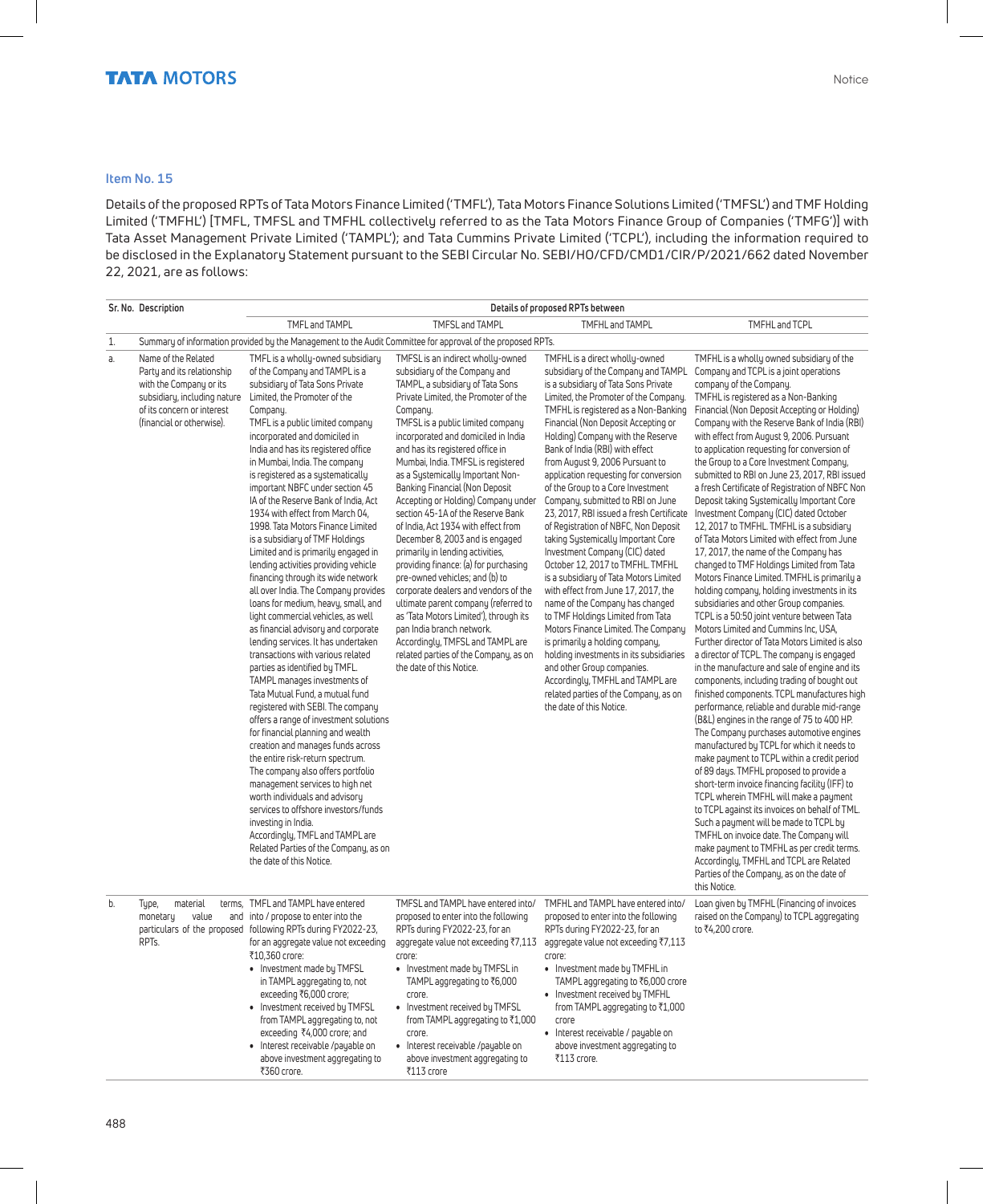

|    | Sr. No. Description                                                                                                                                                                                                                                                    |                                                                                                                                                                                                                                                                                         |                                                                                                                                                                                                                                                                                                                                                                                                                                                                                                                                  | Details of proposed RPTs between                                                                                                                                                                                                                                                                                                                                                                                                                                       |                                                                                                                                                                                                                                                                                                                                                                                                                                                                                                                                                                                                                                                                                                                                          |
|----|------------------------------------------------------------------------------------------------------------------------------------------------------------------------------------------------------------------------------------------------------------------------|-----------------------------------------------------------------------------------------------------------------------------------------------------------------------------------------------------------------------------------------------------------------------------------------|----------------------------------------------------------------------------------------------------------------------------------------------------------------------------------------------------------------------------------------------------------------------------------------------------------------------------------------------------------------------------------------------------------------------------------------------------------------------------------------------------------------------------------|------------------------------------------------------------------------------------------------------------------------------------------------------------------------------------------------------------------------------------------------------------------------------------------------------------------------------------------------------------------------------------------------------------------------------------------------------------------------|------------------------------------------------------------------------------------------------------------------------------------------------------------------------------------------------------------------------------------------------------------------------------------------------------------------------------------------------------------------------------------------------------------------------------------------------------------------------------------------------------------------------------------------------------------------------------------------------------------------------------------------------------------------------------------------------------------------------------------------|
|    |                                                                                                                                                                                                                                                                        | TMFL and TAMPL                                                                                                                                                                                                                                                                          | TMFSL and TAMPL                                                                                                                                                                                                                                                                                                                                                                                                                                                                                                                  | TMFHL and TAMPL                                                                                                                                                                                                                                                                                                                                                                                                                                                        | TMFHL and TCPL                                                                                                                                                                                                                                                                                                                                                                                                                                                                                                                                                                                                                                                                                                                           |
| C. | Percentage of the Company's<br>annual<br>consolidated<br>turnover, for the immediately<br>preceding financial year, that<br>is represented by the value of<br>the proposed RPTs.                                                                                       | 3.72%                                                                                                                                                                                                                                                                                   | 2.55%                                                                                                                                                                                                                                                                                                                                                                                                                                                                                                                            | 2.55%                                                                                                                                                                                                                                                                                                                                                                                                                                                                  | 1.51%                                                                                                                                                                                                                                                                                                                                                                                                                                                                                                                                                                                                                                                                                                                                    |
| 2. | Justification<br>for<br>proposed RPTs.                                                                                                                                                                                                                                 |                                                                                                                                                                                                                                                                                         | payment will be made to TCPL by TMFHL on invoice date. The Company will make payment to TMFHL as per credit terms.                                                                                                                                                                                                                                                                                                                                                                                                               |                                                                                                                                                                                                                                                                                                                                                                                                                                                                        | the The aforementioned investment arrangements between TMFL and TAMPL will help both the companies to ramp-up the expansion plans which in turn will benefit Tata Motors<br>in its growth strategy. The Company purchases automotive engines manufactured by TCPL for which it needs to make payment to TCPL within a credit period of 89 days.<br>TMFHL proposed to provide a short term invoice financing facility to TCPL wherein TMFHL will make a payment to TCPL against its invoices on behalf of the Company. Such a                                                                                                                                                                                                             |
| 3. |                                                                                                                                                                                                                                                                        |                                                                                                                                                                                                                                                                                         | Details of Transaction relating to any loans, inter-corporate deposits, advances or investments made or given by the listed entity or its subsidiary:                                                                                                                                                                                                                                                                                                                                                                            |                                                                                                                                                                                                                                                                                                                                                                                                                                                                        |                                                                                                                                                                                                                                                                                                                                                                                                                                                                                                                                                                                                                                                                                                                                          |
| а. | proposed transaction.                                                                                                                                                                                                                                                  | Details of the source of Investment made by TMFL in TAMPL<br>funds in connection with the aggregating to, not exceeding ₹6,000<br>crore:                                                                                                                                                | Investment made by TMFSL in TAMPL<br>aggregating to, not exceeding ₹6,000<br>crore:                                                                                                                                                                                                                                                                                                                                                                                                                                              | Investment made by TMFHL in TAMPL<br>aggregating to ₹6,000 crore:<br>• Source of funds: Borrowed funds                                                                                                                                                                                                                                                                                                                                                                 | Loan given by TMFHL to TCPL aggregating to<br>₹4.200 crore:<br>• Source of funds: Borrowed funds                                                                                                                                                                                                                                                                                                                                                                                                                                                                                                                                                                                                                                         |
| b. | Where any financial<br>indebtedness is incurred<br>to make or give loans,<br>inter-corporate deposits,<br>advances or investments:<br>- Nature of indebtedness,<br>- Cost of funds and<br>- Tenure.                                                                    | • Source of funds: Borrowed funds<br>• Tenor of Investments: upto 1<br>month<br>• Cost of funds: 8.00 %<br>• Tenor of indebtedness: Upto 4<br>years<br>• Nature of indebtedness: NCDs and<br>CPs<br>$\bullet$ Interest Rate: 3.5 % to 6.00 %                                            | • Source of funds: Borrowed funds<br>• Tenor of Investments: upto 1 month<br>• Nature of indebtness: NCD / CPs<br>• Cost of funds: 8%<br>Tenure of indebtedness: Upto 4<br>٠<br>years<br>• Interest Rate: $3.5\%$ to $6\%$<br>• Covenants: Nil<br>• Nature of Funding: Unsecured                                                                                                                                                                                                                                                 | • Tenor of Investments: upto 1 month<br>• Nature of indebtness: NCD / CPs<br>• Cost of funds: 7.89%<br>• Tenure of the indebtedness: Upto 4<br>years<br>$\bullet$ Interest Rate: 3.5 % to 6%<br>• Covenants: Nil<br>• Nature of Funding: Unsecured<br>• Purpose of fund utilization by                                                                                                                                                                                 | • Nature of Indebtedness: NCD / CPs<br>• Cost of funds: 7.89%<br>• Tenure of the indebtedness: Upto 4 years<br>• Key terms / covenants: Recourse on TCPL<br>for financing of invoices raised on the<br>Company<br>• Tenure of investment : Upto 3 month<br>Interest rate: Up to 6%<br>$\bullet$<br>• Nature of funding: Unsecured                                                                                                                                                                                                                                                                                                                                                                                                        |
| C. | Applicable terms, including<br>covenants, tenure, interest<br>rate and repayment<br>schedule, whether secured<br>or unsecured: if secured, the<br>nature of security.                                                                                                  | • Covenants: Nil<br>• Nature of Funding: Unsecured<br>• Purpose of fund utilization by<br>beneficiary: Not Applicable<br>Investment received by TMFL from<br>TAMPL aggregating to, not exceeding<br>₹4,000 crore: Not applicable                                                        | • Purpose of fund utilization by<br>beneficiary: Not Applicable<br>Investment received by TMFSL from<br>TAMPL aggregating to, not exceeding<br>₹1,000 crore: Not applicable<br>Investment received by TMFSL from<br>TAMPL aggregating to ₹500 crore:<br>• Tenor: 12 months<br>$\bullet$ Interest rate: 4.50% - 7%<br>• Nature of funding: Unsecured<br>Investment received by TMFSL from<br>TAMPL aggregating to ₹500 crore:<br>• Tenor: 48 months<br>$\bullet$ Interest rate: $7.5\%$ - $8\%$<br>• Nature of funding: Unsecured | beneficiary: Not Applicable<br>Investment received by TMFHL from<br>TAMPL aggregating to ₹1,000 crore:<br>Not applicable<br>Investment received by TMFHL from<br>TAMPL aggregating to ₹500 crore:<br>• Tenor: 12 months<br>• Interest rate: 4.50% - 7%<br>• Nature of funding: Unsecured<br>Investment received by TMFHL from<br>TAMPL aggregating to ₹500 crore:<br>• Tenure: 48 months<br>$\bullet$ Interest rate: $7.5\%$ - $9\%$<br>• Nature of funding: Unsecured |                                                                                                                                                                                                                                                                                                                                                                                                                                                                                                                                                                                                                                                                                                                                          |
| d. | The purpose for which the                                                                                                                                                                                                                                              |                                                                                                                                                                                                                                                                                         | Please note that pricing mentioned above it indicative and it is subject to change basis market conditions<br>Not Applicable                                                                                                                                                                                                                                                                                                                                                                                                     |                                                                                                                                                                                                                                                                                                                                                                                                                                                                        | Working Capital                                                                                                                                                                                                                                                                                                                                                                                                                                                                                                                                                                                                                                                                                                                          |
|    | funds will be utilized by the<br>ultimate beneficiary of such<br>funds pursuant to the RPT.                                                                                                                                                                            |                                                                                                                                                                                                                                                                                         |                                                                                                                                                                                                                                                                                                                                                                                                                                                                                                                                  |                                                                                                                                                                                                                                                                                                                                                                                                                                                                        |                                                                                                                                                                                                                                                                                                                                                                                                                                                                                                                                                                                                                                                                                                                                          |
| 4. | Arm's length pricing and a<br>statement that the valuation<br>or other external report.<br>if any, relied upon by the<br>listed entity in relation to the<br>proposed transaction will<br>be made available through<br>registered email address of<br>the shareholder. | incurred.                                                                                                                                                                                                                                                                               |                                                                                                                                                                                                                                                                                                                                                                                                                                                                                                                                  |                                                                                                                                                                                                                                                                                                                                                                                                                                                                        | The pricing mechanism followed for recurring transactions is based on the past practices adopting Arm's Length Principle substantiated with report of reputed external agencies<br>obtained by the Company and the electronic copy of the same is available for inspection. Please refer to Note 11 given in the Notice on inspection of documents. In the case of<br>other RPTs, the pricing mechanism would be as per Arm's Length criteria based on the market price or alternative pricing method of relevant materials and/or services. Valuation<br>report or other external report, as may be applicable, shall be obtained by the parties concerned. In the case of reimbursements / recoveries, same would be basis actual cost |
| 5. | Name of the Director or Key<br>Managerial Personnel ('KMP')<br>who is related, if any and the<br>nature of their relationship.                                                                                                                                         | Mr P B Balaji, Group Chief Financial Officer<br>and KMP of the Company as well as<br>Ms Vedika Bhandarkar, an Independent<br>Director of the Company, are also<br>Directors on the Board of TMFL.<br>None of the Directors or KMPs of the<br>Company are Directors or KMPs of<br>TAMPL. | Mr P B Balaji, Tata Motors Group Chief<br>Financial Officer and KMP of the Company<br>as well as Ms Vedika Bhandarkar, an<br>Independent Director of the Company, are<br>also Directors on the Board of TMFSL.<br>None of the Directors or KMPs of the<br>Company are Directors or KMPs of TAMPL.                                                                                                                                                                                                                                | Mr P B Balaji, Tata Motors Group Chief<br>Financial Officer and KMP of the Company<br>is also a Director on the Board of TMFHL.<br>None of the Directors or KMPs of the<br>Company are Directors or KMPs of TAMPL.                                                                                                                                                                                                                                                     | Mr P B Balaji, Tata Motors Group Chief Financial<br>Officer and KMP of the Company is also a Director<br>on the Board of TMFHL.<br>Mr Girish Wagh, Executive Director and KMP of the<br>Company is also a Director on the Board of TCPL.                                                                                                                                                                                                                                                                                                                                                                                                                                                                                                 |
| 6. | Any other information that<br>may be relevant.                                                                                                                                                                                                                         |                                                                                                                                                                                                                                                                                         | All relevant information are mentioned in the Explanatory Statement setting out material facts, pursuant to Section 102(1) of the Act, forming part of this Notice.                                                                                                                                                                                                                                                                                                                                                              |                                                                                                                                                                                                                                                                                                                                                                                                                                                                        |                                                                                                                                                                                                                                                                                                                                                                                                                                                                                                                                                                                                                                                                                                                                          |

 $\overline{\phantom{a}}$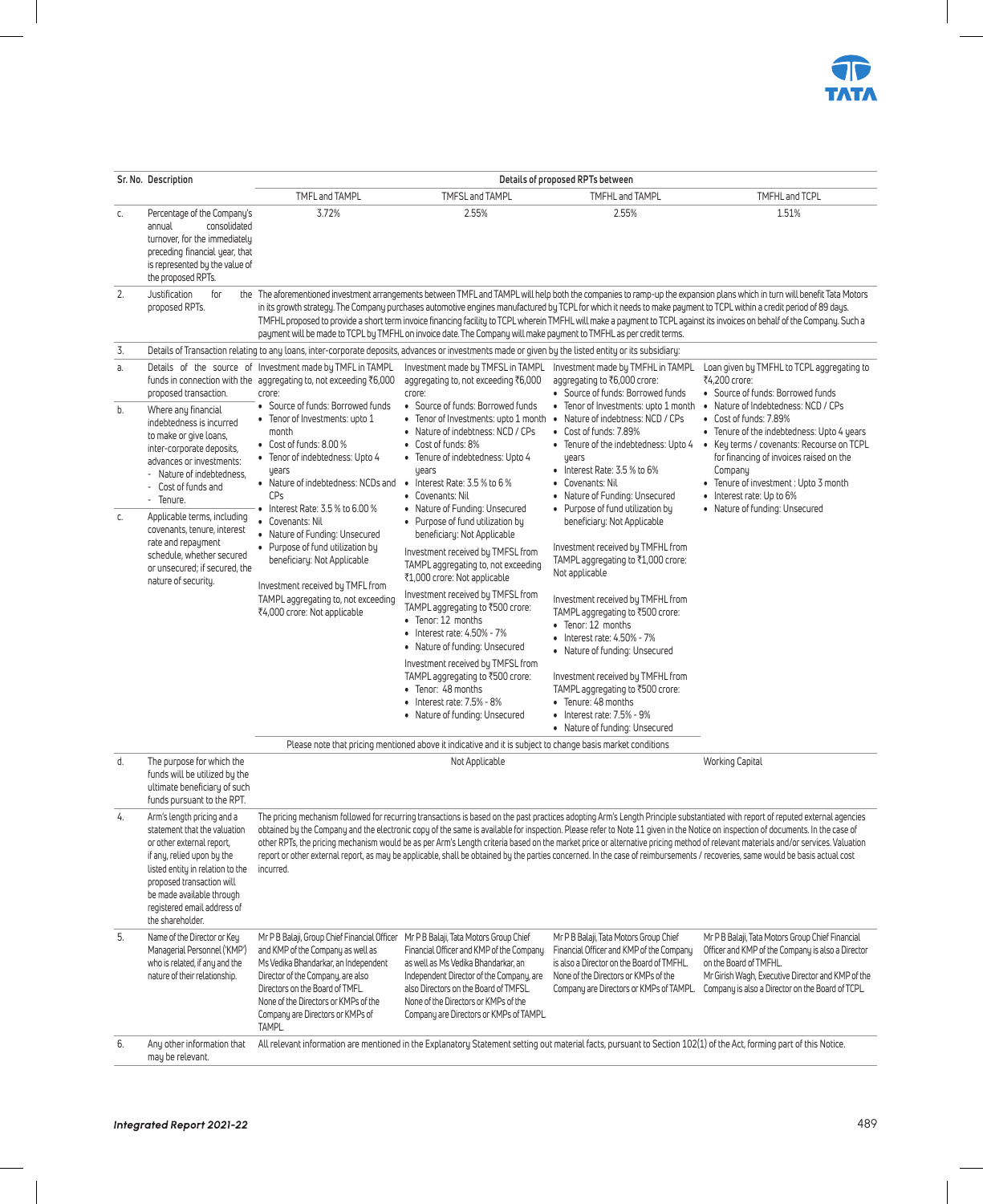None of the other Directors, KMPs and/ or their respective relatives is in any way, concerned or interested, financially or otherwise, in the Resolution mentioned at Item No. 15 of the Notice.

Based on the recommendation of the Audit Committee, the Board recommends the Ordinary Resolution set forth at Item No. 15 of the Notice for approval by the Members.

The Members may note that in terms of the provisions of the SEBI Listing Regulations, no Related Party shall vote to approve the Ordinary Resolution set forth at Item No. 15 of the Notice, whether the entity is a Related Party to the particular transaction or not.

#### **Item No. 16**

Details of the proposed RPTs of Jaguar Land Rover Group of Companies ('JLR Group') with Chery Jaguar Land Rover Automotive Company Limited ('CJLR'), Tata Consultancy Services Limited & its subsidiaries ('TCS Group') and Tata Motors Passenger Vehicles Limited ('TMPVL'), including the information required to be disclosed in the Explanatory Statement pursuant to the SEBI Circular No. SEBI/HO/CFD/CMD1/CIR/P/2021/662 dated November 22, 2021, are as follows:

| Sr. | Description                                                                                                                                                             |                                                                                                                                                                                                                                                                                                                                                                                     |                                                                                                                                                                                                                                                                                                                                              | Details of proposed RPTs between                                                                                                                                                                                                                                   |                                                                                                                                                                                                                                                                                                                  |
|-----|-------------------------------------------------------------------------------------------------------------------------------------------------------------------------|-------------------------------------------------------------------------------------------------------------------------------------------------------------------------------------------------------------------------------------------------------------------------------------------------------------------------------------------------------------------------------------|----------------------------------------------------------------------------------------------------------------------------------------------------------------------------------------------------------------------------------------------------------------------------------------------------------------------------------------------|--------------------------------------------------------------------------------------------------------------------------------------------------------------------------------------------------------------------------------------------------------------------|------------------------------------------------------------------------------------------------------------------------------------------------------------------------------------------------------------------------------------------------------------------------------------------------------------------|
| No. |                                                                                                                                                                         | JLR Group and CJLR                                                                                                                                                                                                                                                                                                                                                                  | JLR Group and TCS Group                                                                                                                                                                                                                                                                                                                      | <b>TMPVL and JLRI</b>                                                                                                                                                                                                                                              | TMPVL and JLR UK                                                                                                                                                                                                                                                                                                 |
| 1.  | Summary of information provided by the Management to the Audit Committee for approval of the proposed RPTs.                                                             |                                                                                                                                                                                                                                                                                                                                                                                     |                                                                                                                                                                                                                                                                                                                                              |                                                                                                                                                                                                                                                                    |                                                                                                                                                                                                                                                                                                                  |
| а.  | Name of the Related Party and its relationship<br>with the Company or its subsidiary, including<br>nature of its concern or interest (financial or<br>otherwise).       | Jaquar Land Rover Automotive plc ('JLR') is a subsidiary of the<br>Company. JLR is into the design, development, manufacture and<br>marketing of high-performance luxury saloons, specialist sports<br>cars, four-wheel drive off-road vehicles and related components.<br>For the list of entities falling under the JLR Group, refer to https://<br>www.tatamotors.com/investors/ |                                                                                                                                                                                                                                                                                                                                              | TMPVL is a subsidiary of the Company. Pursuant to the Scheme of<br>January 1, 2022, to provide a differentiated focus for the Passenger<br>enhanced management focus and operational flexibility.<br>Jaquar Land Rover India                                       | Arrangement sanctioned by the Hon'ble NCLT, Mumbai, the Company<br>has transferred its Passenger Vehicles Undertaking to TMPVL w.e.f.<br>Vehicle Business, realizing its potential and unlocking business value by<br>Jaquar Land Rover Limited, UK ('JLR                                                        |
|     |                                                                                                                                                                         | CJLR is a joint venture of<br>the Company. CJLR is into<br>manufacturing and assembly of<br>vehicles.<br>JLR and CJLR are Related Parties TCS being a globally<br>of the Company, as on the date of<br>this Notic                                                                                                                                                                   | <b>Tata Consultancy Services</b><br>Limited ('TCS') is a subsidiary<br>of Tata Sons Private Limited.<br>the Promoter of the Company.<br>recognised provider of IT<br>services participates in the<br>digitization initiatives of                                                                                                             | Limited ('JLRIL'), is an indirect<br>wholly owned subsidiary of the<br>Company. The Principal activity<br>of JLRIL is to act as the National<br>Sales Company in India for JLR<br>UK. It also acts as the entity for<br>continuation and expansion of the          | UK') is a wholly-owned subsidiary of<br>the Company based out of UK. It is in<br>business of designing, manufacturing<br>and selling luxury vehicles and sport<br>utility vehicles.<br>TMPVL and JLR UK are Related Parties                                                                                      |
|     |                                                                                                                                                                         |                                                                                                                                                                                                                                                                                                                                                                                     | entities within Tata group and<br>partners in respective entities' in India.<br>growth and transformation<br>journeys. For the list of<br>entities falling under the JLR<br>Group, refer to https://www.<br>tatamotors.com/investors/<br>JLR Group and TCS Group<br>are Related Parties of the<br>Company, as on the date of<br>this Notice. | Jaquar Land Rover operations<br>TMPVL and JLRIL are Related<br>Parties of the Company, as on the<br>date of this Notice.                                                                                                                                           | of the Company, as on the date of this<br>Notice.                                                                                                                                                                                                                                                                |
| b.  | Type, material terms, monetary value and<br>particulars of the proposed RPTs.                                                                                           | JLR Group and CJLR have entered JLR Group and TCS Group<br>into / propose to enter into the<br>following RPTs during FY 2022-<br>23, for an aggregate value not<br>exceeding ₹4,200 crore.<br>Sale of goods<br>Rendering of services<br>The transactions are based on<br>Joint Venture contracts.                                                                                   | have entered into / propose<br>to enter into RPTs pertaining<br>to the rendering of services<br>during FY 2022-23, for an<br>aggregate value not exceeding •<br>₹2,500 crore.                                                                                                                                                                | TMPVL and JLRIL propose to<br>enter into the following RPTs<br>during FY 2022-23, for an<br>aggregate value not exceeding<br>₹1,500 crore:<br>Sale of goods (mainly JLR<br>Cars).<br>• Payment of Interest on<br>working capital deployed for<br>JLRIL operations. | TMPVL and JLR UK have entered into/<br>propose to enter into the following<br>RPTs during FY 2022-23, for an<br>aggregate value not exceeding ₹1,100<br>crore:<br>· Purchase / Sale of vehicles parts &<br>components / services, etc.<br>• Purchase of tooling and dies for<br>manufacturing JLR Cars in India. |
| c.  | Percentage of the Company's annual<br>consolidated turnover, for the immediatelu<br>preceding financial year, that is represented by<br>the value of the proposed RPTs. | 1.51%                                                                                                                                                                                                                                                                                                                                                                               | 0.90%                                                                                                                                                                                                                                                                                                                                        | 0.54%                                                                                                                                                                                                                                                              | 0.40%                                                                                                                                                                                                                                                                                                            |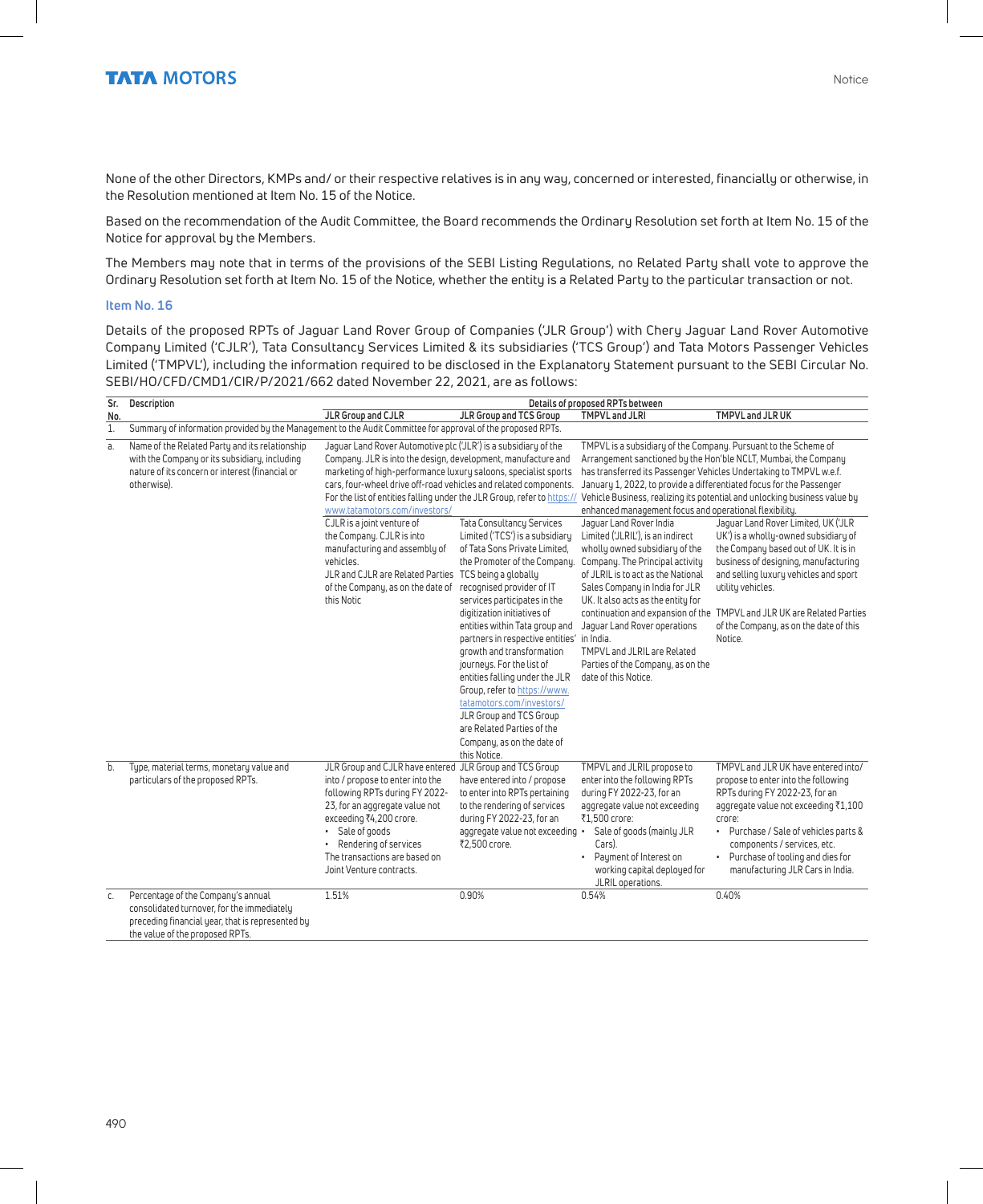

| Sr.              | Description                                                                                                                                                                                                                                                   | Details of proposed RPTs between                                                                                                                                                                                                                                                                                                                                                                                                                                                                                                                                                                                                                                                                                                                                                                                                                                                                                                                                                                                                                                                                                                                                                                                                                                                                                                                                                                                                                                                                                                                                                                                                                                                                                                              |
|------------------|---------------------------------------------------------------------------------------------------------------------------------------------------------------------------------------------------------------------------------------------------------------|-----------------------------------------------------------------------------------------------------------------------------------------------------------------------------------------------------------------------------------------------------------------------------------------------------------------------------------------------------------------------------------------------------------------------------------------------------------------------------------------------------------------------------------------------------------------------------------------------------------------------------------------------------------------------------------------------------------------------------------------------------------------------------------------------------------------------------------------------------------------------------------------------------------------------------------------------------------------------------------------------------------------------------------------------------------------------------------------------------------------------------------------------------------------------------------------------------------------------------------------------------------------------------------------------------------------------------------------------------------------------------------------------------------------------------------------------------------------------------------------------------------------------------------------------------------------------------------------------------------------------------------------------------------------------------------------------------------------------------------------------|
| No.              |                                                                                                                                                                                                                                                               | TMPVL and JLRI<br>TMPVL and JLR UK<br>JLR Group and CJLR<br>JLR Group and TCS Group                                                                                                                                                                                                                                                                                                                                                                                                                                                                                                                                                                                                                                                                                                                                                                                                                                                                                                                                                                                                                                                                                                                                                                                                                                                                                                                                                                                                                                                                                                                                                                                                                                                           |
| 2.               | Justification for the proposed RPTs.                                                                                                                                                                                                                          | As a part of the Tata Motors Group Strategy, the group companies The Company manufactures JLR<br>As part of business, JLRIL places<br>manufacturing orders on TMPVL.<br>of the Company enter into transactions with Tata Group entities<br>vehicles at its Pune facility and<br>amongst themselves which not only help smoothen business<br>sells the same to JLRIL for further TMPVL is then responsible for<br>operations of the companies, inter-se, but also ensures consistent<br>distribution in Indian market<br>purchasing the requisite parts and<br>flow of desired quality and quantity of facilities and services<br>resulting in overall Tata Motors<br>components from JLR UK through<br>without interruptions and generation of revenue and business<br>Group synergy and sustainability<br>component supply contract and<br>enhancement.<br>in the long run.<br>engine part supply to meet its capital<br>This arrangement is being<br>commitment. Thereafter, TMPVL uses<br>novated to TMPVL on the basis<br>the said parts and components at<br>of the Scheme of Arrangement<br>its manufacturing facility in Pune to<br>manufacture JLR Brand Cars and sale<br>approved by the Hon'ble National<br>Company Law Tribunal (NCLT)<br>the JLR Cars to JLRIL.<br>for transferring the Passenger<br>The aforementioned transactions<br>Vehicle Business Unit of the<br>would not only help both the<br>Company to TMPVL.<br>Companies to manage its business<br>This is strategic alliance setup by<br>operations smoothly but would also<br>the Company for manufacturing<br>ensure a consistent flow of desired<br>of JLR Branded cars in India.<br>quality and quantity of various<br>facilities for uninterrupted operations |
|                  |                                                                                                                                                                                                                                                               | and an increase in productivity.                                                                                                                                                                                                                                                                                                                                                                                                                                                                                                                                                                                                                                                                                                                                                                                                                                                                                                                                                                                                                                                                                                                                                                                                                                                                                                                                                                                                                                                                                                                                                                                                                                                                                                              |
| 3.               |                                                                                                                                                                                                                                                               | Details of Transaction relating to any loans, inter-corporate deposits, advances or investments made or given by the listed entity or its subsidiary:                                                                                                                                                                                                                                                                                                                                                                                                                                                                                                                                                                                                                                                                                                                                                                                                                                                                                                                                                                                                                                                                                                                                                                                                                                                                                                                                                                                                                                                                                                                                                                                         |
| a.               | Details of the source of funds in connection with                                                                                                                                                                                                             | Not applicable.                                                                                                                                                                                                                                                                                                                                                                                                                                                                                                                                                                                                                                                                                                                                                                                                                                                                                                                                                                                                                                                                                                                                                                                                                                                                                                                                                                                                                                                                                                                                                                                                                                                                                                                               |
|                  | the proposed transaction.                                                                                                                                                                                                                                     |                                                                                                                                                                                                                                                                                                                                                                                                                                                                                                                                                                                                                                                                                                                                                                                                                                                                                                                                                                                                                                                                                                                                                                                                                                                                                                                                                                                                                                                                                                                                                                                                                                                                                                                                               |
| b.               | Where any financial indebtedness is incurred<br>to make or give loans, inter-corporate                                                                                                                                                                        | Not applicable.                                                                                                                                                                                                                                                                                                                                                                                                                                                                                                                                                                                                                                                                                                                                                                                                                                                                                                                                                                                                                                                                                                                                                                                                                                                                                                                                                                                                                                                                                                                                                                                                                                                                                                                               |
|                  | deposits, advances or investments: Nature of                                                                                                                                                                                                                  |                                                                                                                                                                                                                                                                                                                                                                                                                                                                                                                                                                                                                                                                                                                                                                                                                                                                                                                                                                                                                                                                                                                                                                                                                                                                                                                                                                                                                                                                                                                                                                                                                                                                                                                                               |
|                  | indebtedness, Cost of funds and Tenure.                                                                                                                                                                                                                       |                                                                                                                                                                                                                                                                                                                                                                                                                                                                                                                                                                                                                                                                                                                                                                                                                                                                                                                                                                                                                                                                                                                                                                                                                                                                                                                                                                                                                                                                                                                                                                                                                                                                                                                                               |
| c.               | Applicable terms, including covenants, tenure,                                                                                                                                                                                                                | Not applicable.                                                                                                                                                                                                                                                                                                                                                                                                                                                                                                                                                                                                                                                                                                                                                                                                                                                                                                                                                                                                                                                                                                                                                                                                                                                                                                                                                                                                                                                                                                                                                                                                                                                                                                                               |
|                  | interest rate and repayment schedule, whether<br>secured or unsecured; if secured, the nature of<br>securitu.                                                                                                                                                 |                                                                                                                                                                                                                                                                                                                                                                                                                                                                                                                                                                                                                                                                                                                                                                                                                                                                                                                                                                                                                                                                                                                                                                                                                                                                                                                                                                                                                                                                                                                                                                                                                                                                                                                                               |
| d.               | The purpose for which the funds will be utilized                                                                                                                                                                                                              | Not applicable.                                                                                                                                                                                                                                                                                                                                                                                                                                                                                                                                                                                                                                                                                                                                                                                                                                                                                                                                                                                                                                                                                                                                                                                                                                                                                                                                                                                                                                                                                                                                                                                                                                                                                                                               |
|                  | by the ultimate beneficiary of such funds                                                                                                                                                                                                                     |                                                                                                                                                                                                                                                                                                                                                                                                                                                                                                                                                                                                                                                                                                                                                                                                                                                                                                                                                                                                                                                                                                                                                                                                                                                                                                                                                                                                                                                                                                                                                                                                                                                                                                                                               |
|                  | pursuant to the RPT.                                                                                                                                                                                                                                          |                                                                                                                                                                                                                                                                                                                                                                                                                                                                                                                                                                                                                                                                                                                                                                                                                                                                                                                                                                                                                                                                                                                                                                                                                                                                                                                                                                                                                                                                                                                                                                                                                                                                                                                                               |
| 4.               | Arm's length pricing and a statement that the<br>valuation or other external report, if any, relied<br>upon by the listed entity in relation to the<br>proposed transaction will be made available<br>through registered email address of the<br>shareholder. | The pricing mechanism followed for proposed RPTs shall be based on Arm's Length Principle applicable as per Jurisdictional quidelines.<br>Valuation report and/or other external report, if applicable, would be obtained and relied upon.                                                                                                                                                                                                                                                                                                                                                                                                                                                                                                                                                                                                                                                                                                                                                                                                                                                                                                                                                                                                                                                                                                                                                                                                                                                                                                                                                                                                                                                                                                    |
| $\overline{5}$ . | Name of the Director or Key Managerial                                                                                                                                                                                                                        | Mr Thierry Bolloré, a Non-Executive Director of the Company<br>Mr P B Balaji, Group Chief Financial Officer and KMP of the Company is                                                                                                                                                                                                                                                                                                                                                                                                                                                                                                                                                                                                                                                                                                                                                                                                                                                                                                                                                                                                                                                                                                                                                                                                                                                                                                                                                                                                                                                                                                                                                                                                         |
|                  | Personnel ('KMP') who is related, if any and the                                                                                                                                                                                                              | also a Director on the Board of TMPVL.<br>as well as Ms Hanne Sorensen, an Independent Director of the                                                                                                                                                                                                                                                                                                                                                                                                                                                                                                                                                                                                                                                                                                                                                                                                                                                                                                                                                                                                                                                                                                                                                                                                                                                                                                                                                                                                                                                                                                                                                                                                                                        |
|                  | nature of their relationship.                                                                                                                                                                                                                                 | Company, are also Directors on the Board of JLR.<br>None of the Directors or KMPs<br>None of the Directors or KMP of<br>None of the Directors or KMP of<br>Mr N Chandrasekaran, a                                                                                                                                                                                                                                                                                                                                                                                                                                                                                                                                                                                                                                                                                                                                                                                                                                                                                                                                                                                                                                                                                                                                                                                                                                                                                                                                                                                                                                                                                                                                                             |
|                  |                                                                                                                                                                                                                                                               | of the Company are Directors or<br>Non-Executive Director and<br>the Company is or KMP of JLRIL. TMPVL is a Director or KMP of JLR UK.                                                                                                                                                                                                                                                                                                                                                                                                                                                                                                                                                                                                                                                                                                                                                                                                                                                                                                                                                                                                                                                                                                                                                                                                                                                                                                                                                                                                                                                                                                                                                                                                        |
|                  |                                                                                                                                                                                                                                                               | KMPs of CJLR.<br>the Board Chairman as well as                                                                                                                                                                                                                                                                                                                                                                                                                                                                                                                                                                                                                                                                                                                                                                                                                                                                                                                                                                                                                                                                                                                                                                                                                                                                                                                                                                                                                                                                                                                                                                                                                                                                                                |
|                  |                                                                                                                                                                                                                                                               | Mr Om Prakash Bhatt and Ms                                                                                                                                                                                                                                                                                                                                                                                                                                                                                                                                                                                                                                                                                                                                                                                                                                                                                                                                                                                                                                                                                                                                                                                                                                                                                                                                                                                                                                                                                                                                                                                                                                                                                                                    |
|                  |                                                                                                                                                                                                                                                               | Hanne Sorensen, Independent                                                                                                                                                                                                                                                                                                                                                                                                                                                                                                                                                                                                                                                                                                                                                                                                                                                                                                                                                                                                                                                                                                                                                                                                                                                                                                                                                                                                                                                                                                                                                                                                                                                                                                                   |
|                  |                                                                                                                                                                                                                                                               | Directors on the Board of                                                                                                                                                                                                                                                                                                                                                                                                                                                                                                                                                                                                                                                                                                                                                                                                                                                                                                                                                                                                                                                                                                                                                                                                                                                                                                                                                                                                                                                                                                                                                                                                                                                                                                                     |
|                  |                                                                                                                                                                                                                                                               | Directors the Company, are                                                                                                                                                                                                                                                                                                                                                                                                                                                                                                                                                                                                                                                                                                                                                                                                                                                                                                                                                                                                                                                                                                                                                                                                                                                                                                                                                                                                                                                                                                                                                                                                                                                                                                                    |
|                  |                                                                                                                                                                                                                                                               | also Directors on the Board of                                                                                                                                                                                                                                                                                                                                                                                                                                                                                                                                                                                                                                                                                                                                                                                                                                                                                                                                                                                                                                                                                                                                                                                                                                                                                                                                                                                                                                                                                                                                                                                                                                                                                                                |
|                  |                                                                                                                                                                                                                                                               | Directors of TCS.                                                                                                                                                                                                                                                                                                                                                                                                                                                                                                                                                                                                                                                                                                                                                                                                                                                                                                                                                                                                                                                                                                                                                                                                                                                                                                                                                                                                                                                                                                                                                                                                                                                                                                                             |
| 6.               | Any other information that may be relevant.                                                                                                                                                                                                                   | All relevant information are mentioned in the Explanatory Statement setting out material facts, pursuant to Section 102(1) of the Act, forming<br>part of this Notice.                                                                                                                                                                                                                                                                                                                                                                                                                                                                                                                                                                                                                                                                                                                                                                                                                                                                                                                                                                                                                                                                                                                                                                                                                                                                                                                                                                                                                                                                                                                                                                        |

None of the other Directors, KMPs and / or their respective relatives is, in any way, concerned or interested, financially or otherwise, in the Resolution mentioned at Item No. 16 of the Notice.

Based on the recommendation of the Audit Committee, the Board recommends the Ordinary Resolution set forth at Item No. 16 of the Notice for approval by the Members.

The Members may note that in terms of the provisions of the SEBI Listing Regulations, no Related Party shall vote to approve the Ordinary Resolution set forth at Item No. 16 of the Notice, whether the entity is a Related Party to the particular transaction or not.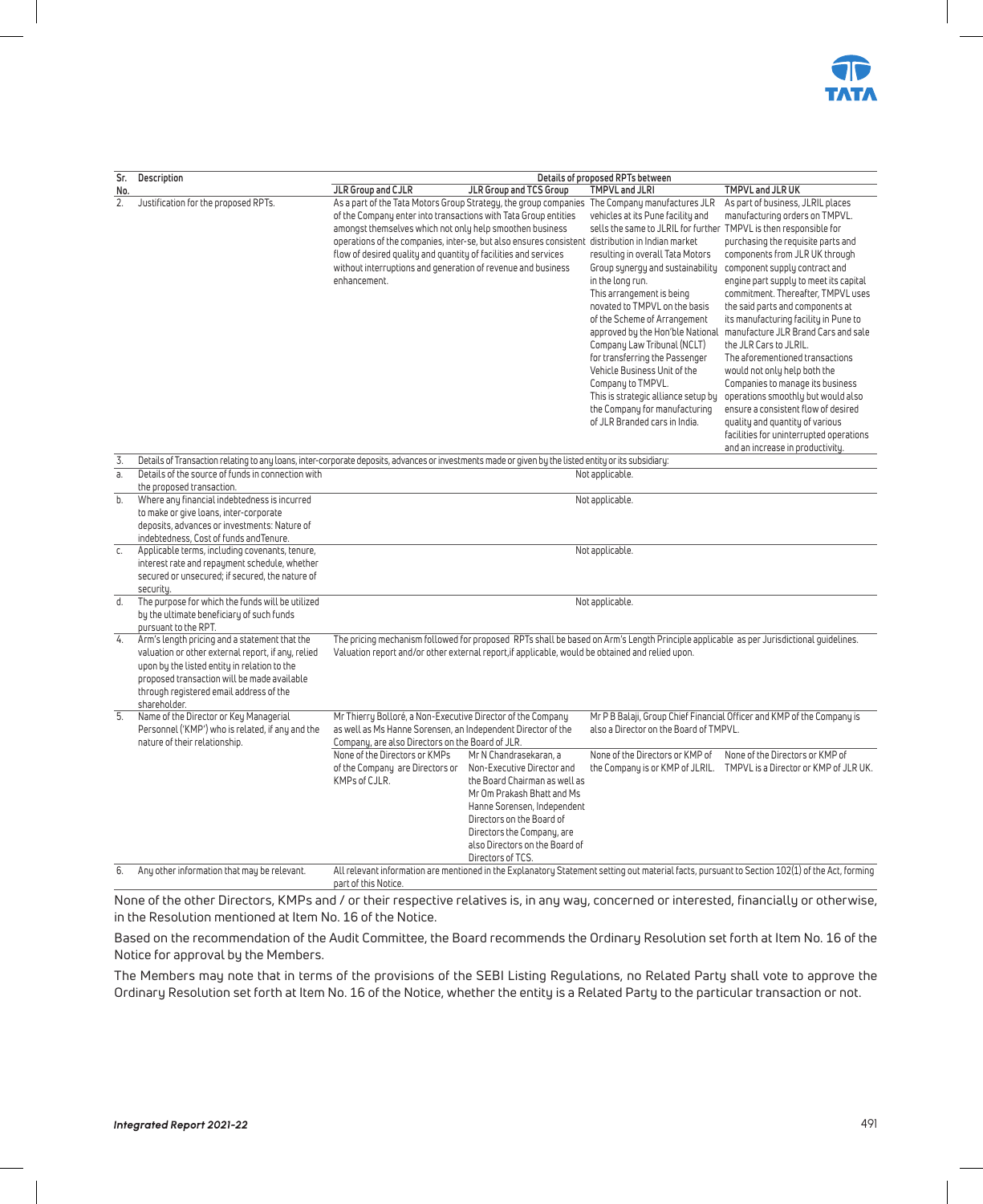#### **Item No. 17**

Details of the proposed RPTs between Tata Cummins Private Limited ('TCPL') and its Related Parties, including the information required to be disclosed as part of the Explanatory Statement pursuant to the SEBI Circular No. SEBI/HO/CFD/CMD1/ CIR/P/2021/662 dated November 22, 2021, are as follows:

| Sr.<br>No. | Description                                                                                                                                                                                                                                                   | Details of proposed RPTs between TCPL and its Related Parties                                                                                                                                                                                                                                                                                                                                                                                                                                                                                                                                                                                                                                                                                                                                                                                                                                                                                                                                                                                                                                                                                                                                                                                                                                                                                                                                 |
|------------|---------------------------------------------------------------------------------------------------------------------------------------------------------------------------------------------------------------------------------------------------------------|-----------------------------------------------------------------------------------------------------------------------------------------------------------------------------------------------------------------------------------------------------------------------------------------------------------------------------------------------------------------------------------------------------------------------------------------------------------------------------------------------------------------------------------------------------------------------------------------------------------------------------------------------------------------------------------------------------------------------------------------------------------------------------------------------------------------------------------------------------------------------------------------------------------------------------------------------------------------------------------------------------------------------------------------------------------------------------------------------------------------------------------------------------------------------------------------------------------------------------------------------------------------------------------------------------------------------------------------------------------------------------------------------|
| 1.         |                                                                                                                                                                                                                                                               | Summary of information provided by the Management to the Audit Committee for approval of the proposed RPTs.                                                                                                                                                                                                                                                                                                                                                                                                                                                                                                                                                                                                                                                                                                                                                                                                                                                                                                                                                                                                                                                                                                                                                                                                                                                                                   |
| a.         | Name of the Related Party and its relationship<br>with the Company or its subsidiary, including<br>nature of its concern or interest (financial or<br>otherwise).                                                                                             | TCPL is a 50:50 joint venture between Tata Motors Limited and Cummins Inc., USA. TCPL is engaged in the manufacture and sale of engine and<br>its components, including trading of bought out finished components and after-market services. TCPL manufactures high performance, reliable and<br>durable mid-range (B&L) engines in the range of 75 to 400 HP.<br>Cummins Inc. ('CI') is a global power leader that designs, manufactures, distributes and services diesel, natural gas, electric and hybrid powertrains<br>and powertrain-related components including filtration, aftertreatment, turbochargers, fuel systems, controls systems, air handling systems,<br>automated transmissions, electric power generation systems, batteries, electrified power systems, hydrogen production and fuel cell products.<br>The Company sell their products to original equipment manufacturers (OEMs), distributors, dealers and other customers worldwide. They serve<br>their customers through a service network of approximately 500 wholly-owned, joint venture and independent distributor locations and more than<br>10,000 Cummins certified dealer locations in approximately 190 countries and territories.<br>TCPL is a Related Party of the Company, as on the date of this Notice. For the list of Related Parties of TCPL, refer to https://www.tatamotors.com/<br>investors/ |
| b.         | Type, material terms, monetary value and<br>particulars of the proposed RPTs.                                                                                                                                                                                 | TCPL has undertaken/proposed to undertake RPTs with its Related Parties. The RPTs involves Sale of Goods, Purchase of Goods, Dividend Paid, Royalty<br>& Tech know how Paid, Reimbursement Paid, Reimbursement Received, Services Received, Services Rendered, Warranty, Purchase of Fixed Assets,<br>Sale of Fixed Assets, Purchase of License, Donations, during FY 2022-23 for an aggregate value not exceeding ₹4,300 crore.                                                                                                                                                                                                                                                                                                                                                                                                                                                                                                                                                                                                                                                                                                                                                                                                                                                                                                                                                              |
| C.         | Percentage of the Company's annual 1.54%<br>consolidated turnover, for the immediately<br>preceding financial year, that is represented by<br>the value of the proposed RPTs.                                                                                 |                                                                                                                                                                                                                                                                                                                                                                                                                                                                                                                                                                                                                                                                                                                                                                                                                                                                                                                                                                                                                                                                                                                                                                                                                                                                                                                                                                                               |
| 2.         | Justification for the proposed RPTs.                                                                                                                                                                                                                          | One of the important objectives of the Joint Venture is to meet the business requirements of both JV partners and achieve overall efficiencies with<br>respect to manufacture of engines.<br>In light of above and various commercial factors, aforementioned transactions are undertaken, that will not only help both the companies to<br>smoothen business operations but will also ensure a consistent flow of desired quality and quantity of various facilities for uninterrupted operations<br>and an increase in productivity.                                                                                                                                                                                                                                                                                                                                                                                                                                                                                                                                                                                                                                                                                                                                                                                                                                                        |
| 3.         |                                                                                                                                                                                                                                                               | Details of proposed RPTs relating to any loans, inter-corporate deposits, advances or investments made or given by the Company or its subsidiary:                                                                                                                                                                                                                                                                                                                                                                                                                                                                                                                                                                                                                                                                                                                                                                                                                                                                                                                                                                                                                                                                                                                                                                                                                                             |
| a.         | Details of the source of funds in connection with<br>the proposed transaction.                                                                                                                                                                                | Not Applicable.                                                                                                                                                                                                                                                                                                                                                                                                                                                                                                                                                                                                                                                                                                                                                                                                                                                                                                                                                                                                                                                                                                                                                                                                                                                                                                                                                                               |
| b.         | Where any financial indebtedness is incurred<br>to make or give loans, inter-corporate deposits,<br>advances or investments:<br>Nature of indebtedness,<br>Cost of funds and<br>$\overline{a}$<br>Tenure.                                                     | Not Applicable.                                                                                                                                                                                                                                                                                                                                                                                                                                                                                                                                                                                                                                                                                                                                                                                                                                                                                                                                                                                                                                                                                                                                                                                                                                                                                                                                                                               |
| C.         | Applicable terms, including covenants, tenure,<br>interest rate and repayment schedule, whether<br>secured or unsecured; if secured, the nature of<br>security.                                                                                               | Not Applicable.                                                                                                                                                                                                                                                                                                                                                                                                                                                                                                                                                                                                                                                                                                                                                                                                                                                                                                                                                                                                                                                                                                                                                                                                                                                                                                                                                                               |
| d.         | The purpose for which the funds will be utilized<br>by the ultimate beneficiary of such funds<br>pursuant to the RPT.                                                                                                                                         | Not Applicable.                                                                                                                                                                                                                                                                                                                                                                                                                                                                                                                                                                                                                                                                                                                                                                                                                                                                                                                                                                                                                                                                                                                                                                                                                                                                                                                                                                               |
| 4.         | Arm's length pricing and a statement that the<br>valuation or other external report, if any, relied<br>upon by the listed entity in relation to the<br>proposed transaction will be made available<br>through registered email address of the<br>shareholder. | The pricing mechanism followed for proposed RPTs shall be based on Arm's Length Principle applicable as per Jurisdictional guidelines. Valuation<br>report and/or other external report, if applicable, would be obtained and relied upon.                                                                                                                                                                                                                                                                                                                                                                                                                                                                                                                                                                                                                                                                                                                                                                                                                                                                                                                                                                                                                                                                                                                                                    |
| 5.         | Name of the Director or Key Managerial<br>Personnel ('KMP') who is related, if any and the<br>nature of their relationship.                                                                                                                                   | Mr Girish Wagh, Executive Director and KMP of the Company is also a Director on the Board of TCPL.<br>None of the Directors or KMPs of the Company are Directors or KMPs of Cummins Inc and its related parties, except for Mr Girish Wagh, the<br>Executive Director and KMP of the Company, who is also a Director on the Board of TCPL, a related party of Cummins Inc.                                                                                                                                                                                                                                                                                                                                                                                                                                                                                                                                                                                                                                                                                                                                                                                                                                                                                                                                                                                                                    |
| 6.         | Any other information that may be relevant.                                                                                                                                                                                                                   | All relevant information are mentioned in the Explanatory Statement setting out material facts, pursuant to Section 102(1) of the Act, forming part<br>of this Notice.                                                                                                                                                                                                                                                                                                                                                                                                                                                                                                                                                                                                                                                                                                                                                                                                                                                                                                                                                                                                                                                                                                                                                                                                                        |

None of the other Directors, KMPs and/ or their respective relatives is in any way, concerned or interested, financially or otherwise, in the Resolution mentioned at Item No. 17 of the Notice.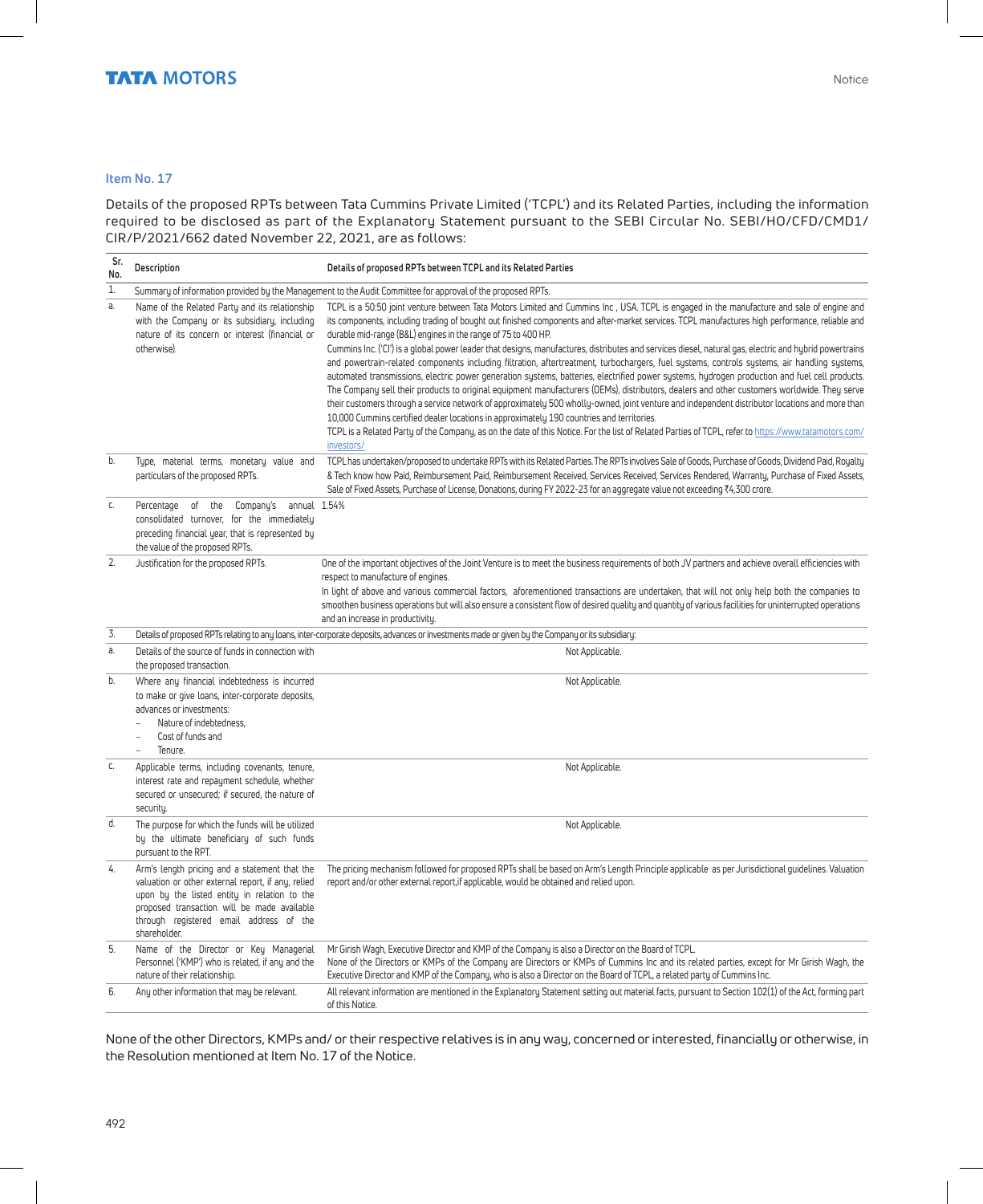

Based on the recommendation of the Audit Committee, the Board recommends the Ordinary Resolution set forth at Item No. 17 of the Notice for approval by the Members.

The Members may note that in terms of the provisions of the SEBI Listing Regulations, no Related Party shall vote to approve the Ordinary Resolution set forth at Item No. 17 of the Notice, whether the entity is a Related Party to the particular transaction or not.

#### **Item No. 18**

At the 73<sup>rd</sup> Annual General Meeting of the Company held on August 3, 2018, the Tata Motors Limited Employees Stock Option Scheme 2018 ('TML ESOP Scheme 2018' / the Scheme') was approved by the Members by way of a Special Resolution. In terms of the Scheme, the 1<sup>st</sup> tranche of the Stock Options were vested with the Eligible Employees on June 30, 2021.

In terms of the Order dated August 24, 2021 passed by the Hon'ble National Company Law Tribunal, Mumbai Bench, the Passenger Vehicle Undertaking of the Company was transferred to Tata Motors Passenger Vehicles Limited ('Subsidiary Company') with effect from January 1, 2022. Subsequently, the Company has incorporated a whollyowned subsidiary, viz., Tata Passenger Electric Mobility Limited to carry out its Electric Vehicle business. In addition, the Company has been engaged in various restructuring exercises in order to seize the growth opportunities and being future ready in a sustainable manner. Therefore, the employees of the Company have been / are being transferred within subsidiary(ies) / associate(es) created / to be created by the Company for this purpose. Such employees include the eligible employees of the Company to whom the aforesaid Stock Options were granted under the Scheme.

In order to extend the benefits of the Scheme to such eligible employees of the Company who have been transferred / will be transferred to the subsidiaries / associates of the Company, it is proposed to amend the Scheme as per the details given below:

| Clause No. in the Scheme. |    | Position under the Scheme                                                                                                                                                                          |    | Proposed Amendment to the Scheme                                                                                                                                                                            |
|---------------------------|----|----------------------------------------------------------------------------------------------------------------------------------------------------------------------------------------------------|----|-------------------------------------------------------------------------------------------------------------------------------------------------------------------------------------------------------------|
| 3. Definitions            |    |                                                                                                                                                                                                    |    |                                                                                                                                                                                                             |
| 3.14: 'Employee'          |    | The term 'Employee' has been defined under the Scheme<br>as follows:                                                                                                                               |    | The existing definition of 'Employee' under the Scheme shall be replaced by the following<br>definition:                                                                                                    |
|                           |    | 3.14. 'Employee' means:                                                                                                                                                                            |    | 3.14. 'Employee' means:                                                                                                                                                                                     |
|                           | a) | a permanent employee of the Company or Tata Motors a)<br>Passenger Vehicles Limited (or such name as may                                                                                           |    | an employee as designated by the Company, who is exclusively working in India or<br>outside India: or                                                                                                       |
|                           |    | be approved by Registrar of Companies, Ministry of<br>Corporate Affairs, pursuant to this Scheme) who has<br>been working in India or outside India; or                                            | b) | a Director of the Company, whether a Whole Time Director or not, including a non-<br>Executive Director who is not a promoter or member of the promoter group, but<br>excluding an Independent Director; or |
|                           | b) | a Director of the Company, whether a Whole Time<br>Director or not but excluding an Independent Director                                                                                           | c) | an employee as defined in sub-clauses (a) or (b), of Tata Company, in India or outside<br>India.                                                                                                            |
|                           |    | But does not include-                                                                                                                                                                              |    | But does not include-                                                                                                                                                                                       |
|                           | a) | an employee who is a promoter or a person belonging<br>to the promoter group; or                                                                                                                   | a) | an employee who is a promoter or a person belonging to the promoter group; or                                                                                                                               |
|                           | b) | a Director who either himself or through his relative<br>or through any body corporate, directly or indirectly,<br>holds more than ten percent of the outstanding equity<br>shares of the Company. | b) | a director who, either himself or through any body corporate, directly or indirectly,<br>holds more than 10 percent of the outstanding equity shares of the Company.                                        |
| 3.42: 'Tata Company'      |    | The term 'Tata Company" has been defined under the<br>Scheme as follows:                                                                                                                           |    | The existing definition of 'Tata Company' under the Scheme shall be deleted and replaced by<br>the following definition:                                                                                    |
|                           |    | 'Tata Company' means any Company which has subscribed<br>to the Tata Brand Equity & Business Promotion Agreement.                                                                                  |    | 'Tata Company' means a Company which is a subsidiary or an associate company of the<br>Company.                                                                                                             |
|                           |    |                                                                                                                                                                                                    |    | Explanation: The word 'Subsidiary' and 'Associate' shall have the same meaning as defined<br>under the Companies Act, 2013 and the Rules framed thereunder.                                                 |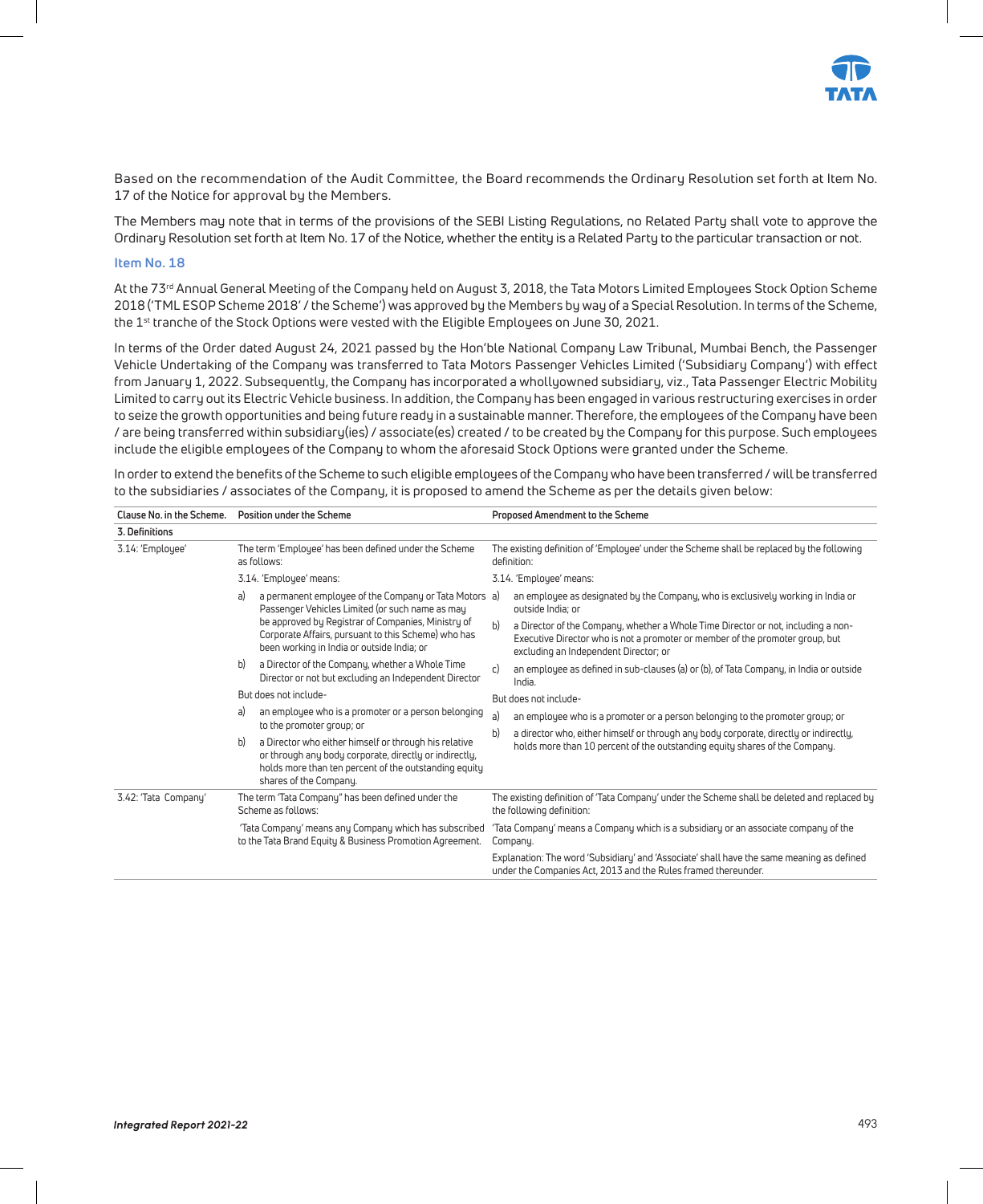| Clause No. in the Scheme.   | Position under the Scheme                                                                                                                                                                                                                                                                                                                                                                                                                                                                                                                                                                                                                                                                                                                                                                                             | Proposed Amendment to the Scheme                                                                                                                                                                                                                                                                                                                                                     |
|-----------------------------|-----------------------------------------------------------------------------------------------------------------------------------------------------------------------------------------------------------------------------------------------------------------------------------------------------------------------------------------------------------------------------------------------------------------------------------------------------------------------------------------------------------------------------------------------------------------------------------------------------------------------------------------------------------------------------------------------------------------------------------------------------------------------------------------------------------------------|--------------------------------------------------------------------------------------------------------------------------------------------------------------------------------------------------------------------------------------------------------------------------------------------------------------------------------------------------------------------------------------|
| 15.7: On Transfer to a Tata | The clause 'On Transfer to a Tata Company' under the<br>Scheme states as under:                                                                                                                                                                                                                                                                                                                                                                                                                                                                                                                                                                                                                                                                                                                                       | The existing clause of "On Transfer to a Tata Company" under the Scheme shall be deleted<br>and replaced with the following clause:                                                                                                                                                                                                                                                  |
| Company                     | is discontinued due to transfer to a Tata Company after<br>the Grant of Option but before Vesting, then the Options<br>would vest with the Participant on pro-rata basis for the<br>period served with the Company, subject to the Participant<br>continuing to serve a Tata Company on the date of Vesting.<br>All the Vested Options shall be permitted to be exercised in<br>accordance with Clause 14 above before the expiry of the<br>Exercise Period as per the Scheme. Any Vested Options not<br>exercised within this aforesaid period shall automatically<br>lapse at the end of the aforesaid period and the contract<br>referred to in Clause 10.3 above shall stand automatically<br>terminated without surviving any right/ liability for the<br>Participant or the Company in respect of such Options. | In case the employment of the Participant with the Company "In the event a Participant, who has been granted benefits under the Scheme, is transferred<br>or deputed to a Tata Company prior to Vesting or Exercise, the Vesting and Exercise as per<br>the terms of Grant shall continue in case of such transferred or deputed employee even after<br>the transfer or deputation." |

In addition to the above, pursuant to the authority vested vide Clause 29.1 of the Scheme, the NRC had approved certain amendments to the Scheme in order to comply with the Securities and Exchange Board of India (Share Based Employee Benefits and Sweat Equity) Regulations, 2021.

Electronic copy of the Amended Scheme, containing the amendments approved by the NRC as well as the proposed amendments mentioned above, is available for inspection. Please refer to Note 11 given in the Notice on inspection of documents.

All eligible employees to whom the Options have been granted / to be granted under the Scheme and who will be considered as an employee as per amended definition under the Scheme shall be the beneficiaries of the proposed amendments to the Scheme. This will also ensure continuity of the benefits for these eligible employees of the Company in the event of their transfer within Tata Companies. Further, the aforesaid amendment is not considered to be prejudicial to the interests of the employees.

The Directors or Key Managerial Personnel may be deemed concerned or interested in the Resolution to the extent of the Options granted / may be granted to them and to their shareholding in the Company, if any.

None of the other Directors, Key Managerial Personnel or their respective relatives are, in any way, concerned or interested, financially or otherwise, in the Resolution at Item No. 18 of the accompanying Notice.

Based on the recommendation of the NRC, the Board recommends the Special Resolution set forth at Item No.18 of the Notice for approval by the Members.

#### **Item No.19**

Pursuant to Section 94 and other applicable provisions, if any, of the Act read with the Companies (Management and Administration) Rules, 2014, certain documents such as the Registers prescribed under Section 88 of the Act and copies of Annual Returns as required under Section 92 of the Act, together with the copies of certain other registers, certificates, documents, etc. are required

to be kept and maintained at the Registered Office of the Company. However, these documents can be kept at any other place in India in which more than one-tenth of the total Members entered in the Register of Members reside, if approved by a Special Resolution passed at a general meeting of the Company.

Pursuant to the shifting of the registered office of TSR Consultants Private Limited (formerly known as 'TSR Darashaw Consultants Private Limited') ('TSR'), the Registrar and Transfer Agent of the Company from 6-10, Haji Moosa Patrawala Industrial Estate, 20 Dr. E. Moses Road, Mahalaxmi, Mumbai - 400 011 to C-101, 1st Floor, 247 Park, Lal Bahadur Shastri Marg, Vikhroli (West), Mumbai - 400 083, approval of the Members is sought by way of a Special Resolution for keeping and maintaining the Registers as mentioned above together with the copies of certificates and documents required to be annexed thereto or any other documents as may be required, at the Registered Office of the Company and / or at the office of TSR mentioned in the Resolution.

The Board recommends the Special Resolution set forth at Item No. 19 of the accompanying Notice for approval by the Members.

None of the Directors, Key Managerial Personnnel and/ or their respective relatives is in any way, concerned or interested, financially or otherwise, in the said Resolution.

#### **Item No. 20**

In line with its global aspirations, the Company has undertaken / would undertake projects/establishments in and outside India for setting up manufacturing facilities, showrooms, service centers and offices as branch offices of the Company. Whilst generally and to the extent possible, the Company would appoint its auditors for the said branch offices, in some cases/jurisdictions it may not be possible/practical to appoint them and the Company would be required to appoint an accountant or any other person duly qualified to act as an auditor of the accounts of the said branch offices in accordance with the laws of that country. To enable the Directors to appoint Branch Auditors for the purpose of auditing the accounts of the Company's Branch Offices outside India (whether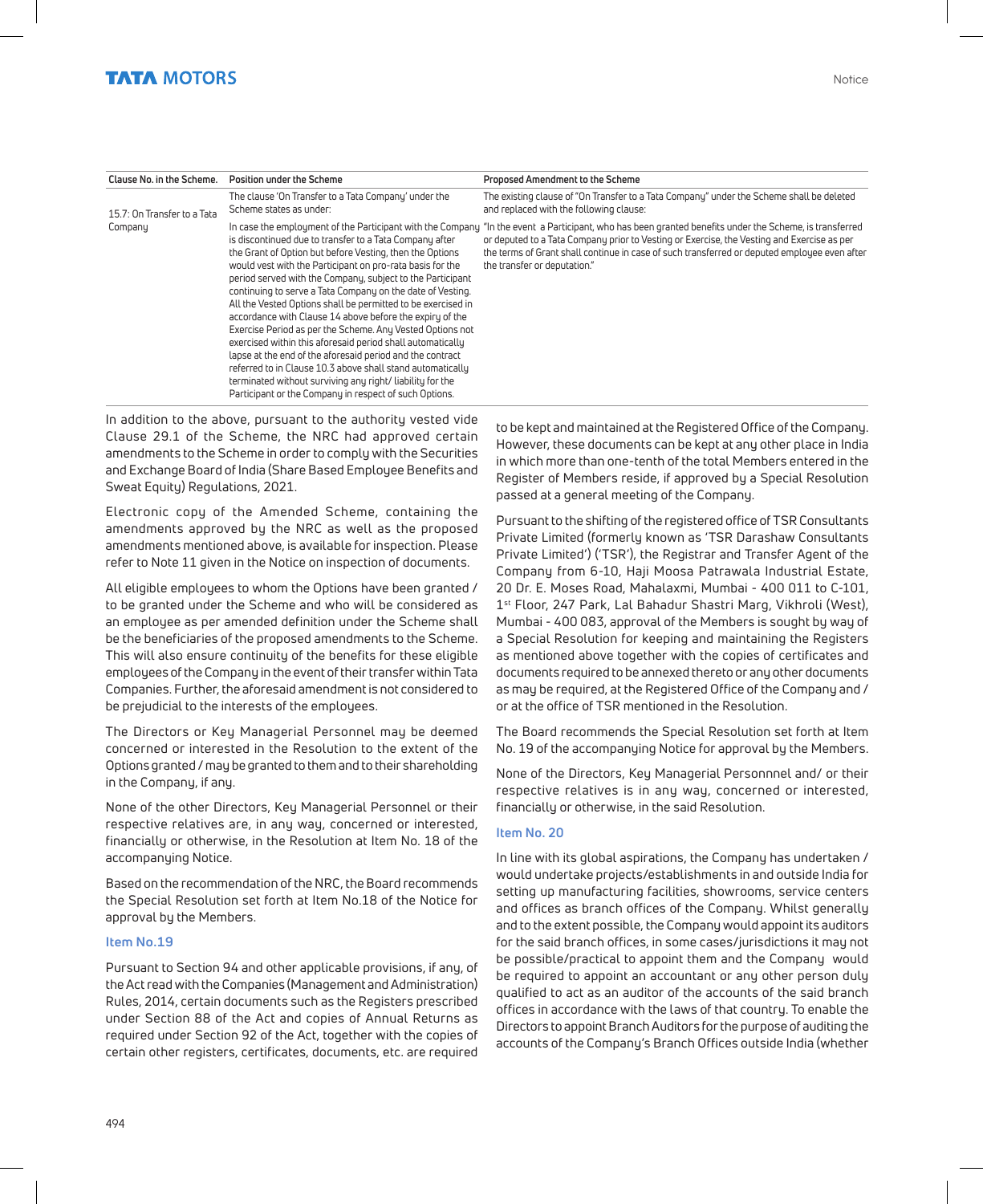

now existing or as may be established), necessary authorisation of the Members is being obtained in accordance with the provisions of Section 143 of the Act, in terms of the Resolution at Item No. 20 of the accompanying Notice.

The Board recommends the Ordinary Resolution set out at Item No. 20 of the accompanying Notice for approval by the Members.

None of the Directors, Key Managerial Personnel or their relatives are, in any way, concerned or interested, financially or otherwise, in the said Resolution.

#### **Item No. 21**

Pursuant to Section 148 of the Act read with the Companies (Audit and Auditors) Rules, 2014, as amended from time to time, the Company is required to have audit of its cost records for specified products conducted by a Cost Accountant. Based on the recommendation of the Audit Committee, the Board had, at its meeting held on May 12, 2022, approved the reappointment of M/s Mani & Co. (Firm Registration No. 000004) as the Cost Auditors of the Company to conduct audit of cost records maintained by the Company, pertaining to the relevant products prescribed under the Companies (Cost Records and Audit) Rules, 2014, for FY 2022-23 at a remuneration of ₹3,50,000/- (Rupees Three Lakh Fifty Thousand Only) plus applicable taxes, out-ofpocket and other expenses.

It may be noted that the records of the activities under Cost Audit is no longer prescribed for 'Motor Vehicles but applicable to certain parts and accessories thereof'. However, based on the recommendation of the Audit Committee, the Board has also approved the appointment of M/s Mani & Co. for submission of reports to the Company on cost records pertaining to these activities for a remuneration of ₹15,00,000 (Rupees Fifteen Lakh Only) plus applicable taxes, out-of-pocket and other expenses for FY 2022-23.

During FY 2021-22, the Passenger Vehicle ('PV') business of the Company has been transferred to a subsidiary, viz., Tata Motors Passenger Vehicles Limited. Consequently, the cost records pertaining to the PV business would be adjusted by the Cost Auditors separately on the basis of mutually agreed Audit Fees.

In view of the above, the proposed Audit Fees payable to the Cost Auditors has been decreased from  $\overline{5,00,000}$  for the mandatory cost audit and ₹20,00,000 for the voluntary cost audit, respectively.

In accordance with the provisions of Section 148 of the Act read with Rule 14 of the Companies (Audit and Auditors) Rules, 2014, as amended from time to time, ratification for the remuneration payable to the Cost Auditors to audit the cost records of the Company for the said financial year by way of an Ordinary Resolution is being sought from the Members as set out at Item No. 21 of the Notice.

M/s Mani & Co. have furnished a certificate dated April 30, 2022 regarding their eligibility for appointment as Cost Auditors of the Company. They have vast experience in the field of cost audit and have conducted the audit of the cost records of the Company for previous years under the provisions of the Act.

The Board recommends the Ordinary Resolution set out at Item No. 21 of the Notice for approval by the Members.

None of the Directors, Key Managerial Personnel or their relatives are, in any way, concerned or interested, financially or otherwise, in the said Resolution.

By Order of the Board of Directors

**Maloy Kumar Gupta** Company Secretary ACS No: 24123

Mumbai, May 31, 2022

#### **Registered Office:**

Bombay House, 24 Homi Mody Street, Mumbai 400 001 Tel: +91 22 6665 8282 Email: inv\_rel@tatamotors.com Website: www.tatamotors.com CIN: L28920MH1945PLC004520